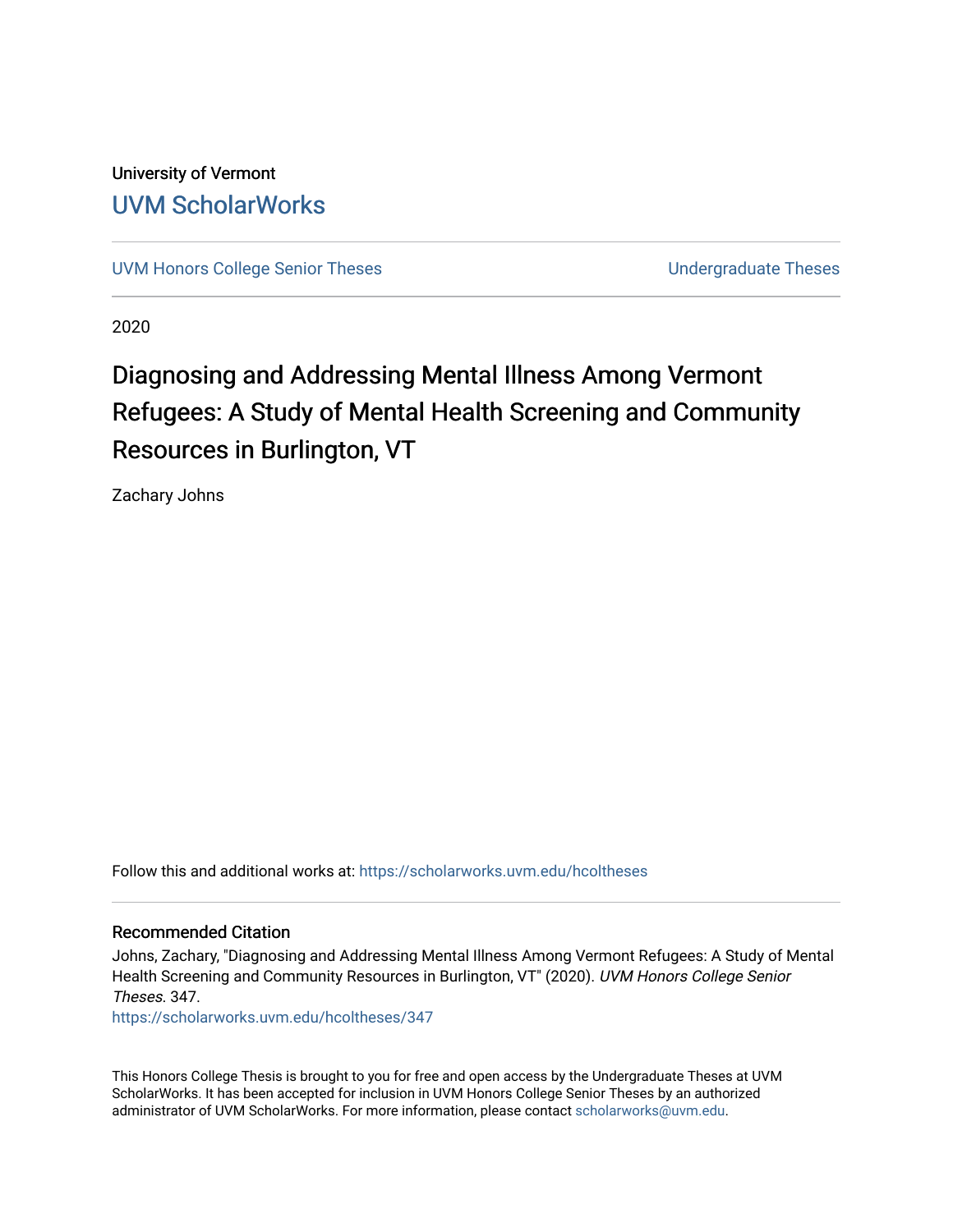Diagnosing and Addressing Mental Illness Among Vermont Refugees: A Study of Mental Health

Screening and Community Resources in Burlington, VT

B.A. Political Science

Zachary Russel Johns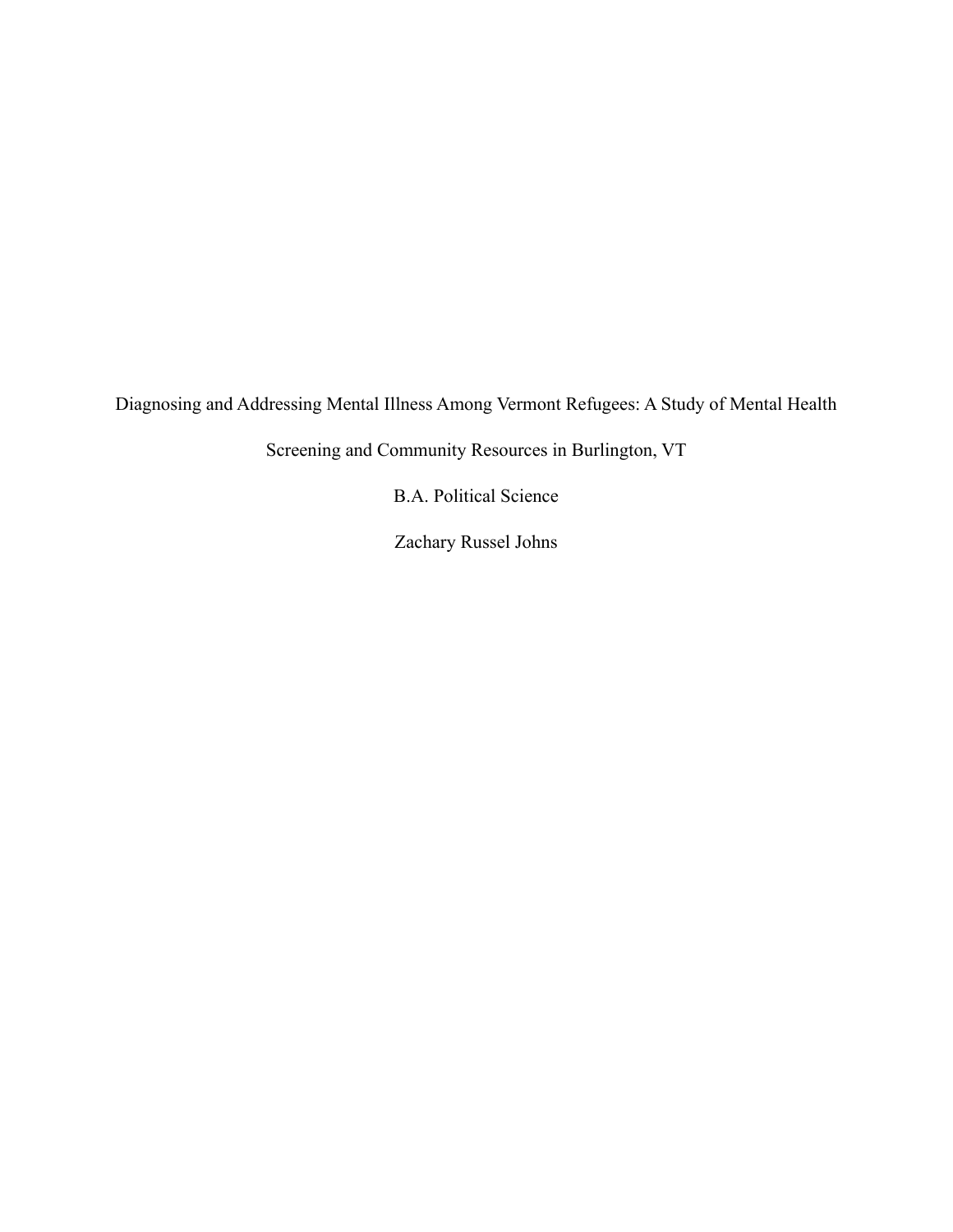# **Contents**

| <b>Chapter I. Introduction</b>                               | $\overline{\mathbf{4}}$ |
|--------------------------------------------------------------|-------------------------|
| <b>Chapter II. Literature Review</b>                         | 9                       |
| i. Refugees and Mental Health Disorders                      | 9                       |
| ii. Resettlement Challenges and Techniques for Acculturation | 11                      |
| iii. Mental Health Screening                                 | 12                      |
| iv. Barriers to Care-Seeking                                 | 14                      |
| <b>Chapter III. Methodology</b>                              | 18                      |
| <i>i</i> . Interviews                                        | 18                      |
| ii. Choosing Participants                                    | 19                      |
| iii. Multi-Site Challenges                                   | 21                      |
| iv. Questions                                                | 22                      |
| <b>Chapter IV. Analysis</b>                                  | 25                      |
| i. Introduction and Empirical Analysis                       | 25                      |
| ii. Qualitative Analysis                                     | 27                      |
| <b>Cultural Nuances</b>                                      | 27                      |
| Challenges of Community Size                                 | 31                      |
| <b>Screening Barriers</b>                                    | 36                      |
| <b>Critical Care</b>                                         | 40                      |
| Inter-organizational Communication                           | 43                      |
| <b>Chapter V. Discussion and Conclusion</b>                  | 46                      |
| i. Equitable Care                                            | 46                      |
| ii. Limitations                                              | 49                      |
| iii. Transplantation of the Research                         | 50                      |
| <b>Coda: Thesis of a Pandemic</b>                            | 53                      |
| <b>Bibliography</b>                                          | 56                      |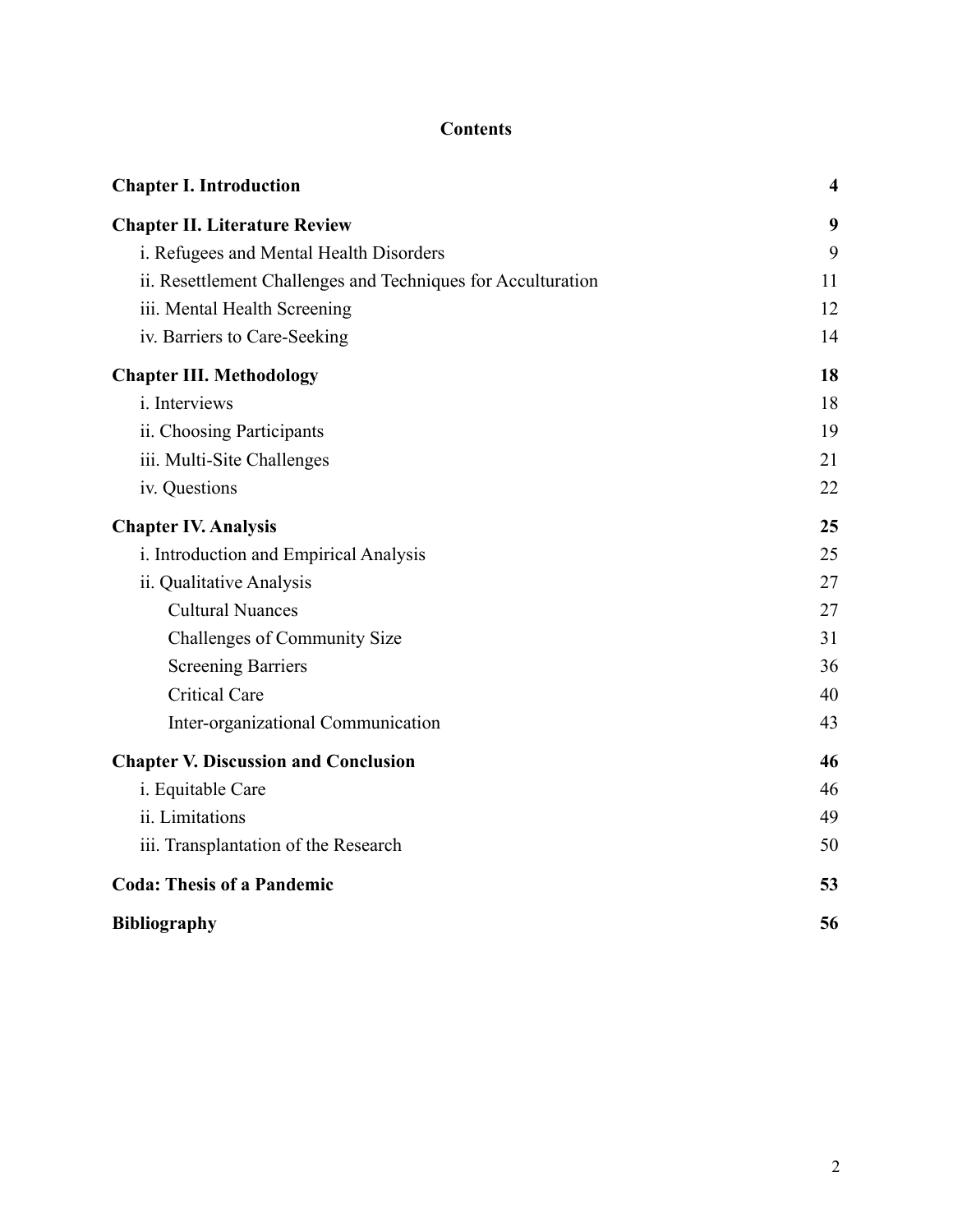# **Acknowledgement**

I would like to express my gratitude to my thesis advisor, Pablo Bose, for his guidance and insight on this project.

Thank you to my parents who have supported my academic endeavors and have encouraged me to prioritize my own happiness.

And thanks to Suzanne Elfman, for your support through a tumultuous senior year.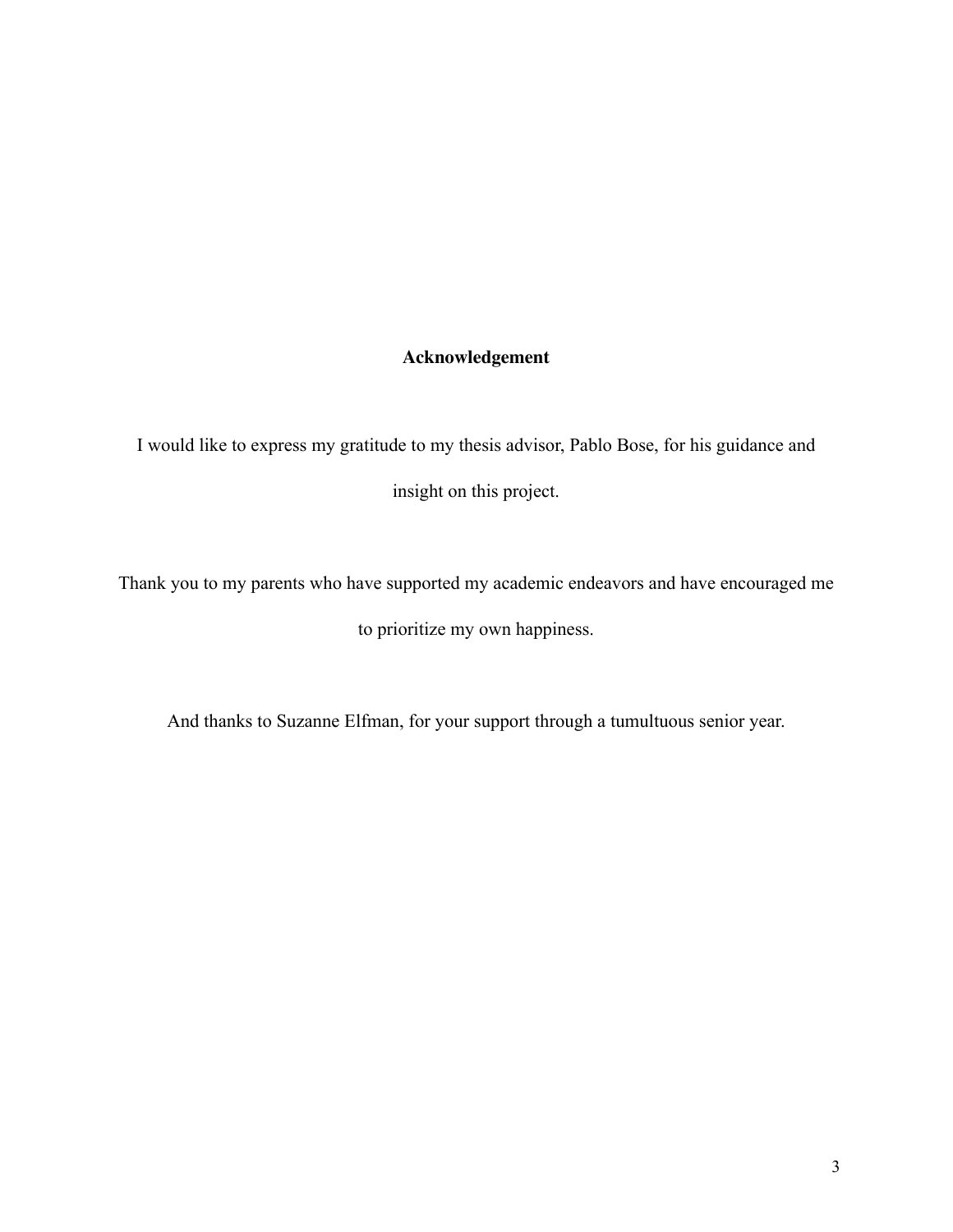# **Chapter I. Introduction**

The mental health needs of diverse refugee groups in Burlington, VT yield a wide set of challenges for healthcare providers, mental health clinicians and community outreach workers, and the large demand for services strains the small city's specialty resources. This study is concerned with whether provider networks are capable of addressing and treating mental health problems among resettled refugees, and whether mental health screening techniques are adequate in determining mental health disorders in the Burlington refugee community. Provider perceptions of the Burlington community's approach to mental health diagnosis and treatment among refugees are examined. These insights and analyses stem from interviews with clinicians and organization leaders to assess how community resources affect the spectrum of care provided.

Interviews with clinicians also cover the strengths and weaknesses of the domestic mental health screening process for refugees. Screening issues are especially applicable to certain Vermont refugee communities, like the Bhutanese, which have alarmingly high suicide rates (Ao et al, 2016) and is compounded by a significant risk of mental illness for refugees in general (Vonnahme et al, 2015). In a 2019 study by Afkhami and Gorentz, the authors assert that the psychological health needs of refugees resettled in the United States are insufficiently studied due to lack of assessment, referral and treatment data during the resettlement process. Shortcomings in the standardized approach from the HHS's Office of Refugee Resettlement include the flexibility of CDC recommendations, where providers are encouraged to customize the implementation of its behavioral health guidelines to their own specific limitations in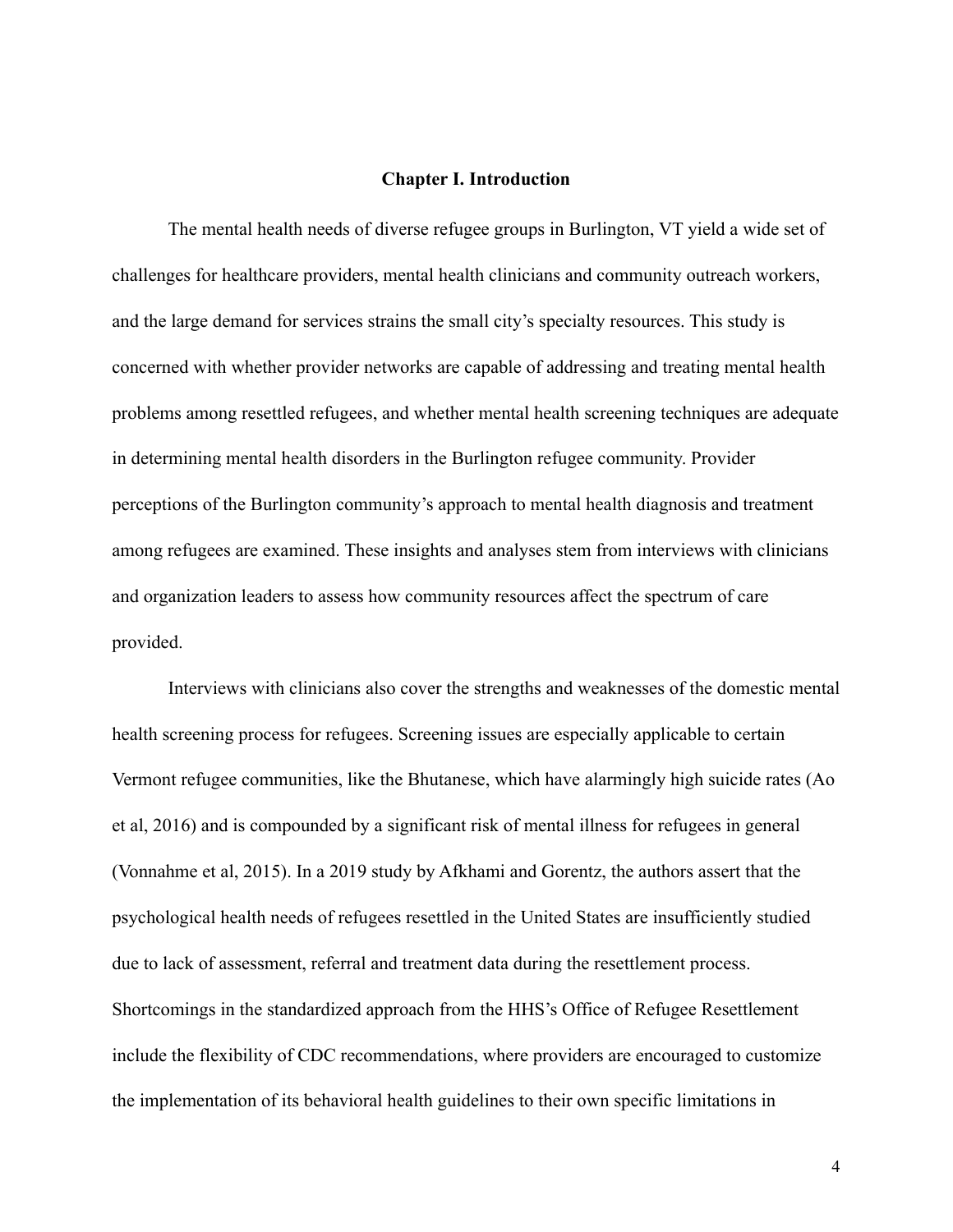expertise, time, and language (Afkhami & Gorentz, 2019). Therefore, when organizations have inadequate resources for refugee services, the extent of mental health care may be compromised.

This study is focused on refugees in Chittenden County, Vermont, which encompasses seventeen towns, villages and cities. Of these municipalities, refugees have been resettled in the cities of Burlington, South Burlington, Winooski, Colchester, Essex, Essex Junction and Williston. Refugees in Chittenden County access services primarily located in Burlington, which is the primary location of study throughout the project. Chittenden county has a total population of 162,372 and an area of 619 square miles (United States Census Bureau, 2019). Vermont has resettled 4,406 refugees since 2001; the first year such data is available. The following chart shows the diversity of refugee groups resettled in Chittenden County since 2001 (Refugee Processing Center WRAPS Database, 2019). The large number of refugee groups provides context as to how limitations involving funding, staffing and cultural barriers may affect mental health screening and diagnosis for specific refugee groups.

| <b>Nationality</b>     | Population |
|------------------------|------------|
| Afghanistan            | 10         |
| Azerbaijan             | 33         |
| Bhutan                 | 2,053      |
| Bosnia and Herzegovina | 39         |
| <b>Burma</b>           | 318        |
| Burundi                | 123        |

*Table 1: Refugee Groups Resettled in Chittenden County since 2001*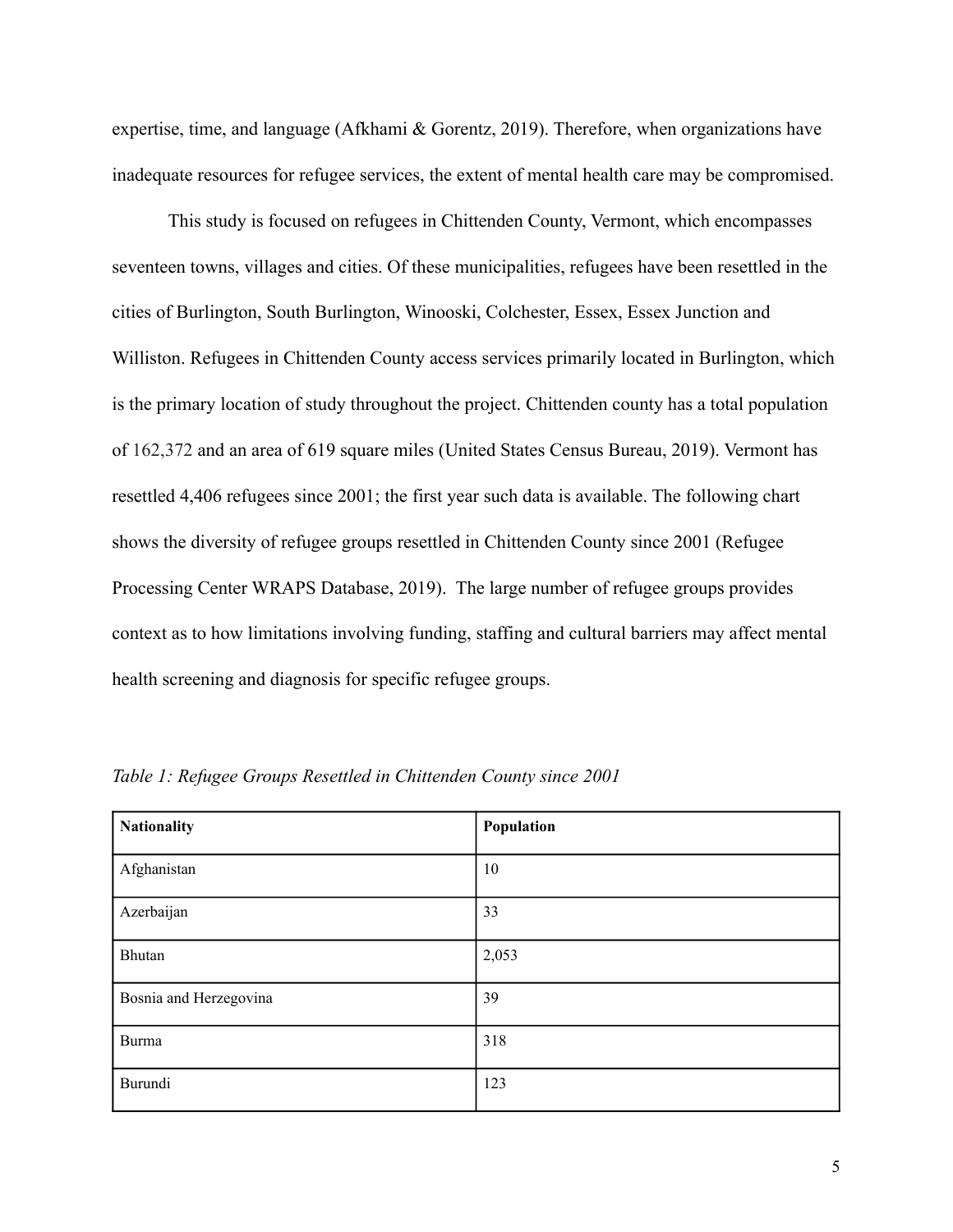| Central African Republic | $\sqrt{5}$       |
|--------------------------|------------------|
| $\operatorname{Congo}$   | 24               |
| Croatia                  | $\overline{4}$   |
| Dem. Rep. Congo          | 438              |
| $\operatorname{Congo}$   | $\,1\,$          |
| Eritrea                  | $\overline{2}$   |
| Ethiopia                 | $\sqrt{2}$       |
| India                    | $\,1\,$          |
| Iraq                     | 218              |
| Nepal                    | 14               |
| Nigeria                  | $\,1\,$          |
| Russia                   | 157              |
| Rwanda                   | 18               |
| Serbia                   | $40\,$           |
| Somalia                  | 726              |
| Sri Lanka                | $\boldsymbol{7}$ |
| $\operatorname{Sudan}$   | 94               |
| Togo                     | $16\,$           |
| Turkey                   | $\sqrt{6}$       |
| Vietnam                  | $\sqrt{5}$       |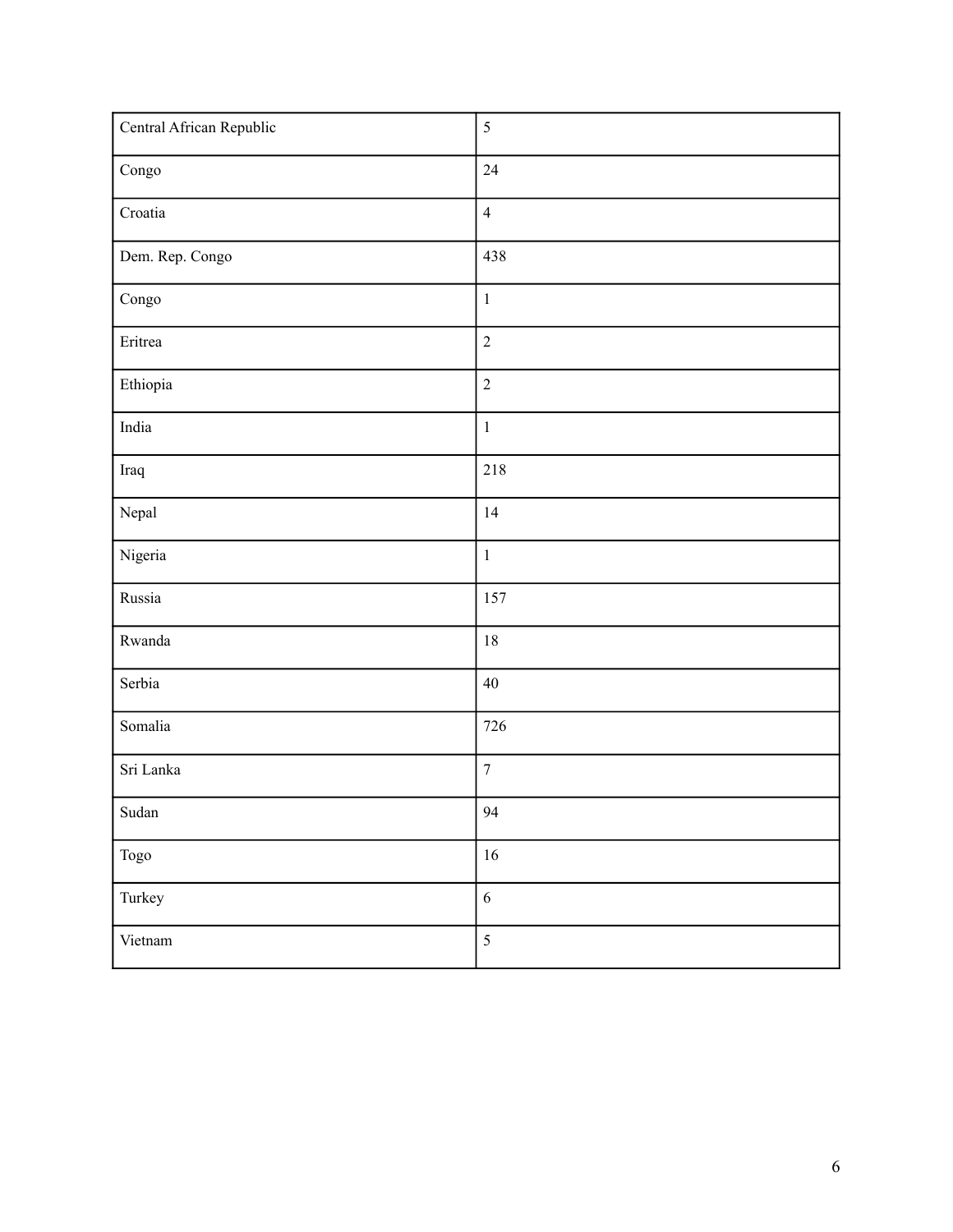Due to the delicate subject matter at hand and the potential translation difficulties and cultural barriers, I elected to interview clinicians rather than refugees themselves. (Westermeter & Janca, 1997) Participants were asked about their perceived strengths and weaknesses of their own organization, and of the provider community at large. This inquiry was supplemented with questions about the specific mental health screening evaluations used by clinicians at each location. Participants' interview responses are then connected with how care may vary due to cultural variance. At the conclusion of the study, community tactics and screening processes that providers view as most effective in identifying mental illness, and providing a full spectrum of care for those at risk, are identified.

Eleven interviews in Burlington, VT, were used to identify common mental health screening questionnaires and generate analysis regarding provider perceptions of Burlington's capabilities. These interviews provide insight on the perceived community strengths and shortcomings through open-ended questions about the strengths, weaknesses and interorganizational communication. A thematic analysis was generated from these open-ended questions, by which key themes that are consistent across participants were drawn out (Vaismoradi et al, 2013). Interview coding was used to analyze interviews thematically with analysis phrases from Braun & Clarke (2006). I have chosen to pursue qualitative and mixed methods research, which Omidian praises as useful to "uncover a different type of data from that of statistical methodologies, which focus on broader, less contextual issues." (p. 41) A qualitative study offers the holistic perspective necessary for broader understanding.

 This project is a case study of Burlington, Vermont but its findings may be generalized across locations and other networks of mental health services. In Feagin, Orum and Sjoberg's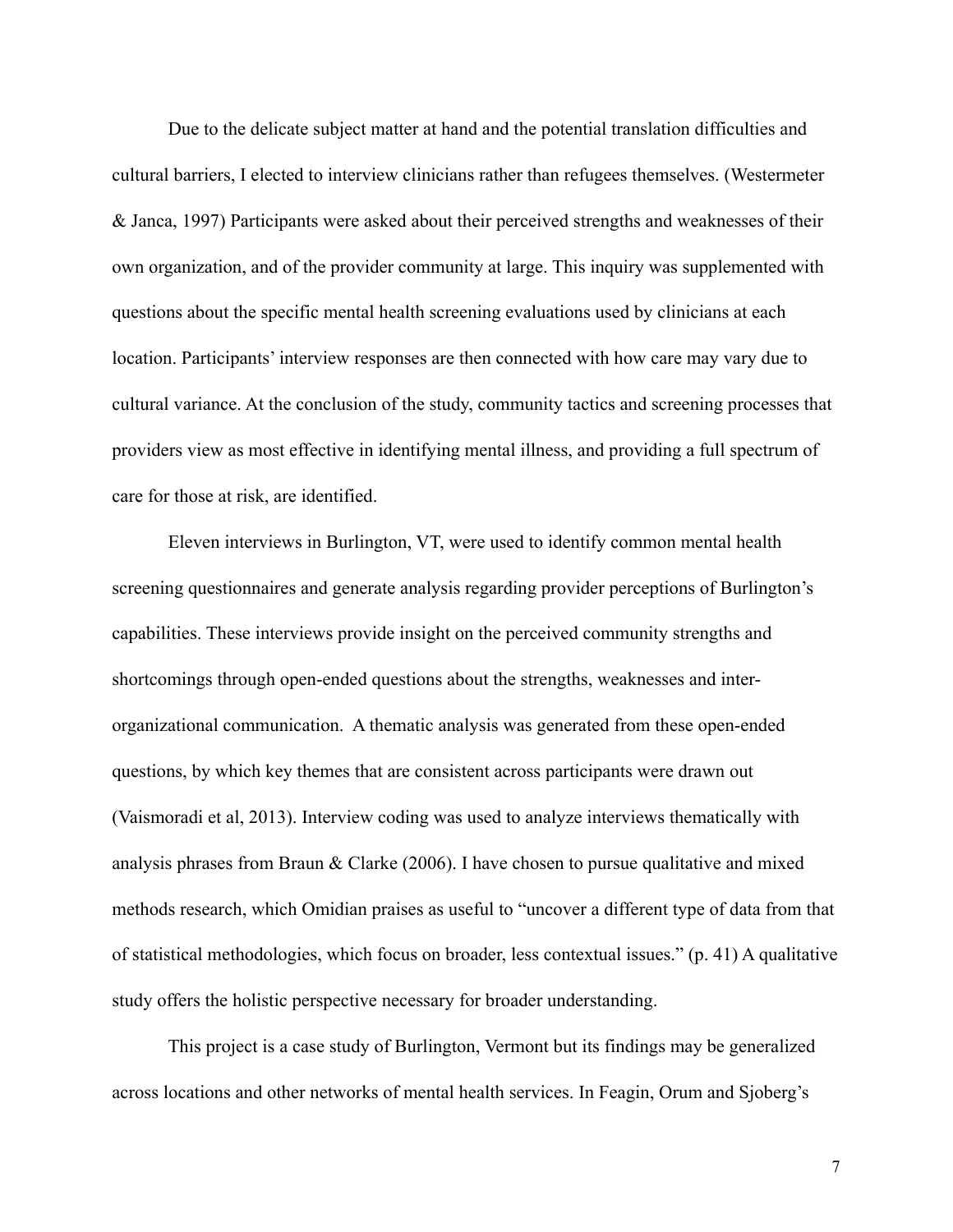book, " A Case for the Case Study," the authors write that case studies, "can permit the researcher to not only examine the complex of life in which people are implicated but also the impact on beliefs and decisions on the complex web of social interaction." (pg. 9) A case study of Burlington allows this project to illustrate how provider perceptions impact the direction of refugee mental health services. Bringing this study into new contexts is a matter of analytic generalization, which, "for case study evaluations [...] should aim to apply to other concrete situations." (Yin, 2013) There are many other cities resettling refugees throughout the United States that face similar issues regarding culturally competent mental health screening, barriers of access to mental health services and inadequate community resources that fail to meet demand for refugees of that community.

 The discussion and analysis of this project demonstrate that Burlington, VT faces challenges pertaining to the cultural competencies of providers, the number of providers, the cumbersome nature of mental health screening, the provision of emergency psychological care, and interorganizational communication. To improve these shortcomings, Chittenden County's community resources must exhibit equitable care that can comfortably accommodate refugee patients within institutional frameworks. Otherwise, these challenges may erect further barriers to care-seeking.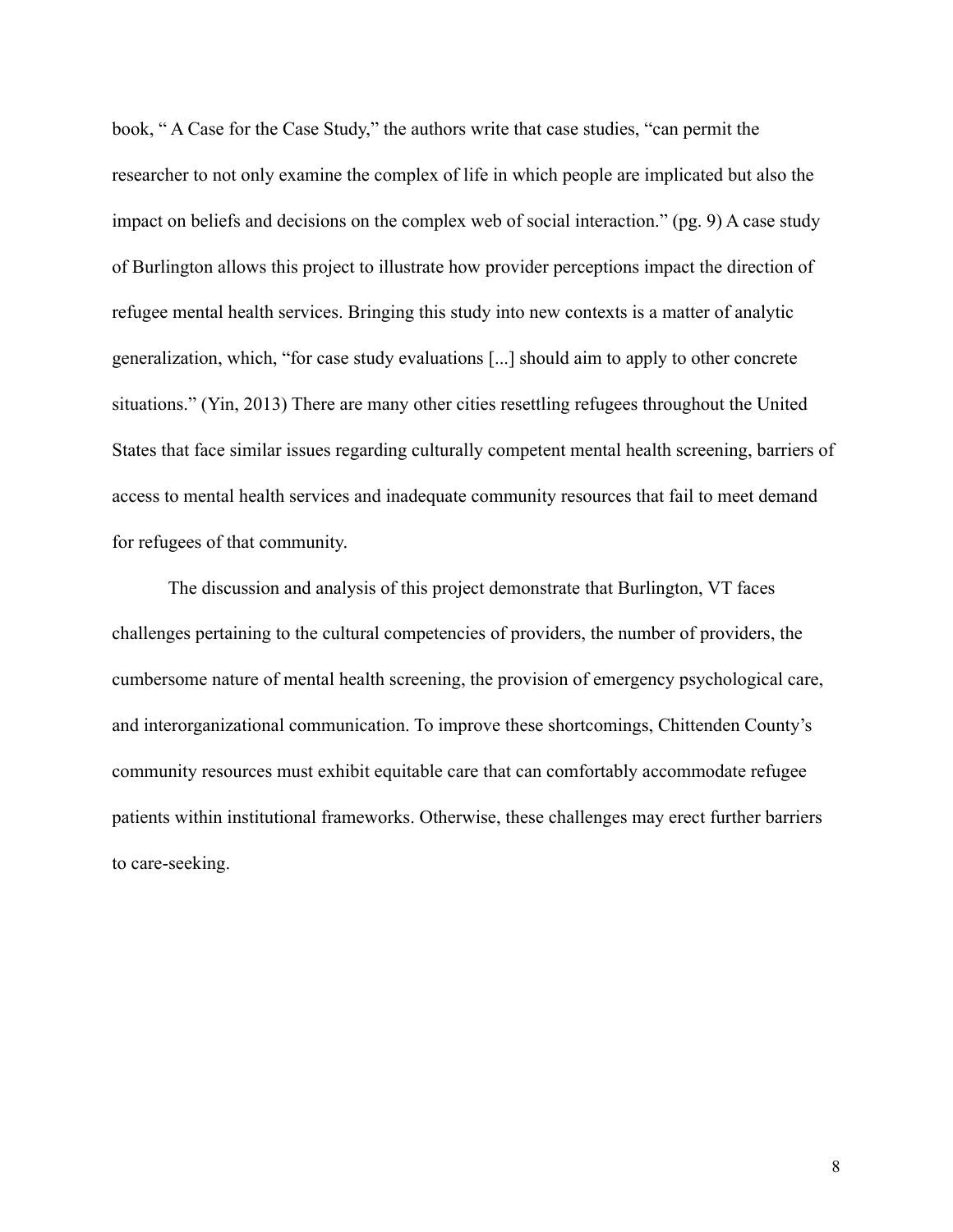## **Chapter II. Literature Review**

 The literature surrounding this Burlington case study is diverse and far-reaching. To entrench this paper in the context of refugee mental health literature, I have started by illustrating the link between the refugee experience and mental health disorders, such as PTSD, depression, anxiety and suicidal ideation. This link provides more background about the mental health needs of refugees that are significant to providing robust services. Subsequently, I detail work pertaining to the challenges facing refugees throughout the resettlement process, as well as proposals to mitigate the impact of the challenges that arise. Next, I cite the literature around common mental health screening tools and their validation for New American populations, as well as literature that contests the effectiveness of such tools. Tracing this debate allows this study to situate Burlington providers within this spectrum of ideas regarding their own organization's screening process. Finally, the literature review concludes by outlining barriers to healthcare and psychological care for refugees. This theme is relevant because it demonstrates the need for community outreach and services that are embedded in the community, which was a common refrain from interview participants.

# *i. Refugees and Mental Health Disorders*

Refugees resettled in the U.S. may have prior experiences with torture and associated trauma. A 1998 study measured the impact of torture on Bhutanese refugees in Nepal in terms of their symptomatology regarding PTSD, depression and anxiety, against Bhutanese refugees that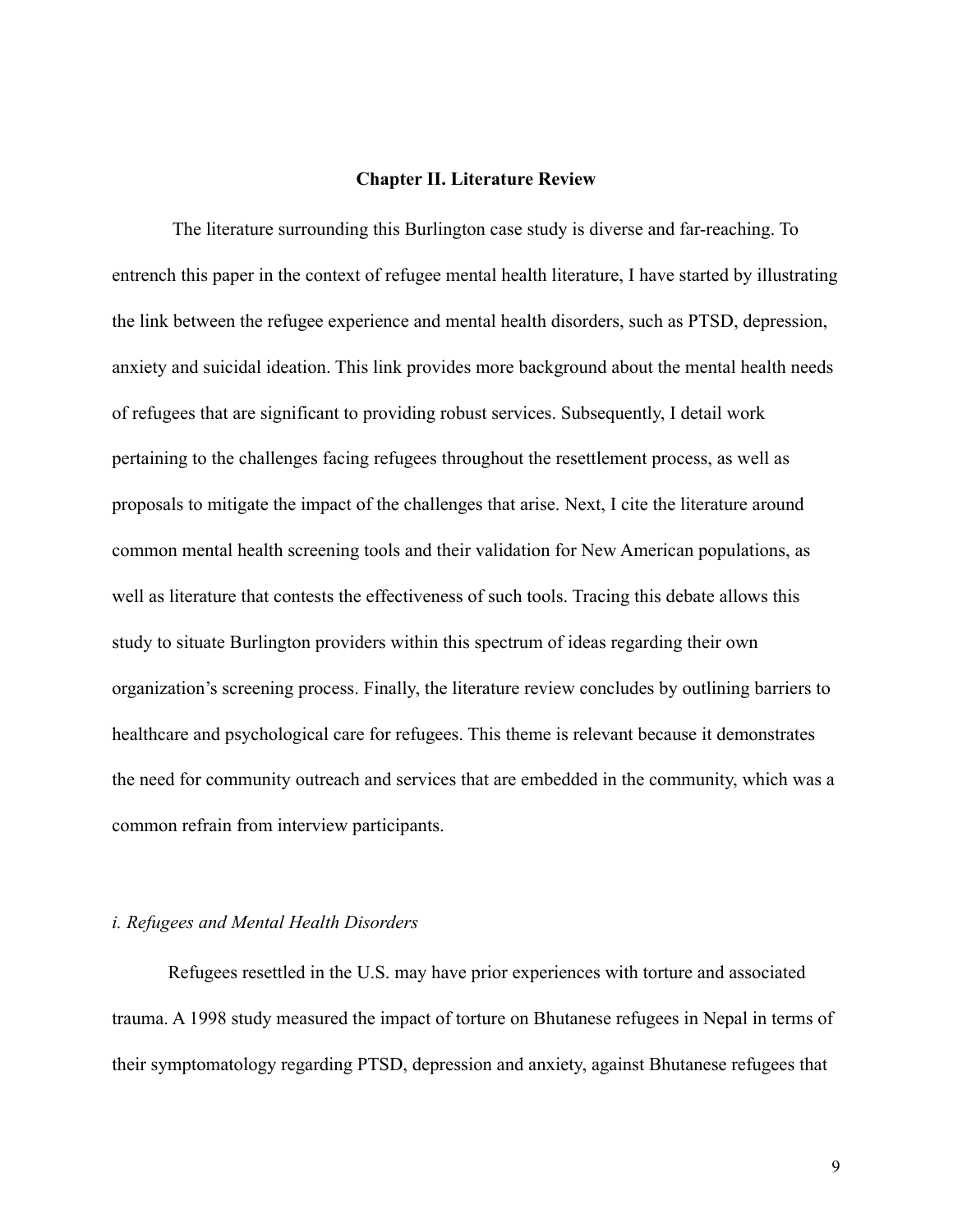had not experienced torture. The study concluded with a clear link between torture experience and the onset of PTSD, depression and anxiety symptoms among refugees in Nepali camps. Additionally, tortured refugees also "presented more musculoskeletal system– and respiratory system–related complaints." (Shrestha et al, 1998)

In a 2001 study, the authors asserted that tortured Bhutanese refugees in Nepali camps were more likely to exhibit psychiatric disorders such as "lifetime posttraumatic stress disorder, persistent somatoform pain disorder, affective disorder, generalized anxiety disorder, and dissociative (amnesia and conversion) disorders," than their non-tortured counterparts. In this study, women were more likely to report symptoms than men. (Ommeren et al, 2001) In a further study based on these results, Ommeren et al examined the connection between PTSD and the reporting of nonspecific somatic complaints. Participants in the study that did not differ on physical exams and laboratory tests were asked about somatic symptoms, and participants with PTSD reported more somatic complaints than those without, despite having healthy physical condition. (Ommeren et al, 2002) The true number of torture survivors in the Bhutanese population is unclear, as studies have shown that torture exposure may be significantly underreported due to stigma and fear associated with disclosure experience (Ostrander et al, 2017).

 Suicide is a major epidemiological problem among Bhutanese refugees resettled in the U.S. An oft-cited study from the CDC addressed the high rate of Bhutanese refugee suicide in the United States between 2009 and 2012. This age-adjusted rate was calculated at 24.4 per 100,000 people among resettled Bhutanese refugees in the U.S. This is greater than the rate for the U.S. general population, at 12.2 per 100,000 and the rate from Bhutanese refugee camps in Nepal,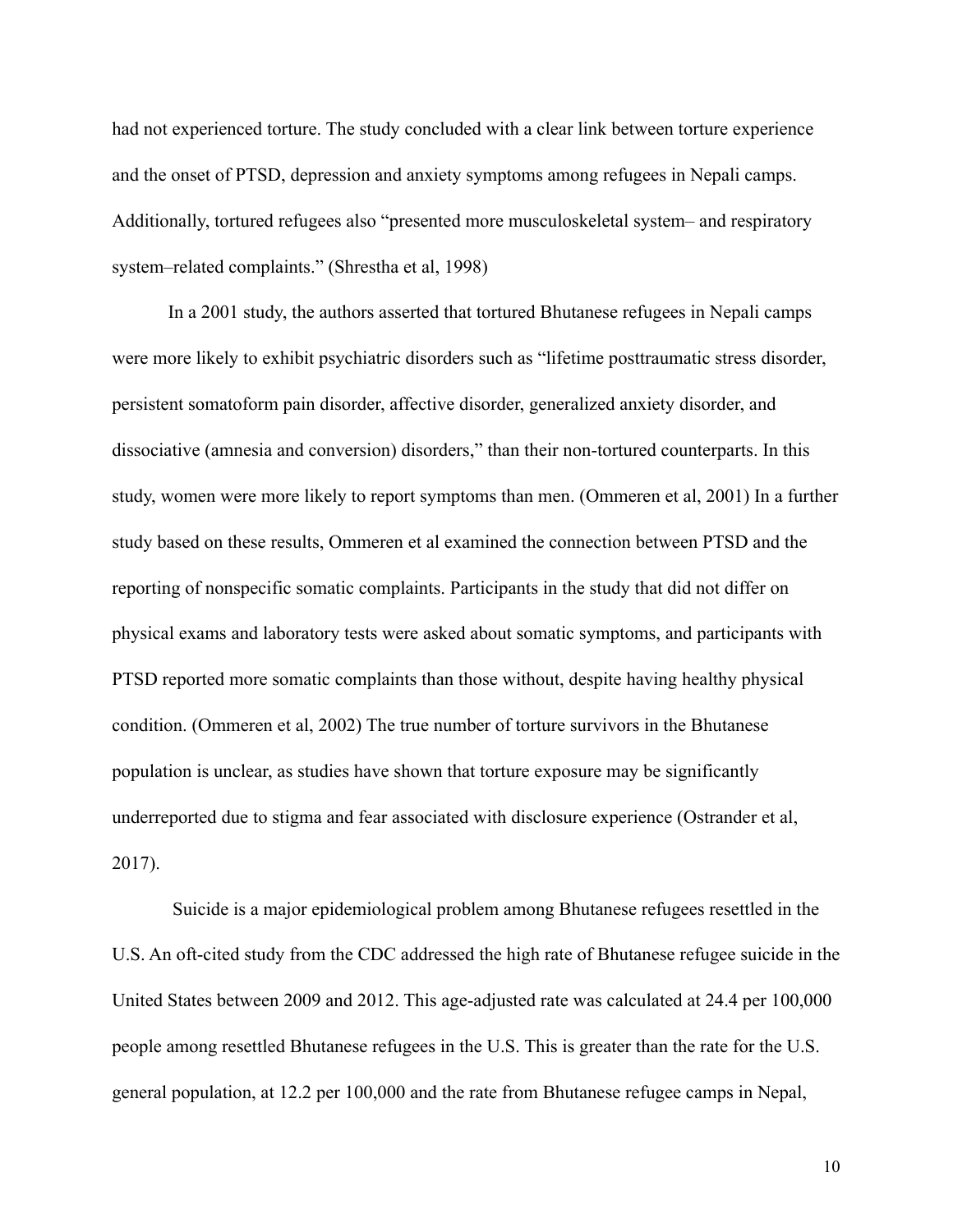which was measured as 20.7 per 100,000 people. In the study, investigators were also able to estimate the high prevalence of certain mental health disorders and suicidal ideation among the population. They measured, "depression (21 %), symptoms of anxiety (19 %), post-traumatic stress disorder (4.5 %), and suicidal ideation (3 %)." To compare this to the general U.S. population, 7.1% of U.S. adults have self-reported a depressive episode, 3.6% have a PTSD diagnosis, 2.7% have generalized anxiety according to estimates from the National Institute of Mental Health (2019). Associations between social factors and suicidal ideation include "not being a provider of the family; low social support; having symptoms of anxiety, depression, and psychological distress; and experiencing increased family conflict after resettlement." (Ao et al, 2016)

#### *ii. Resettlement Challenges and Techniques for Acculturation*

 Refugee communities face many practical challenges upon resettlement rooted in the lack of translator service availability. Refugees from Northwestern Vermont expressed issues with public transportation and lack of translation services (Arscott et al, 2010). Regarding the US healthcare system, many refugees feared losing insurance and had difficulty understanding insurance coverage and paying bills (Arscott et al, 2010). Other problems encountered during resettlement include community violence, small social networks, lack of formal child care and food related challenges on top of financial and housing stressors (Ostrander et al, 2017).

Additionally, lack of awareness about U.S. healthcare services are prevalent among refugee groups. In a study detailing the perceptions of cervical cancer screening among Bhutanese and Nepali refugees, more than half of participants had never had cervical cancer screening, such as a pap smear, despite that, "cervical cancer is a leading cause of cancer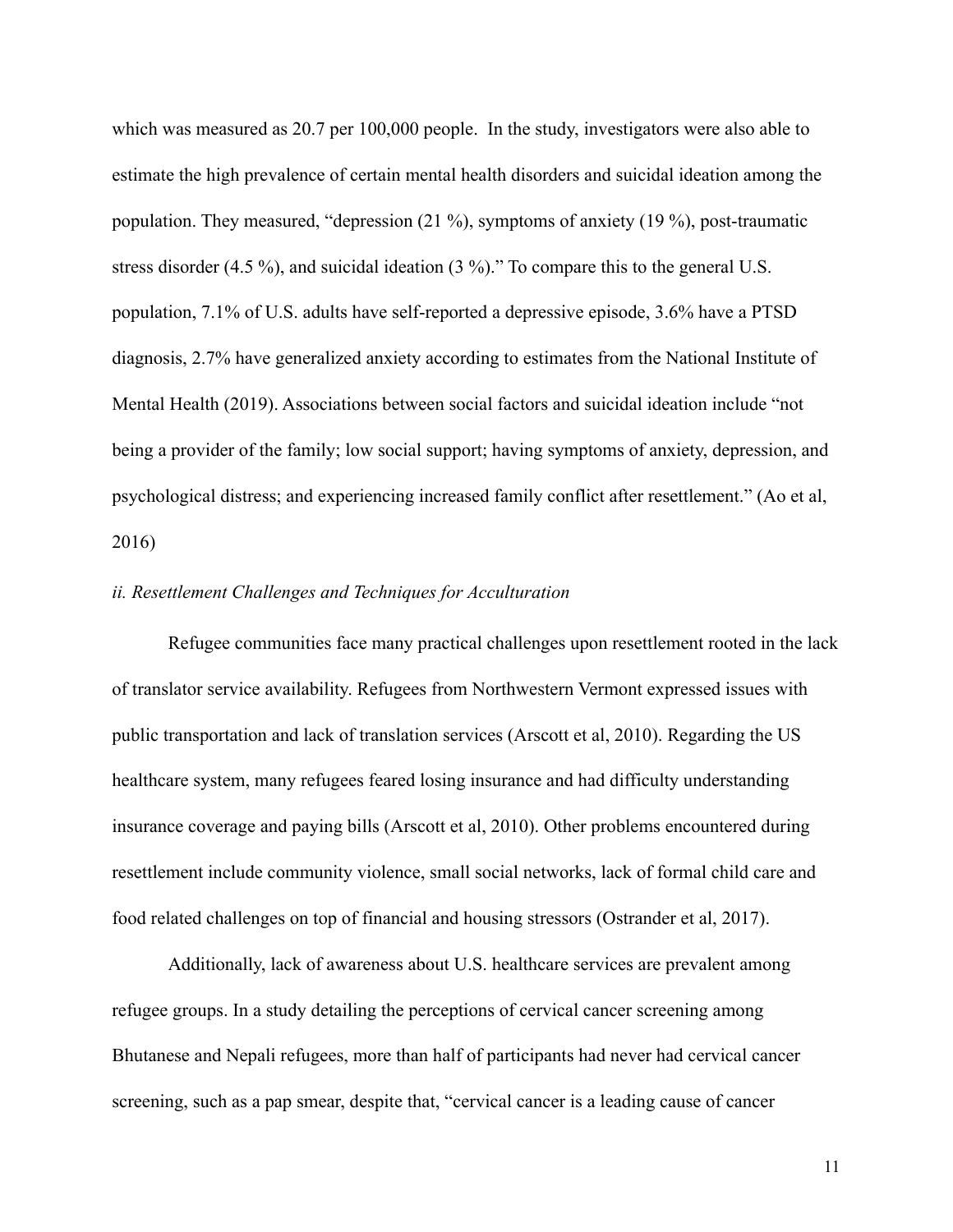disparity in this population." In the study, 80% of women had positive perceptions of pap smears, which were predicted by provider/family/friend recommendations, illustrating that introduction to the cervical cancer screening early in the resettlement process is necessary for larger pap smear uptake (Kue et al, 2017). Kue et al's study, illustrates lack of awareness about the scope of health services provided upon resettlement.

There are proposals and techniques to mitigate the complications of resettlement, however. A 2015 study by Ellis et al exclaims that, "Greater availability of language classes, job training and assistance, educational opportunities, or identification of meaningful volunteer roles within the community may provide important avenues for easing the perception of being a burden and increasing one's sense of internal capacity." Peer-led community health workshops have provided a platform for community building and participation, while increasing a sense of community, sense of belonging and unity. The findings demonstrate that a peer-led intervention model provides culturally responsive and effective tools for building social capital and promoting community health in the refugee community (Im and Rosenberg, 2016).

#### *iii. Mental Health Screening*

There is an abundance of literature regarding the validation of mental health screening tools for refugees, as well as the shortcomings of mental health screening for refugees. Surprisingly, only half of US states even provide mental health screenings to refugees and less than half asked about war trauma or torture exposure (Ostrander et al, 2017). Issues regarding screening are especially applicable to the Bhutanese population, which has alarmingly high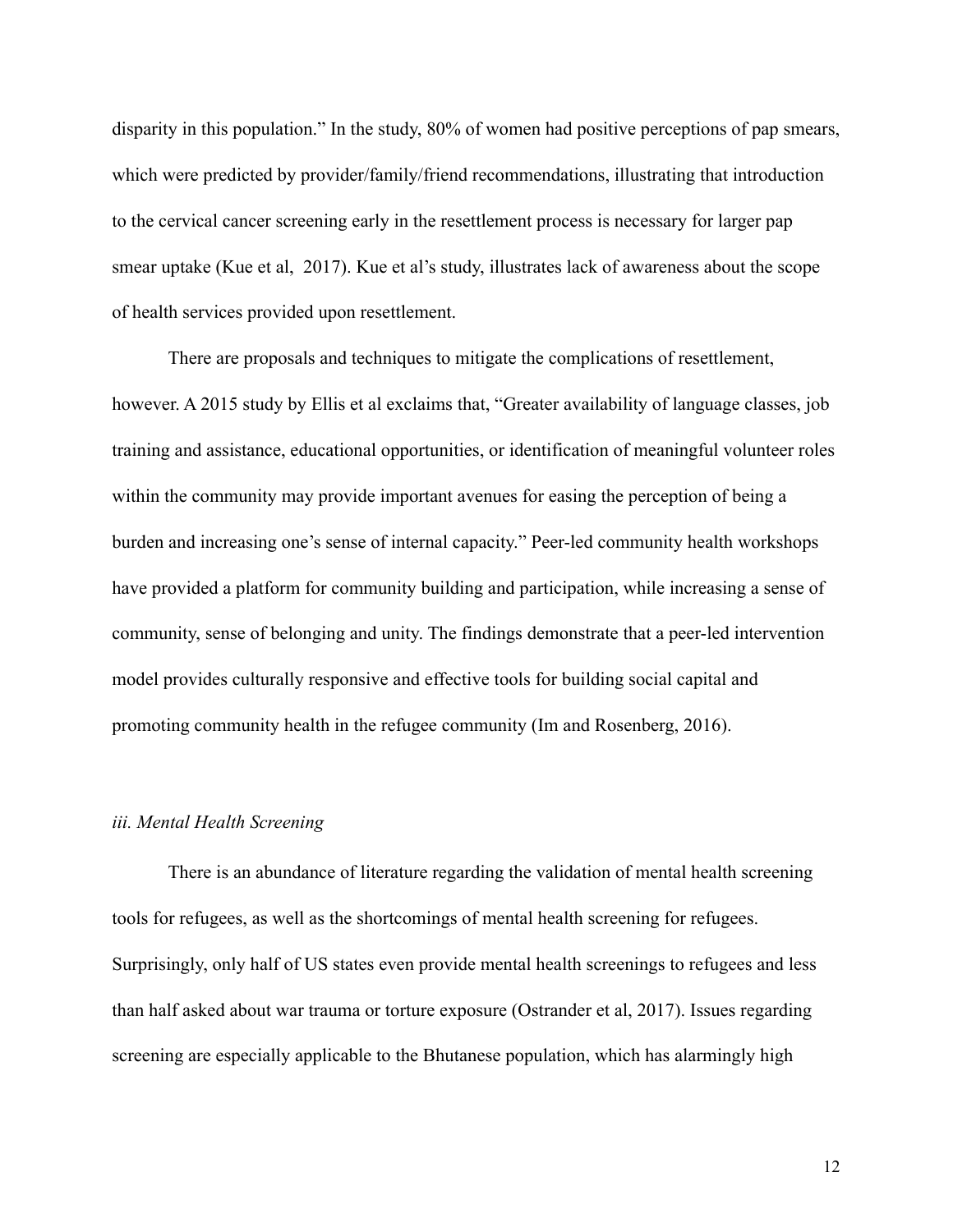suicide rates (Ao et al, 2016) that compound with a significant risk of mental illness for refugees in general (Vonnahme et al, 2015).

 The most common screening questionnaire is the Harvard Trauma Questionnaire (HTQ). The questions are used to measure trauma and torture while having refugees describe traumatic experiences, trauma symptoms, anxiety symptoms and depression symptoms (Harvard Trauma Questionnaire, 2019). In an assessment of the construct validity of the HTQ, the cross-cultural application of the HTQ trauma symptom scales was called into question as cultural variations were found in both the reliability and validity properties of the scales. Age and gender were also shown to have statistical moderating effects (Darzi, 2017). Another study suggests that suicide risk among Bhutanese may be underestimated due to mental health screenings and questionnaires that fail to adequately account for cultural variance (Meyerhoff, 2019). These shortcomings may result in a failure to adequately address suicide risk.

 In clinical settings in Burlington, Vermont, a common screening tool is the Patient Health Questionnaire (PHQ), which is employed during the intake process. The PHQ-9's reliability, validity and brevity makes it a popular tool (Kroenke, 2001). For children, another popular tool is the Strength and Difficulties Questionnaire (SDQ). The SDQ is widely used and validated. It is a questionnaire for key adult informants like parents and teachers to help identify issues with conduct, depression, anxiety and hyperactivity (Goodman et al, 2000). For culturally competent mental health assessment for refugees, clinicians use a Refugee Core Stressors Toolkit from Harvard University to guide their assessment. This toolkit's four-pronged approach assesses the stressors associated with trauma, acculturation, isolation, and resettlement. On trauma, questions are asked pertaining to emotional regulation, social support and the environment. Acculturation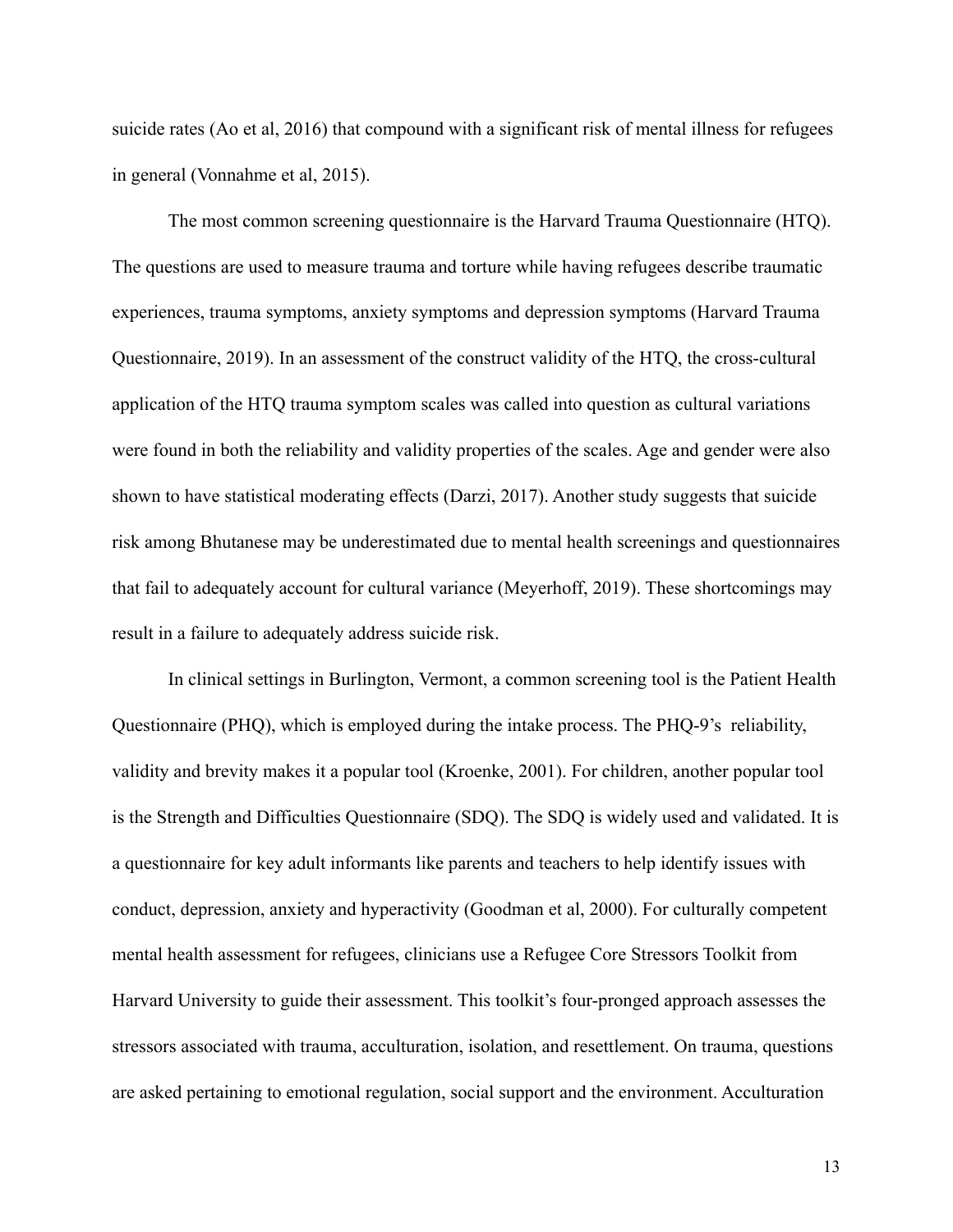questions focus on family relationships, language learning and cultural learning. Questions about resettlement stressors involve inquiries on basic needs, financial stressors, healthcare and legal needs. Finally, isolation questions focus on discrimation, loneliness and alienation.

#### *iv. Barriers to Care-Seeking*

 Literature shows that refugees may opt against seeking clinical care due to practical matters like language and confidentiality, as well as stigma and skepticism surrounding mental health resources. In a synthesis of studies regarding refugee perceptions of primary care providers in the European Union, language was a major factor in refugees' willingness to seek care. The author writes, "Language differences, when seeking health care, leads to problems with establishing trust and low level of confidence in oneself and in the system, especially on the side of the receiving end (refugees). Sharing deep secrets even with a doctor seems to be embarrassing; with an interpreter, more difficult and uncomfortable." (Marblow, 2010 pg. 48) This issue of trust and confidentiality is pressing among many refugee groups. While Bhutanese and Nepali refugees' low rate of cervical cancer screening in Kue et al's study was attributed foremostly to lack of recommendation to the service, Hmong Americans reluctance toward cancer screening was attributed to accessibility to healthcare, cancer literacy and healthcare culture in a 2010 study (Yun Lee & Vang, 2010).

While the impact of cancer literacy is comparable with findings from Kue et al, Yun Lee & Vang's study shows that Hmong Americans' spiritual belief in cancer etiology poses a unique challenge in accommodations by western healthcare services. Furthermore, "many Hmong Americans who have public health insurance feel unwelcomed and disrespected at public health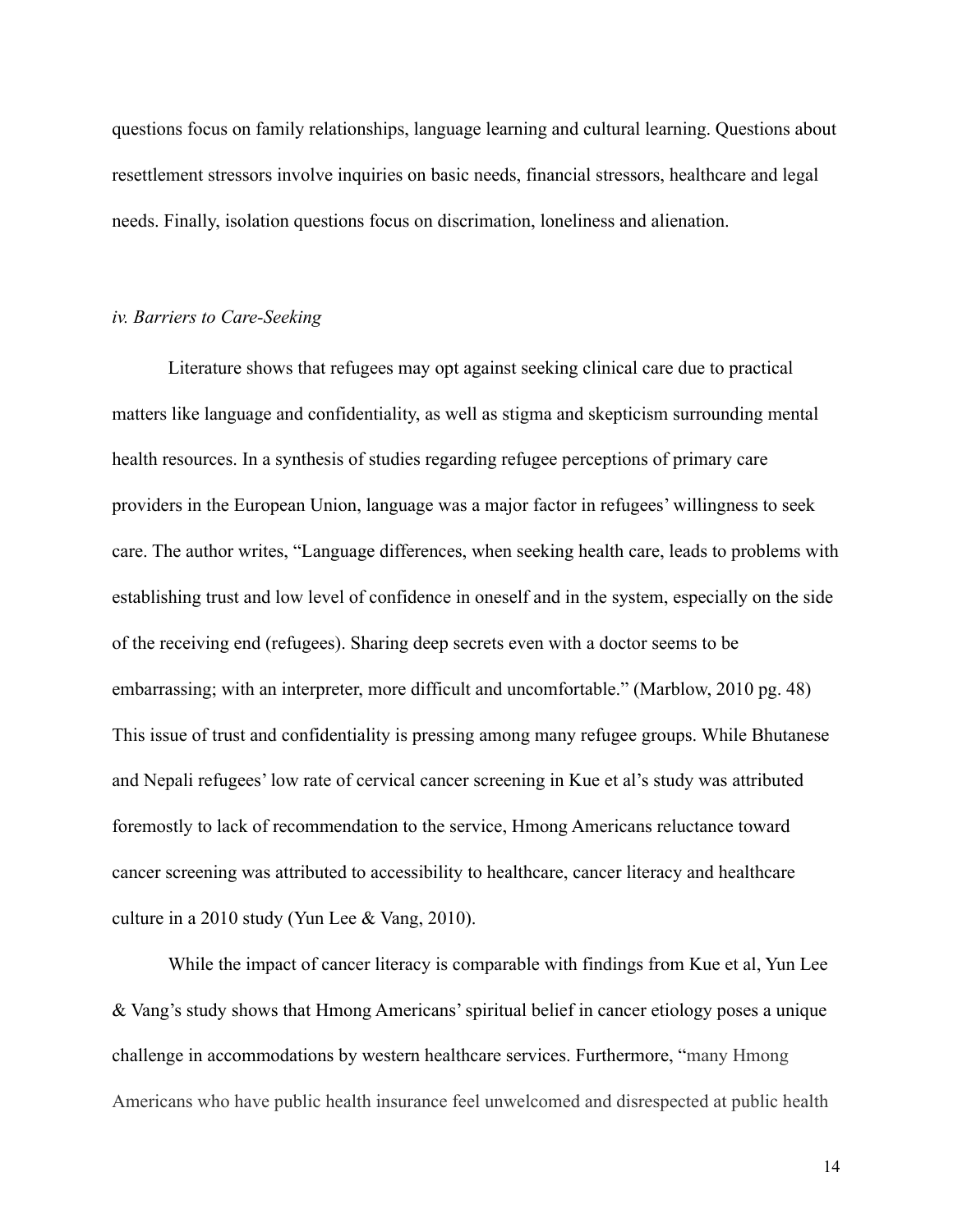facilities, which could discourage them from utilizing preventive services, such as cancer screenings." This assertion in particular has profound implications on Hmong refugees' willingness to seek medical care, let alone mental health services. While this specific study has not been performed with a focus on other refugee groups, let alone other care-seeking behavior, the crux of its results has strong potential for generalization across both.

 On mental health in particular, the psychological barriers to seeking care may be even more prescient. A qualitative study of mental health seeking behavior among Bhutanese refugees resettled in Western Massachusetts found, through focus group discussions, that access to mental health services were often tertiary to seeking family support, and the support of friends and community members. Furthermore, psychological barriers such as "fears of emotions, social norms, beliefs, and self-esteem associated with cultural norms and values influenced seeking mental health support" (Poudel-Tandukar et al, 2019) .

The mitigation of such barriers requires strong programs rooted in research like Poudel-Tandukar et al's 2019 study. A pilot program employing community participatory research focused on approaching mental health issues within Bhutanese and Somali-Bantu refugee families. Family Strength Intervention for refugees (FSI-R) focuses on improving youth mental health and family relationships. In this program, home-visiting mental health counselors delivered preventative intervention to families. This intervention was a success as opposed to the regular care delivery, as participants reported less traumatic stress reactions, reduced depression symptomatology and fewer instances of family arguing (Betancourt et al, 2020).

On the provider end, there are challenges surrounding adequate provision of care and mitigating these barriers. Successful care coordination is seen as a necessity in managing a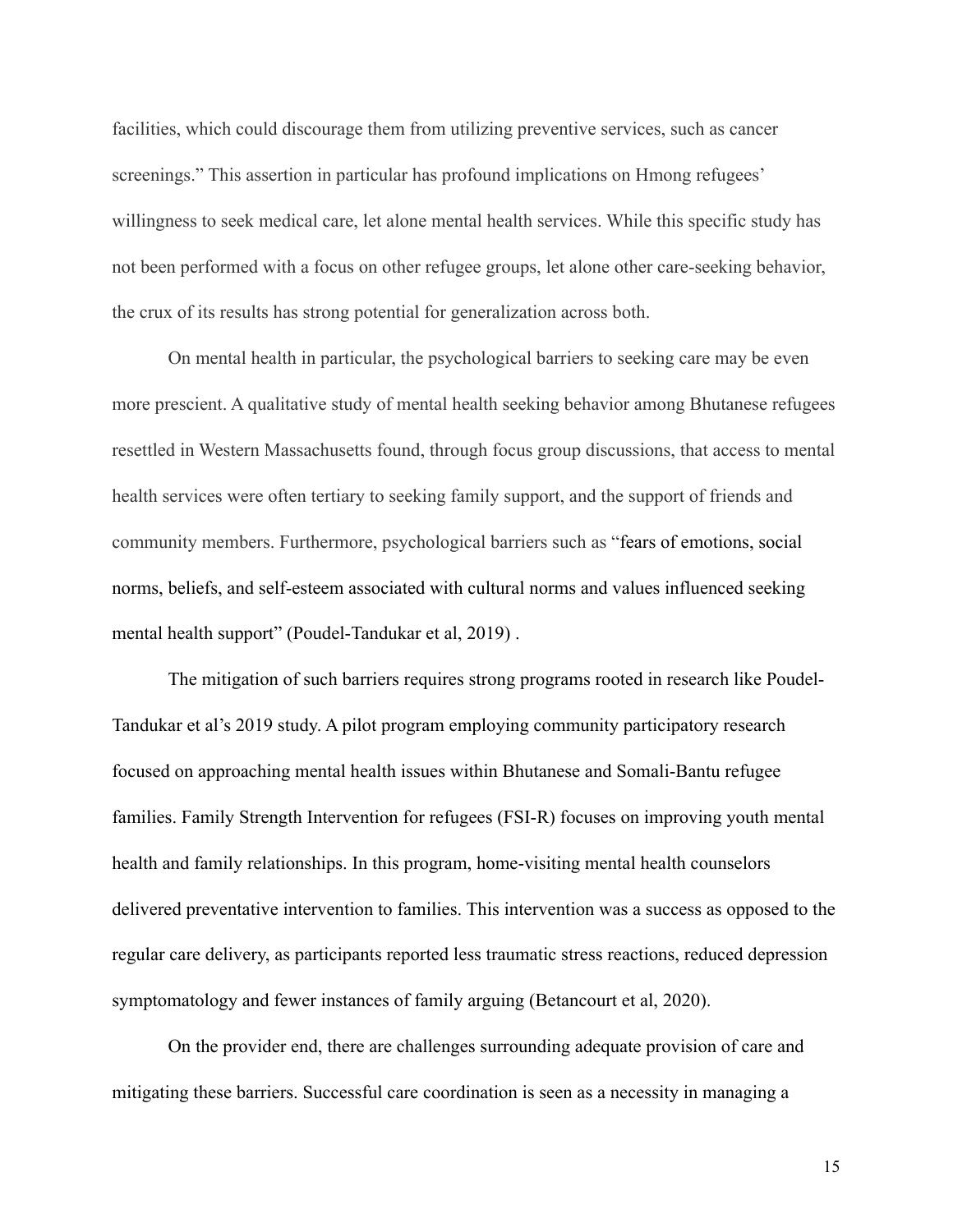refugee's health needs. This includes, "ongoing communication between providers, scheduling initial appointments directly, access to emergency mental health services, and case management provided by health plan staff" (Shannon et al, 2018). An important aspect of continuing care beyond the resettlement process is the dialogue between a refugee and his or her physician. While some physicians are trained in cross-cultural medicine, almost none are trained in refugee evaluations. Rhema et al writes that refugee and routine patient evaluations differ because, "1) Refugees are new immigrants from countries where the disease epidemiology is different from the U.S.; 2) Certain infectious disease processes need to be ruled out upon arrival to prevent the spread of communicable diseases; 3) The prevalence of mental health disorders in refugees is higher than the local population; 4) The medical and psychiatric health problems of refugees are often caused or affected by their past experience with trauma and their current acculturation difficulties; and 5) Significant cultural barriers can arise in the accurate evaluation and treatment of these refugees." If physicians are unable to adapt to refugee specifications, the quality of care provided is undoubtedly compromised. Provider education is important for ensuring cultural competence among clinicians. A 2019 study asserts that "Current models of cultural competence are primarily centered on the personal capabilities of professionals and on organizational standards, overlooking their interdependence with community contexts."

Education for the refugee community on mental health is essential for encouraging refugees and immigrants to seek clinical care. A 2015 study measured the results of Mental Health First Aid (MHFA) training on Bhutanese refugee community leaders across the United States. MHFA seeks to educate community members on the signs and symptoms of mental health issues "and decrease negative attitudes towards people with mental illness." Scores on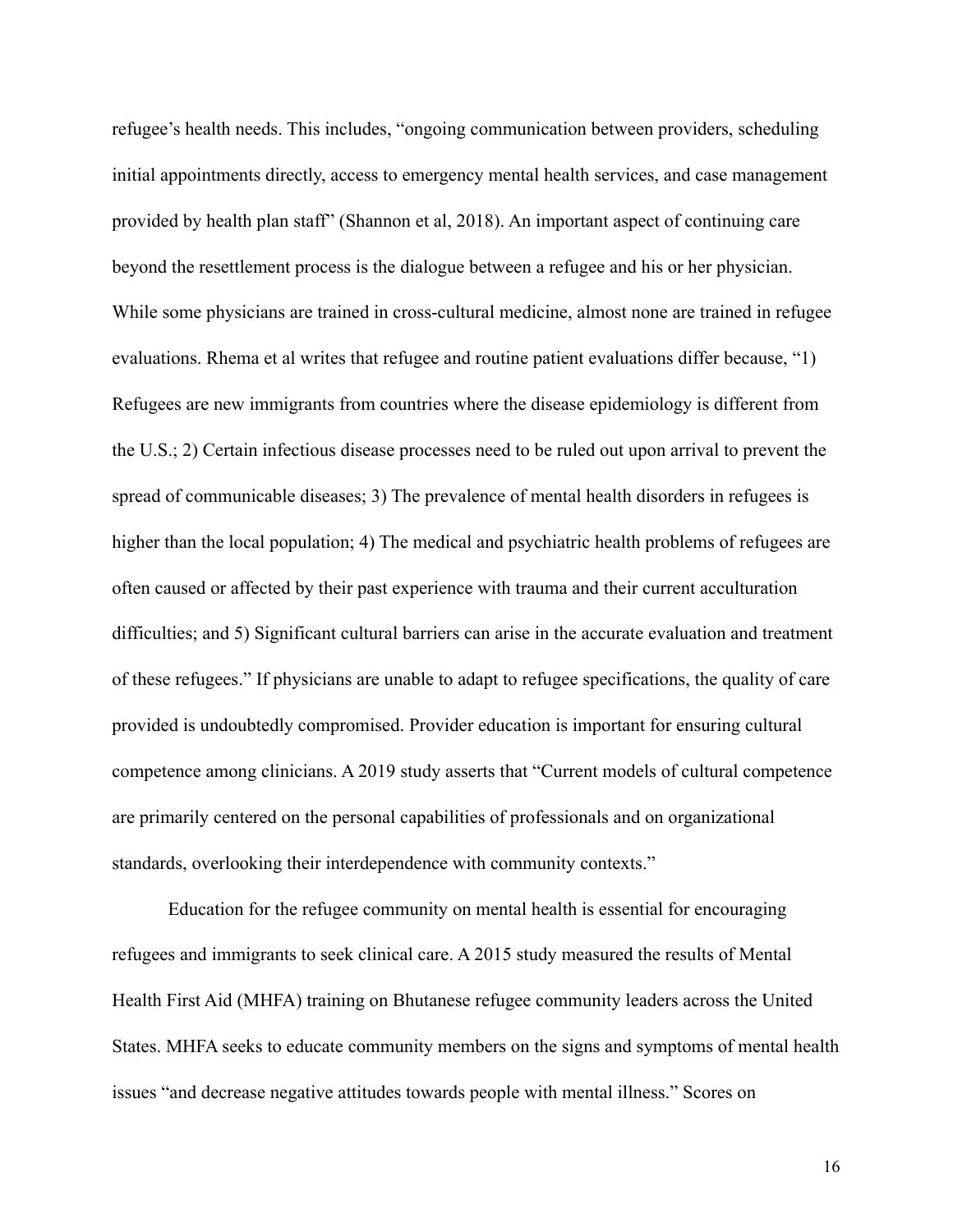participants' recognition of mental health issues like depression before and after the course were compared, showing "significant improvement in the recognition of symptoms of depression and expressed beliefs about treatment that became more concordant with those of mental health professionals." (Subedi et al, 2015) MHFA, however, failed to reduce stigmatization of participants toward people with mental health issues in this study, clearly exhibiting the need to incorporate cultural variance within the MHFA course.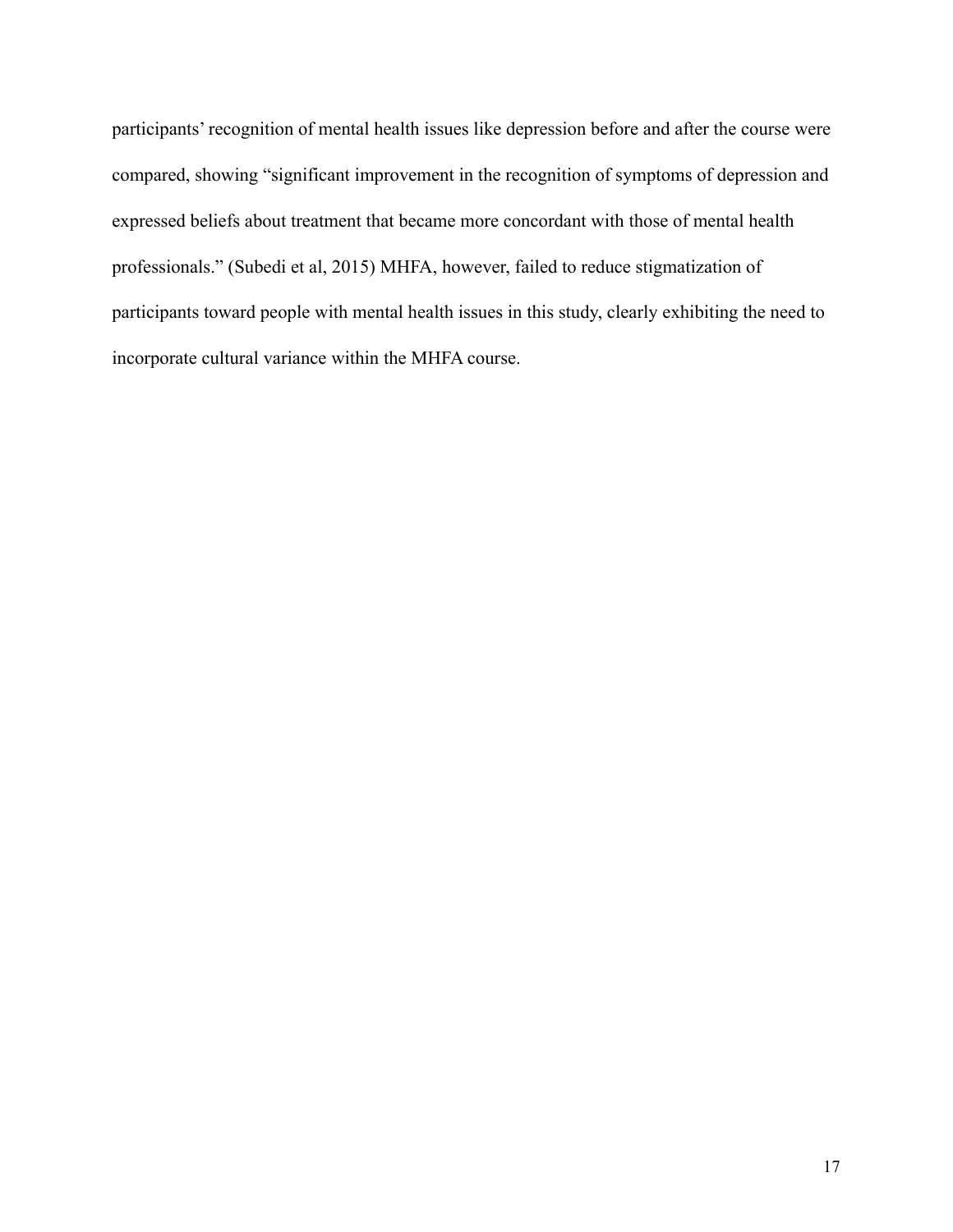#### **Chapter III. Methodology**

 This project involved semi-structured interviews with mental health clinicians that work with refugees, and community organization leaders. Their responses were used to qualitatively assess the mental health screening process and strength of community assets through the provider lens. Data collection involved eleven interviews at five different locations in Burlington, VT with the goal of garnering insight on the perceived community strengths and shortcomings for the provision of care in Burlington through open-ended questions about the strengths, weaknesses and interoperability in the organization and community at large. The responses to open-ended questions led to a thematic analysis which distilled key themes consistent across all locations (Vaismoradi et al, 2013). Qualitative and mixed methods research, which Omidian praises as useful to "uncover a different type of data from that of statistical methodologies, which focus on broader, less contextual issues," offered the holistic perspective necessary for broader understanding. (p. 41)

# *i. Interviews*

 Face-to-face in-depth interviews are essential strategies in collecting qualitative data. While epidemiological studies often employ structured and questionnaire-based interviews, the utilization of the open-format, semi-structured interview "explores meaning and perceptions to gain a better understanding and/or generate hypotheses." (DiCicco-Bloom & Crabtree, 2006) The semi-structured interview is congruent with the goals of my research project, which implored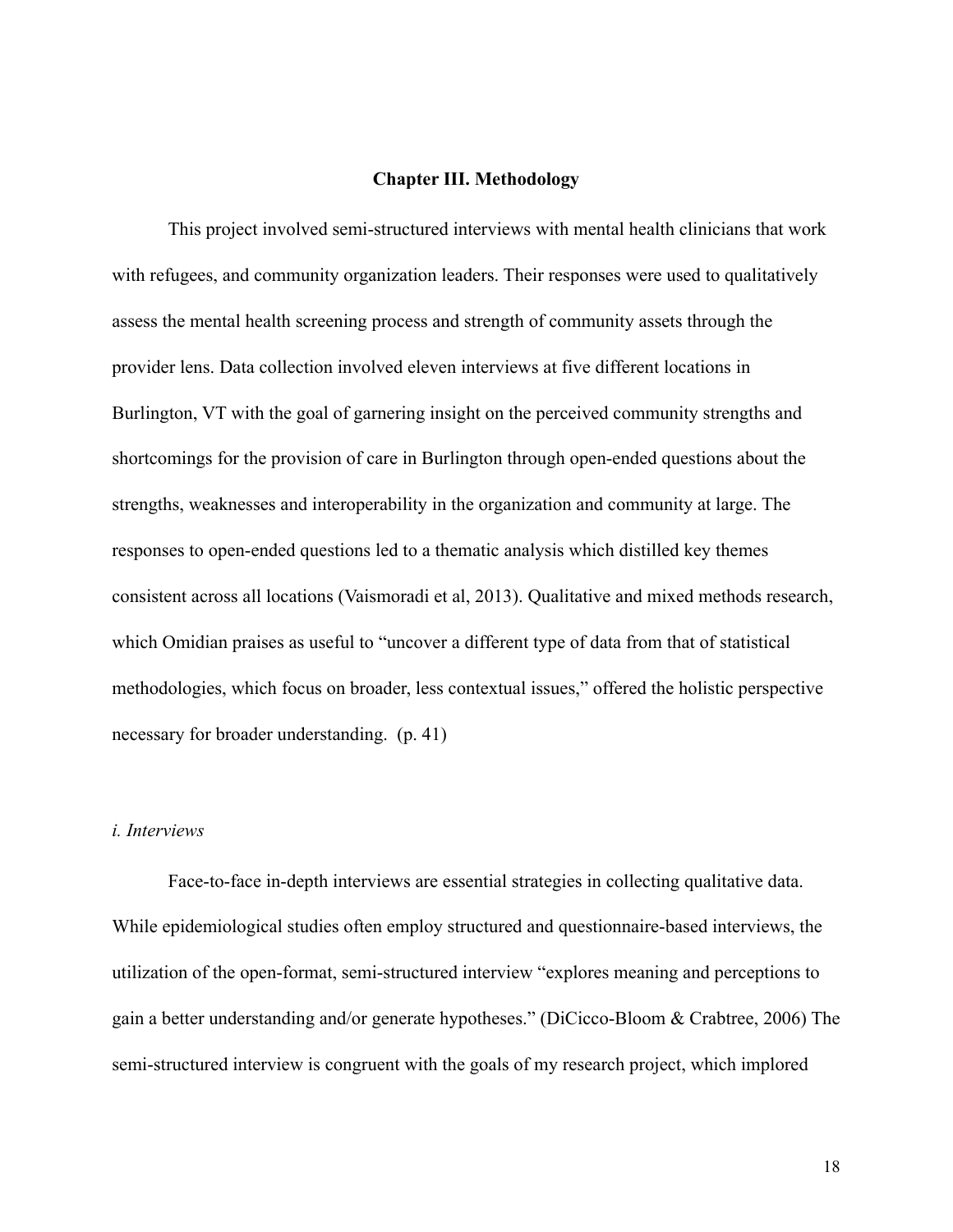providers to generate their own meanings from the prompted questions. In accordance with the conceptual framework of this interview style, the questions aimed to "encourage the interviewee to share rich descriptions of phenomena while leaving the interpretation or analysis to the investigators." Furthermore, semi-structured interviews, "co-create meaning with interviewees by reconstructing perceptions of events and experiences related to health and health care delivery;" another consistency with project goals. (DiCicco-Bloom & Crabtree, 2006)

# *ii. Choosing Participants*

As mentioned in the description section, delicate topics, potential translation difficulties and cultural barriers have prompted me to elect to interview clinicians rather than refugees (Westermeter & Janca, 1997). Participants were chosen that work specifically with refugee clients/patients and have distinct knowledge of challenges facing refugee populations in Vermont. The individuals chosen represented organizations that have strong connections with refugee communities in Burlington.

 The first of these organizations is the Association of Africans Living in Vermont (AALV). AALV provides integration services for refugees and immigrants that helps new Americans successfully transition to life and work in Vermont upon resettlement. Interpreter and translation services, legal services, case management, workforce development, youth development and behavioral health outreach are rolled into AALV programming. The organization's multidisciplinary approach to integration makes its employees uniquely qualified to comment on the strengths and weaknesses of the Burlington community in providing mental health resources.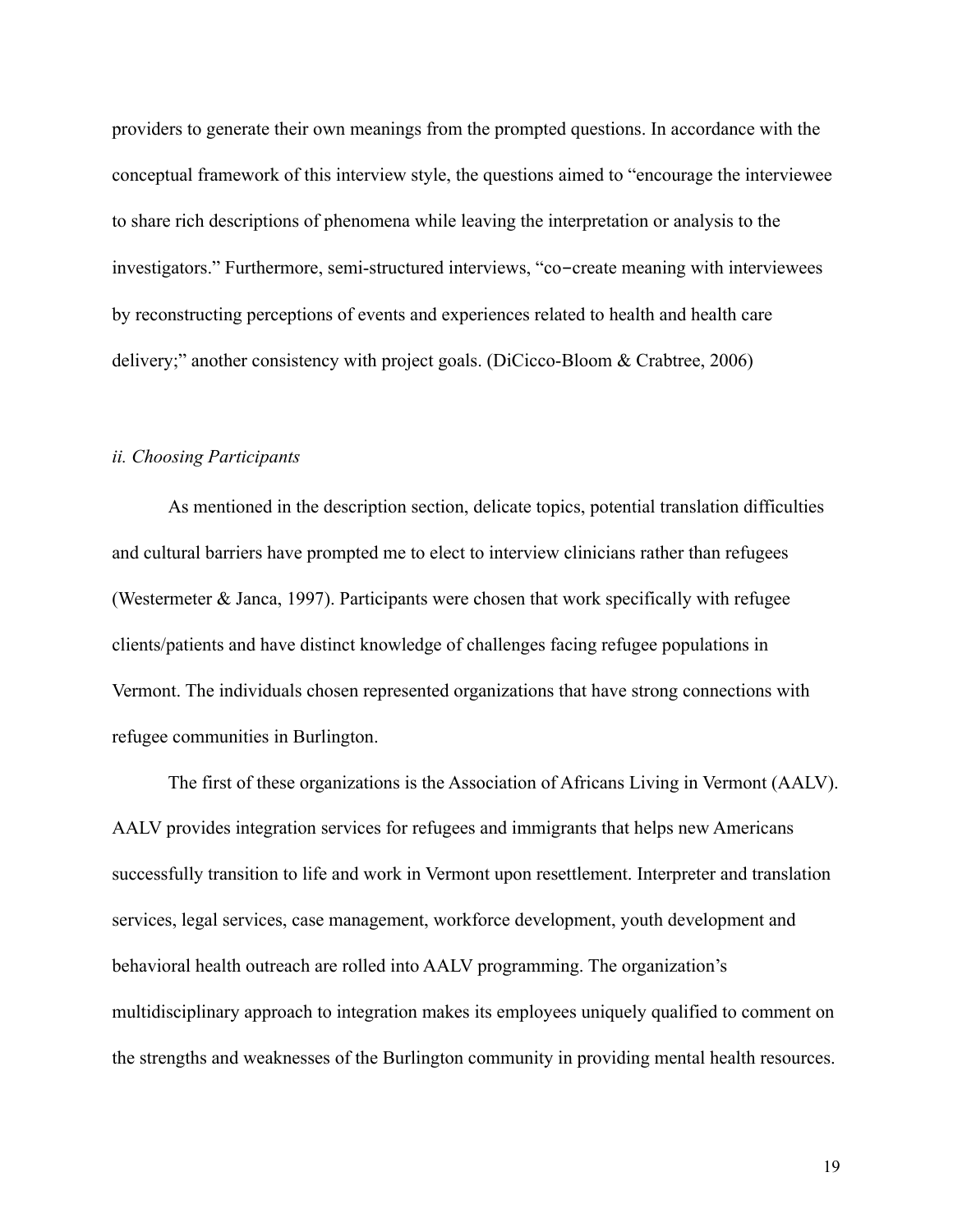Next, the UVM Pediatric New Americans Clinic (PNAC) is a pediatric primary care affiliate of the University of Vermont Medical Center. Their clinic sees pediatric patients with a focus on refugees and immigrants. In addition to specializing in refugee care, the PNAC provides refugee outreach through its 'Safety Day' at Winooski and Burlington public schools. The clinic has also embedded a family wellness clinic within the refugee community called the Building Strong Families Clinic at the Family Room in Burlington, which offers programs for parents and children. These healthcare providers' knowledge of the social determinants of health facing refugee communities is crucial to the assessment of community assets and weaknesses in Burlington. Additionally, their use of mental health screening tools gives insight into the provider conceptions about the effectiveness of such tools.

 Interviewees also represented the University of Vermont's Connecting Cultures Program. Connecting Cultures is a specialty psychological service that works with refugees and immigrants to provide mental health interventions such as therapy and counseling. It is an affiliate of the New England Survivors of Torture and Trauma (NESTT). Their services include direct mental health services, outreach services, training of external care providers in the Burlington community and research for the University of Vermont. While providing direct care is an important part of their mission, Connecting Cultures is an even greater asset to the community due to their ability to train up more providers around cultural competency and increase the number of culturally sensitive workers in the Burlington area. Clinicians from this organization have insight into community strengths and weaknesses through their interdisciplinary scope. They use comprehensive mental health screening tools for their diagnostic intake process and have strong insights about their strengths and weaknesses as well.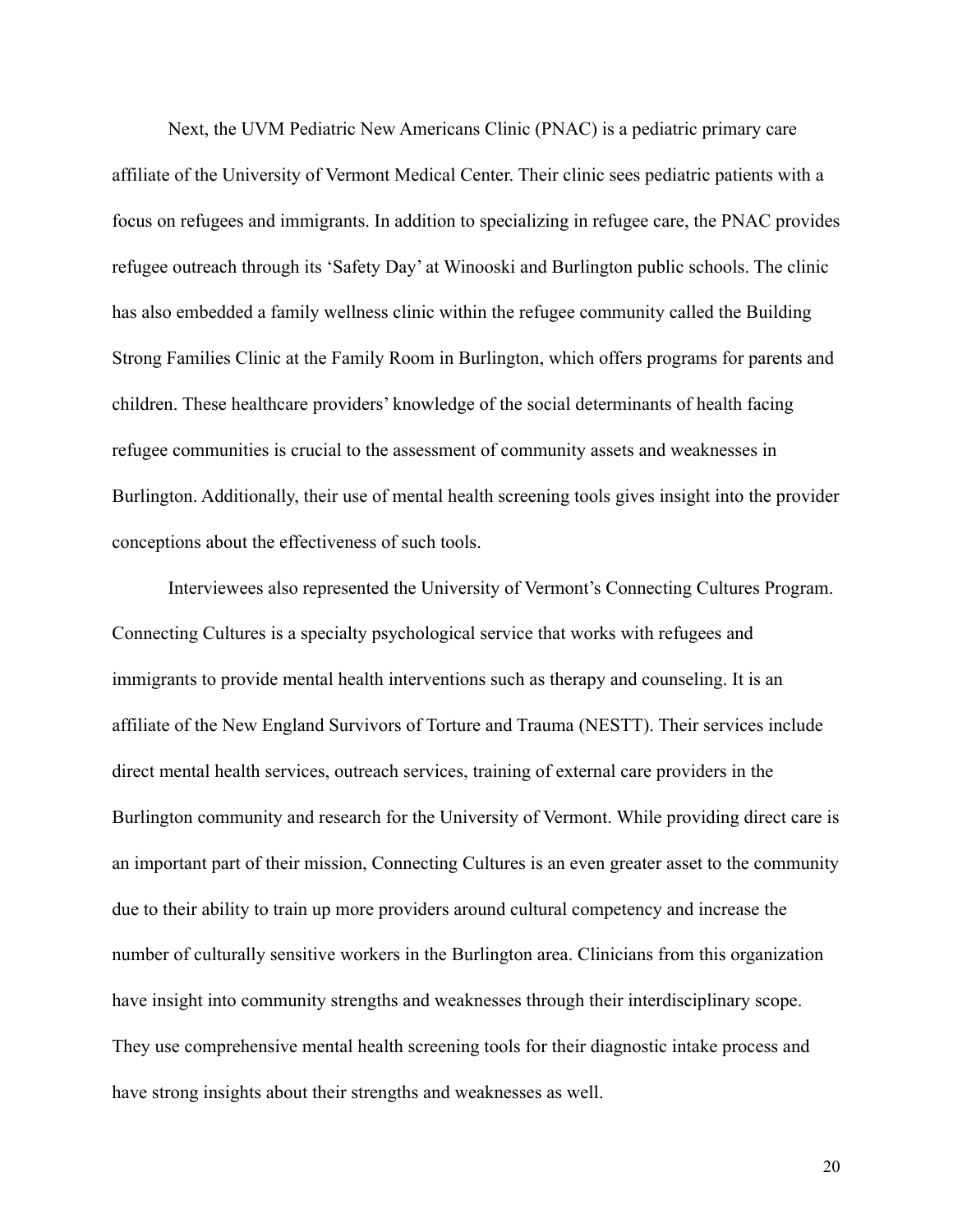The University of Vermont Medical Center was a necessary site due to their ubiquity in the Burlington community. While not working with refugees on a specialty basis, the Medical Center sees refugee patients in all departments. Pertaining to mental health care, the emergency department at UVMMC is a common destination for patients having acute psychological emergencies, such as heightened suicidal ideation. Additionally, the psychiatry department sees these same patients if there is availability. Providing the Medical Center with representation in this project was imperative in illustrating a complete view of the mental health provider landscape in Burlington.

 Finally, interviewees also represented the Vermont Leadership Education in Neurodevelopmental Disabilities Program (VT LEND). This program prepares leaders across health disciplines in maternal and child health to provide care for patients and families with outstanding health needs. Interviewees from this program had insight into Burlington's mental health resources from the refugee community lens as well as the provider lens. Their participation led to valuable anecdotes regarding the attitude of Burlington's clinicians toward refugee patients.

 By choosing representatives and participants from these five organizations, I was able to develop a holistic and complete perspective about Burlington's refugee mental health services. While there were only eleven participants, there was plenty of overlap in sentiments which made coding for thematic content analysis possible and clear. That this multidisciplinary group developed consistent insights with each other, demonstrates that their responses can be indicative of Burlington clinicians' responses on the aggregate.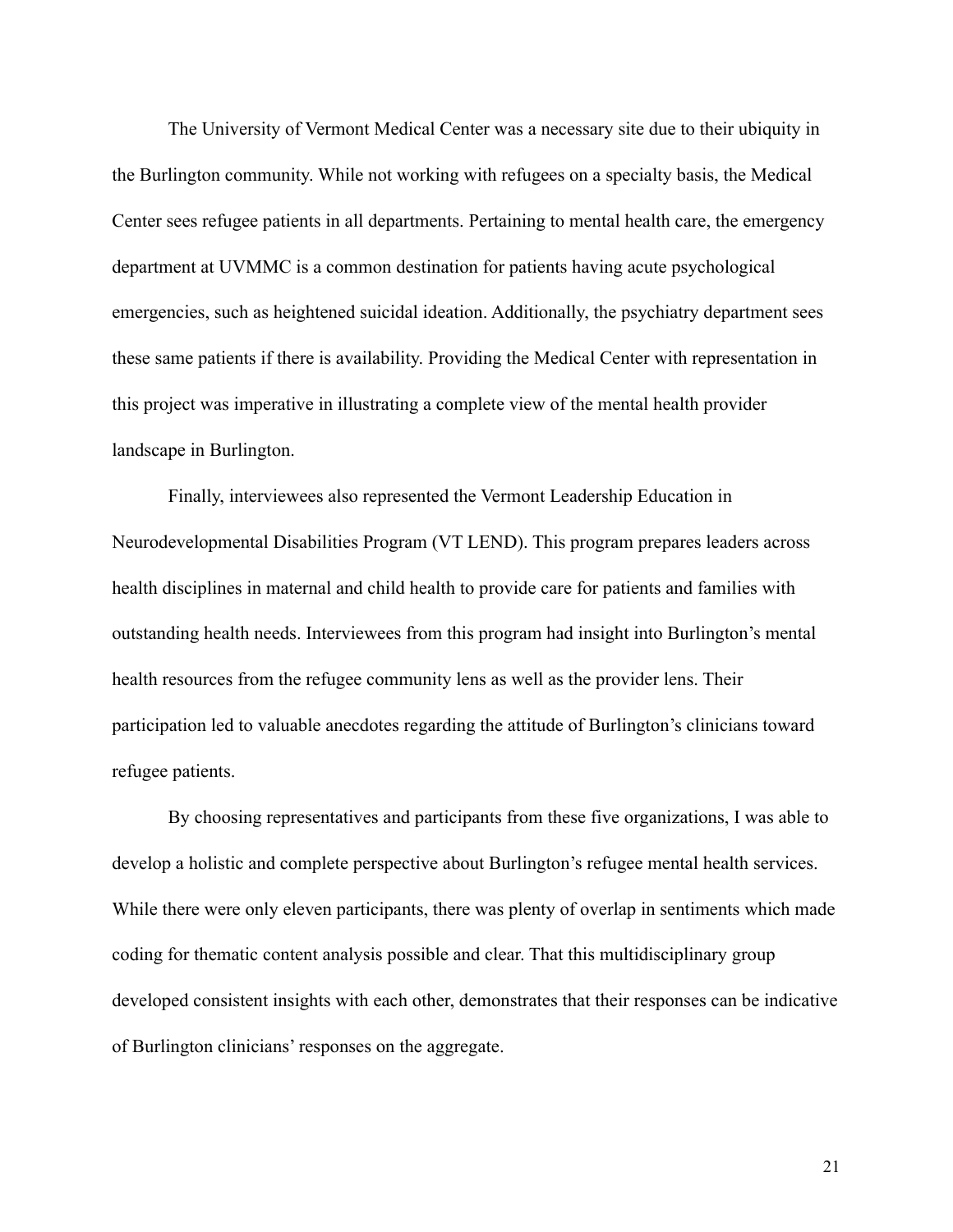#### *iii. Multi-Site Challenges*

 These five organizations were chosen as key informant locations because each is an integral community actor in providing care for refugees in Vermont. To address this project's goals, it was necessary to hear from a diverse group of individuals representing a multitude of backgrounds. This undertaking posed challenges to the project in developing rapport with multiple interview locations. According to Spadley (1979), the first stage of rapport is apprehension. If interviewing in only one location, developing rapport would have been a cumulative process, with interviewees developing preemptive trust through their colleagues' connections with the interviewer, mitigating the initial apprehension in the interview process. Through my involvement in different sites, I often did not have this luxury and worked deliberately to develop "a safe and comfortable environment for sharing the interviewee's personal experiences and attitudes." (DiCicco-Bloom & Crabtree, 2006) This was a consideration in all interviews, but more so for those which were one-and-done at a particular site.

 Additionally, this multi-site project posed practical challenges. While a handful of sites were conveniently located on the University of Vermont campus, some, such as the AALV, were embedded in the Burlington community creating small but discernible issues regarding transportation. Finally, setting up interviews at five different locations created challenges around coordination. Communication often involved emailing different informants at once without a true methodological approach to the interviews' scheduling, due to the close proximity of each location. This approach was ultimately successful but could have been more streamlined.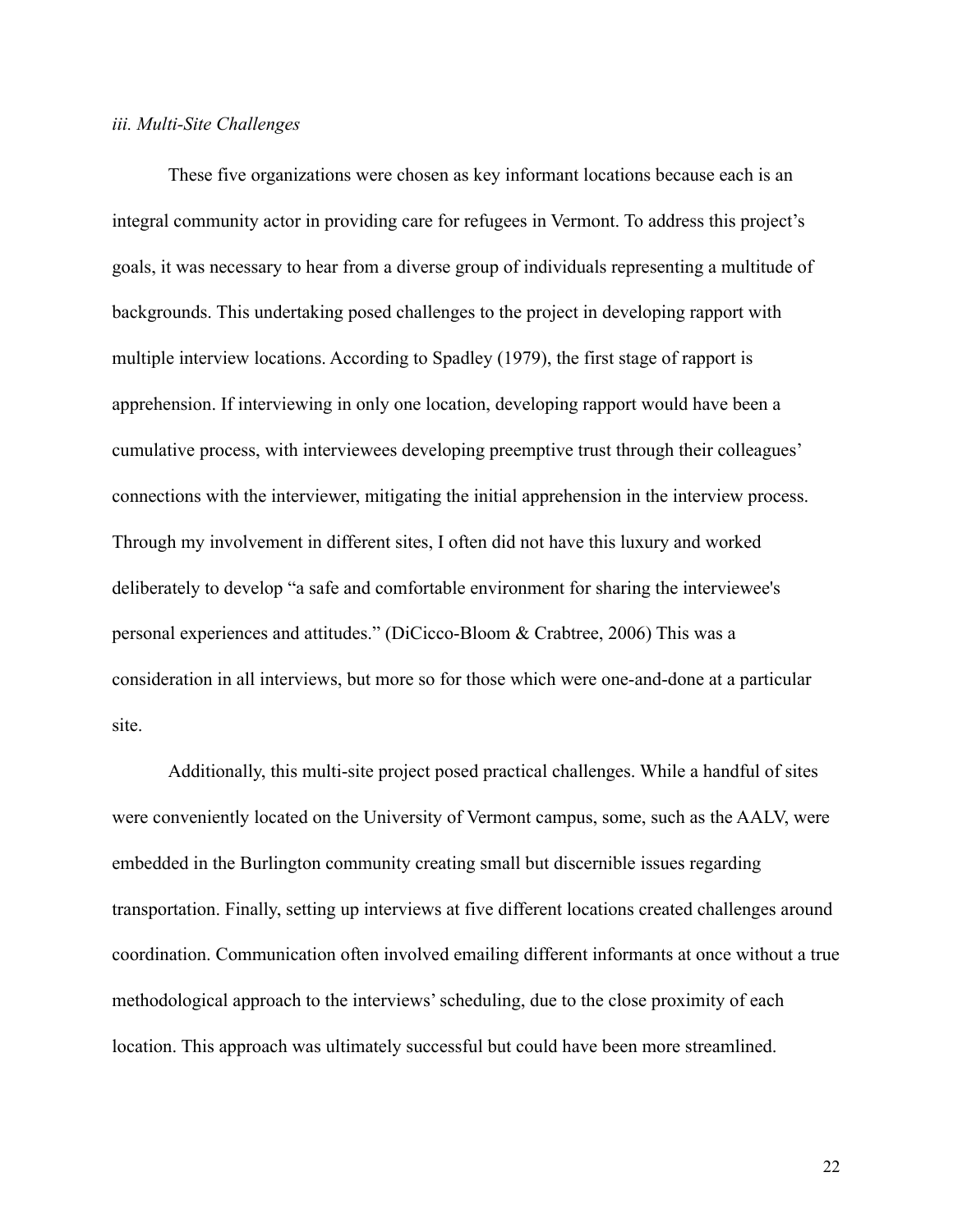#### *iv. Questions*

The questions posed to interviewees were designed to prompt open-ended responses regarding their opinions and experiences with the mental health screening processes employed by their own organizations, if applicable. Some participants' organizations did not use mental health screening and, therefore, were only asked to contribute their educated opinion. Such responses were not used in the qualitative analysis. All participants were asked about their assessment of the strengths and weaknesses of Burlington's community resources, as all were well qualified to discuss. While questions were tailored to the specific role and capabilities of various organizations and clinicians, interviews stemmed from the following template.

On Mental Health Screening:

- i. Please provide a description of your mental health screening process i.e. which questionnaires and surveys do you employ?
- ii. If a screening reveals a patient who is a possible mental health diagnosis, what steps are in place to ensure the provision of care?
- iii. What do you believe are the strengths and weaknesses of your organization's mental health screening process?
- iv. If a screening reveals a patient who is at a high statistical risk of PTSD or depression related to past trauma, is there a plan in place to address this risk?
- v. If a screening reveals a patient who has suicidal ideation, what steps are in place to ensure the provision of care?
- vi. How does mental health screening differ between refugees and the general population?
- vii. Does mental health screening differ across refugee groups? If so, how?

viii.What specific challenges accompany mental health screening in the refugee community?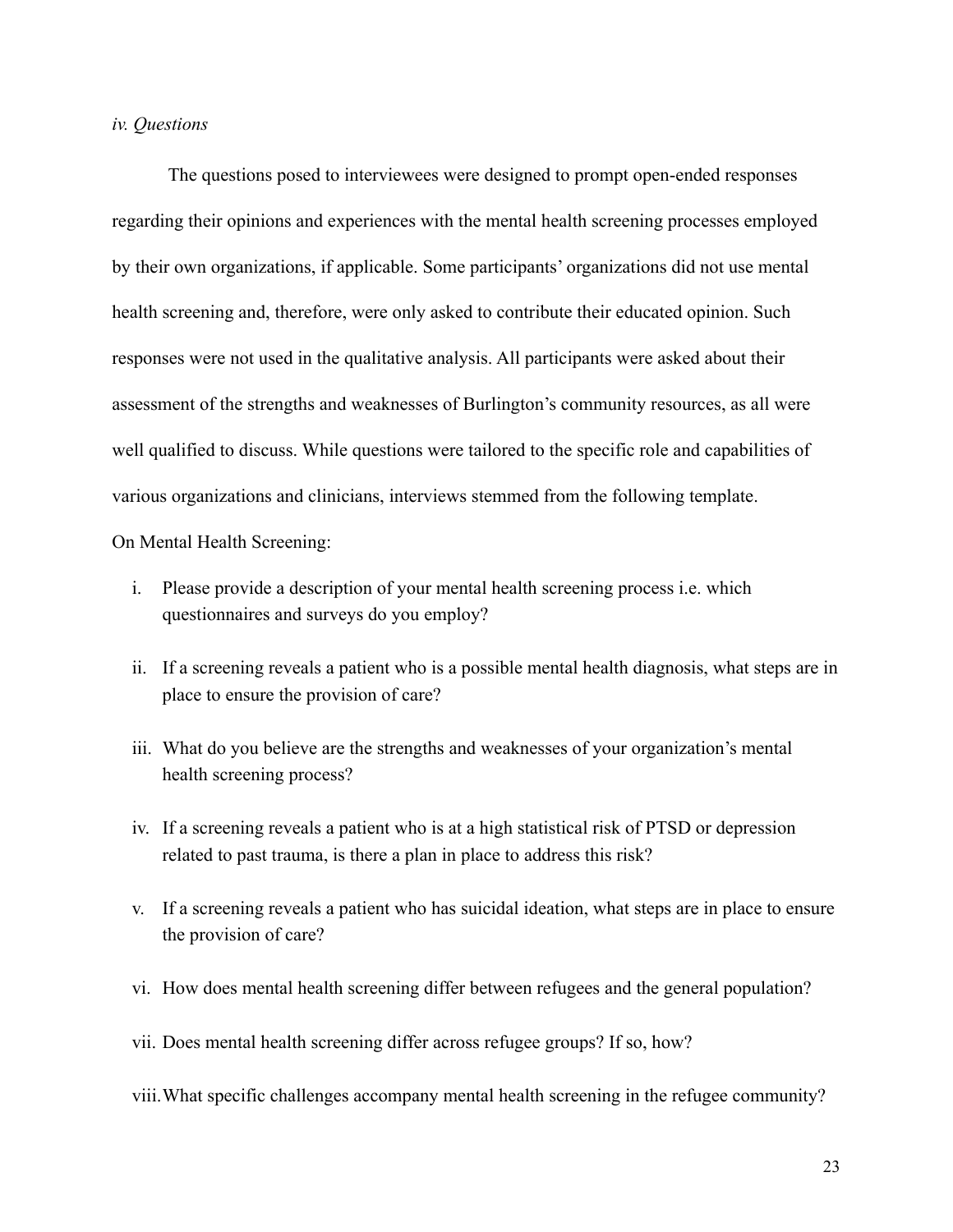On Community Assets:

- i. What are the strengths and weaknesses of your community in providing mental health care for refugees?
- ii. Are there initiatives in your area that focus on a strengthening of community among refugees themselves?
- iii. Are there initiatives in your area that focus on a strengthening of community between refugees and the broader community?
- iv. What institutions in your community play a major role in the provision of healthcare for refugees, both physical and mental?

 These questions were crafted to implore clinicians to think critically about their organization's own policies and operations. They gave interviewees the leniency to interpret the questions as they wished, while still serving the project's goals of provider assessment. Participants' responses to these questions were used to create codes for a thematic content analysis. I created a set of codes based on the subject of the participants' responses. Responses fell into the subjects of 'cultural competence,' 'not enough providers,' 'confidentiality,' 'mental health screening,' 'emergency,' and 'communication.' These six codes were broadened and sharpened into the themes discussed in the analysis. The codes for 'not enough providers' and 'confidentiality' were combined to become "Challenges of Community Size." The other four were renamed to better demonstrate their meaning.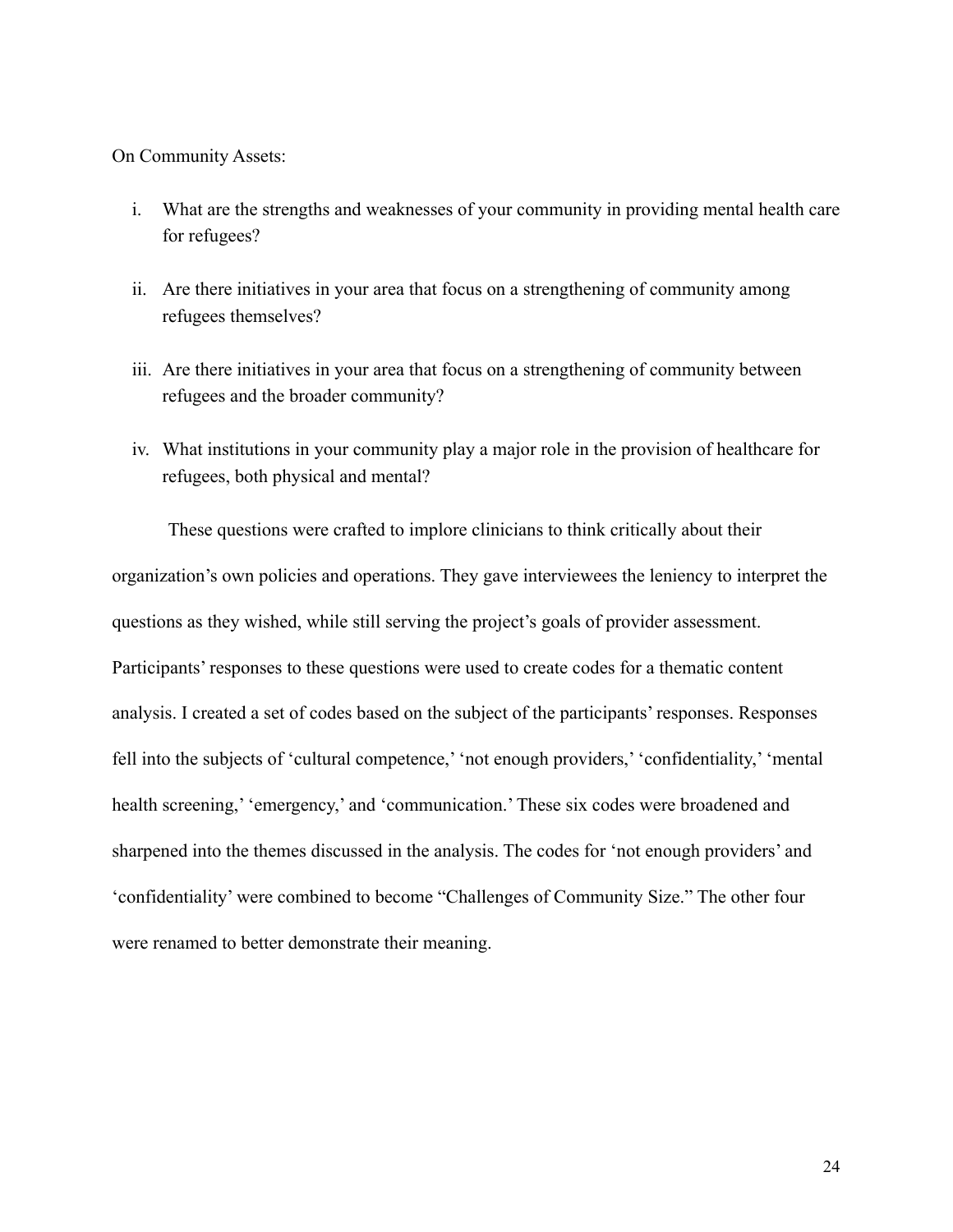#### **Chapter IV. Analysis**

#### *i. Introduction and Empirical Analysis*

Upon the completion of interviews and data collection, I employed a thematic content analysis to distill the key themes from every interview. In accordance with literature on thematic content analyses, I, "grouped and distilled from the texts a list of common themes in order to give expression to the communality of voices across participants." (Anderson, 2007) After reading through interview transcriptions numerous times, I was able to identify the following themes as the most common and relevant. The following is my attempt to objectively describe the themes barring analytical interpretation.

#### 1. Cultural Nuances

Cultural nuances describes the challenges around the particularities of refugees' perceptions of emotional health and its associated resources. This includes the sentiment that community resources and organizations may not have a complete understanding of the challenges facing refugee communities upon resettlement. It also includes the assertion that mental health issues often present as physical ailments for refugee populations.

2. Challenges of Community Size

This theme describes the interviewee complaint that there are often not enough mental health or psychiatric providers in Burlington to meet demand. Additionally, there were complaints around the even lesser number of culturally competent providers that trusted organizations are comfortable referring to. This theme may also include concerns around confidentiality pertaining to interpreters and providers from the refugee community itself.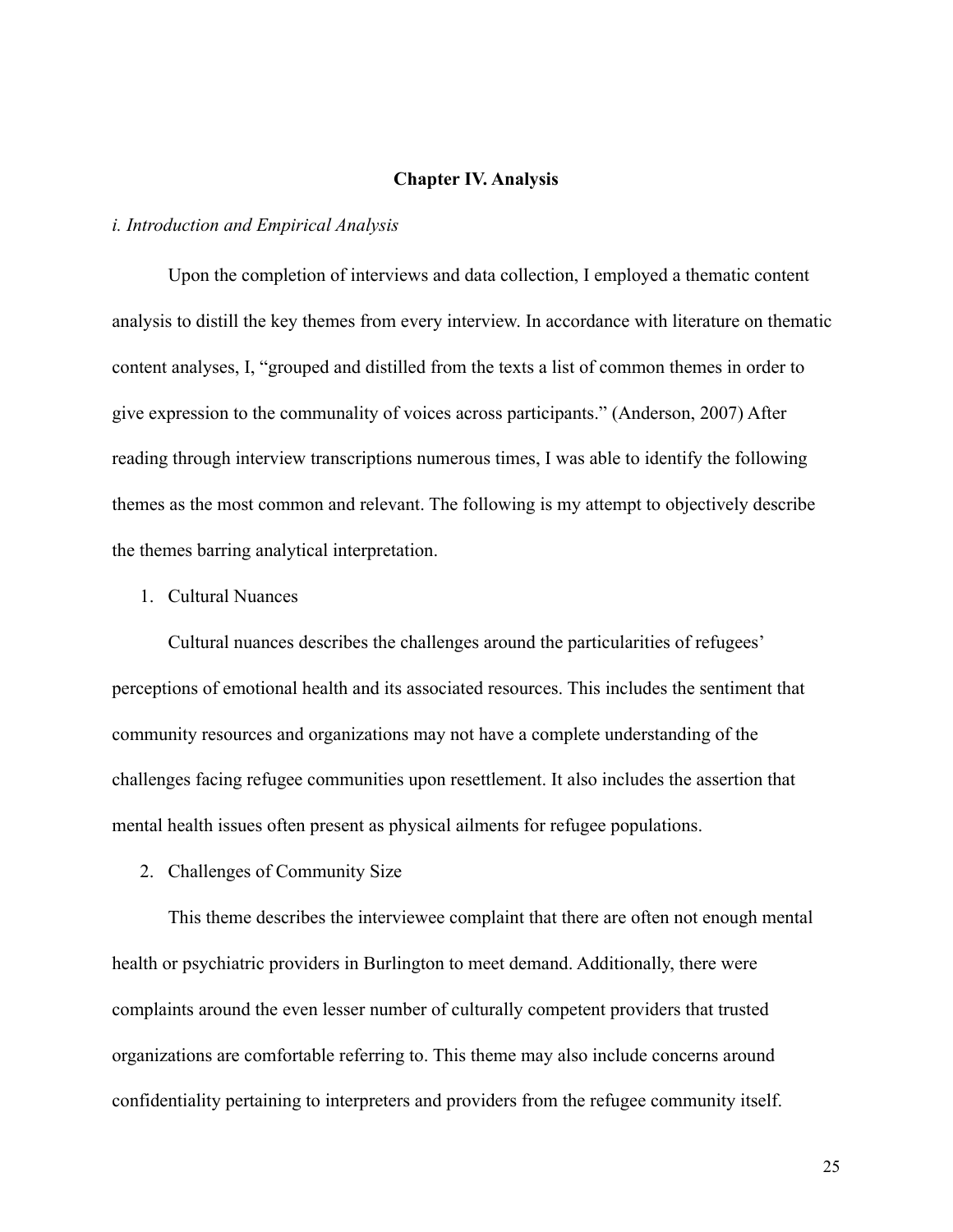# 3. Screening Challenges

This theme describes the perceived challenges around screening and diagnosis. It includes concerns about the length of intake processes, common screening tools for the general population being invalidated for refugee populations, and screening tools that are inconsiderate of non-English language speakers.

## 4. Emergency Care

 This theme addressed complaints about emergency psychological care and its lack of comprehensiveness. This section includes concerns about the lack of emergency resources, a lack of culturally competent emergency providers and the necessitation of an unproductive and cyclical care plan for people who are contemplating suicide.

5. Interorganizational Communication

This theme addresses the synergy between participants' organizations and other resources in the community. This includes sentiments about the challenges and benefits of interorganizational communication.

The interview transcriptions were coded for these five themes and the interviewees' responses were used to inform the analysis.. The following figure illustrates the number of interviewees that mentioned each of the coded themes.

*Figure 1. Number of Clinicians Contributing to Thematic Content Analysis*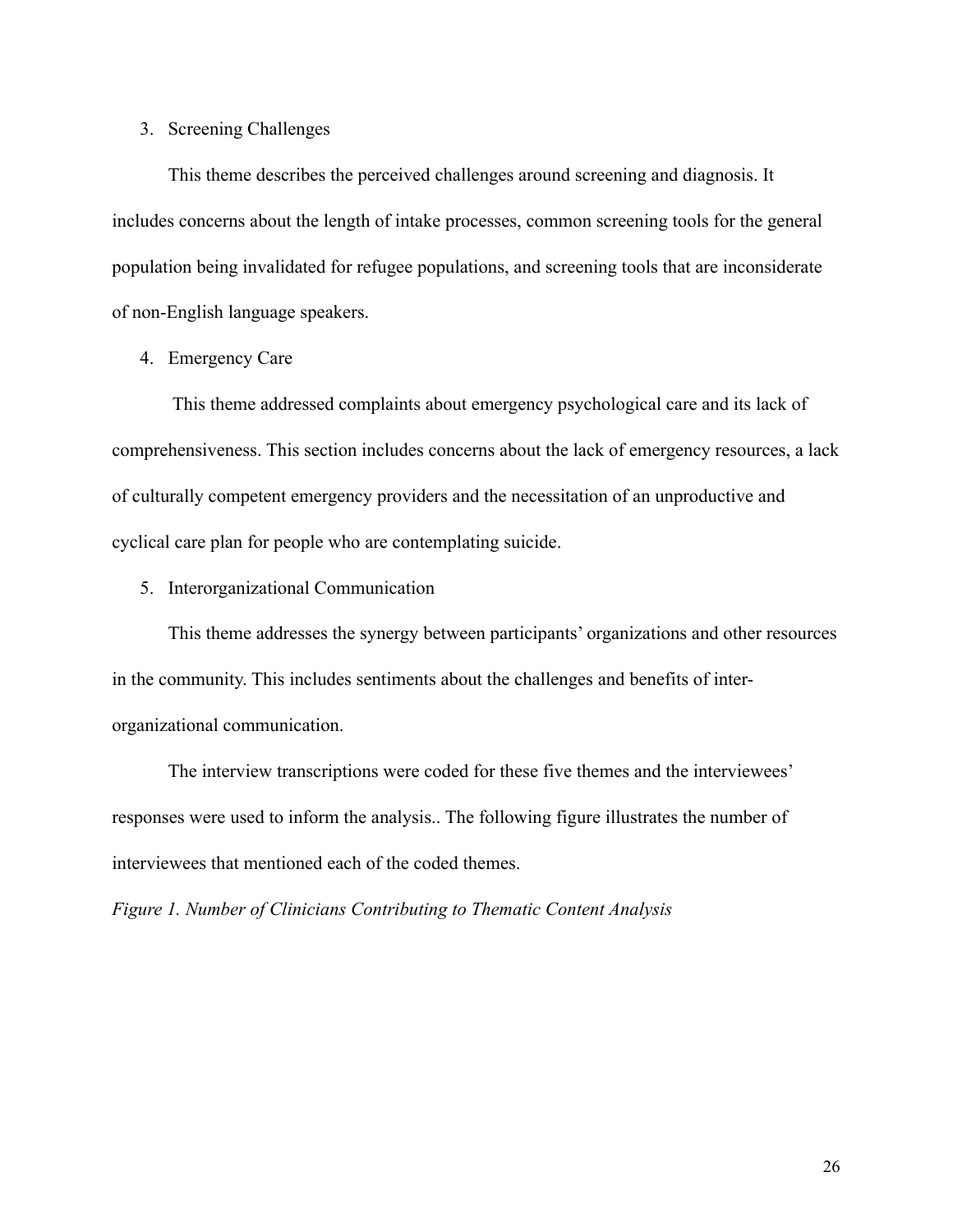

Mentioned by Interviewees in TCA

 Figure 2 illustrates the average number of times a thematic topic was brought up by the interviewee in our conversation.

*Figure 2. Themes Mentioned per Interview*

| <b>Cultural Nuances</b>           | 3.36 |
|-----------------------------------|------|
| Challenges of Community Size      | 2.91 |
| Screening Challenges              | 2.91 |
| <b>Emergency Care</b>             | 1.27 |
| Interorganizational Communication | 3.72 |

# *ii. Qualitative Analysis*

# *1. Cultural Nuances*

 Study participants expressed many challenges around providing mental health services for refugee populations that conceptualize mental health and psychological issues differently than the general Vermont population. For a clinician that has little experience working with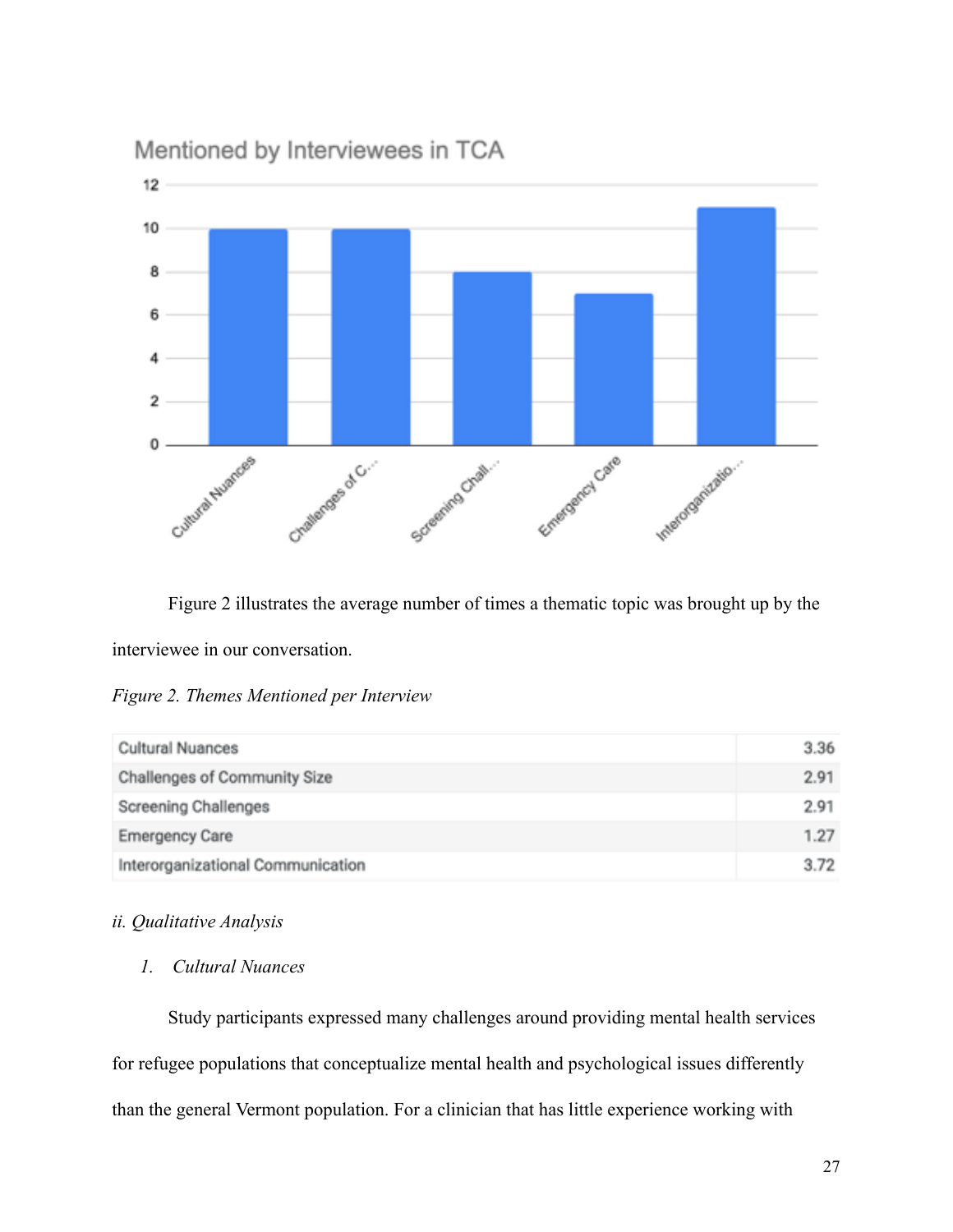refugees or interpreters, this can be a challenging reality, and it could have profound implications on refugee and immigrants' faith in the healthcare system and, thus, their health-seeking behavior. This is a particular challenge when it involves conceptions around services for mental health. One clinician explained:

*"There's a lot of confusion and stigma about what mental health services are in the refugee population. More distrust and confusion around what it is. What the constructs are for what we would call a disorder doesn't have a perfect translation."* 

A community leader corroborated:

*"I think with all the refugee populations that we work with, the perception is the same. If you talk about mental health services, they have this conception that if you have to access them, it means you're crazy."*

This baseline sense of distrust towards mental health services mirrors the refugee conception of psychological disorders, which is often incongruent with the western lens. In certain refugee populations, mental health and psychological issues are experienced differently and are often stigmatized and shamed. This is consistent with literature from Ostrander et al (2017) that psychological issues are often underreported due to fear. On the differences of mental health experiences between refugees and the general population, one clinician expressed that:

*"Identifying issues as mental health versus something else that can be very cultural in nature can be a challenge. A lot of languages don't have terms for depression. Certainly for more specific diagnoses, autism for example, to really try to explain that disorder to parents can be quite challenging."*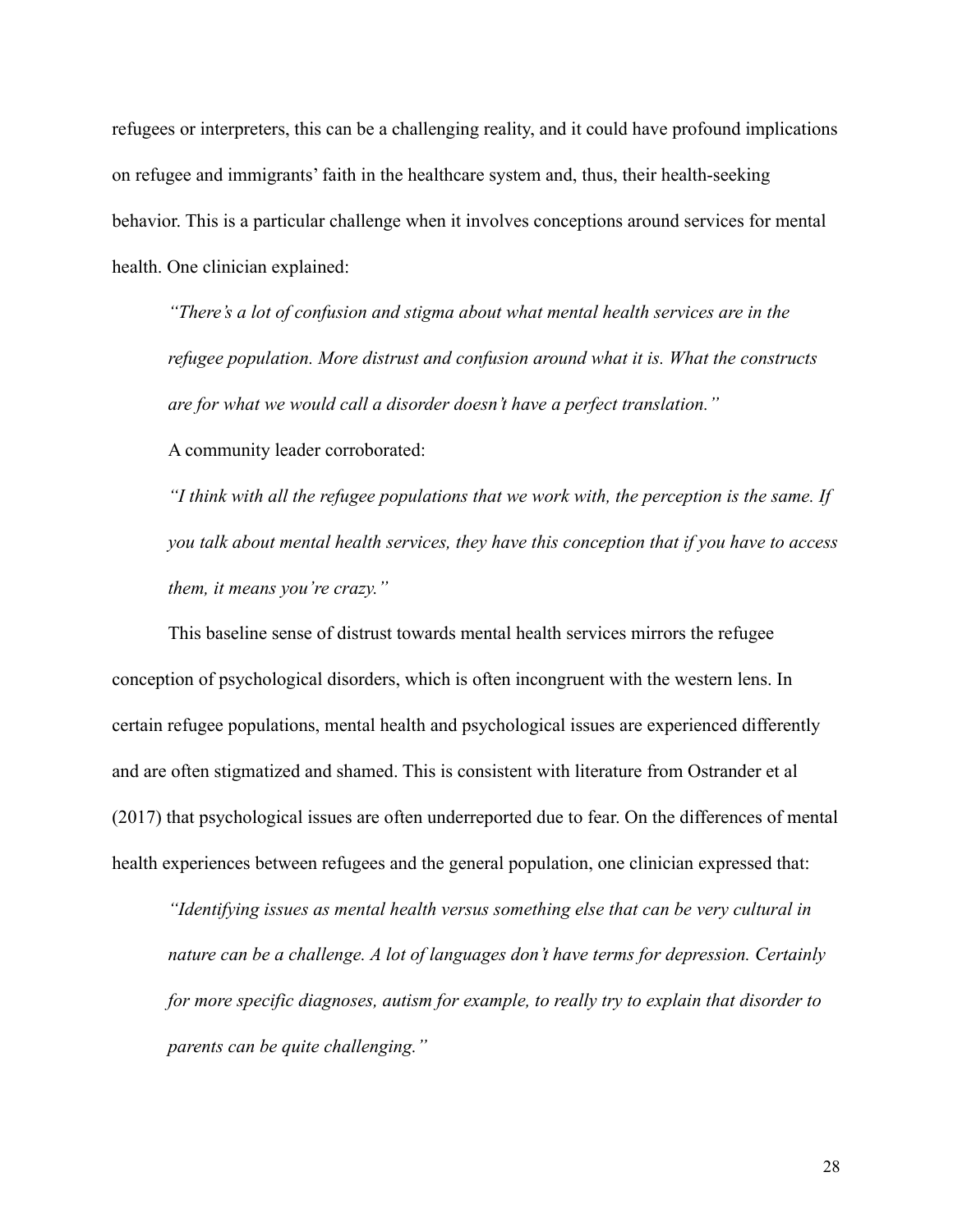These incongruent conceptions of mental health issues with mental health resources are major challenges because resettled refugees have a uniquely high risk of suicidal PTSD, anxiety and depression due their possible exposure to torture and trauma, as well as post-migration stressors. This link is consistent with literature from Ao et al (2016) and Ommeren et al (2001), but it was also viewed by providers as exceptionally clinically relevant in making diagnoses and assessing suicide risk though the screening process. One clinician drew this idea out further, saying:

*"Inherent in the refugee experience, there are stressors that to almost anyone would trigger some level of mental health challenge. Then there's the adjustment component also. [...] The mental health component in the refugee experience exacerbates all other things and are always there. Even if someone is doing well, there's likely a mental health component."*

This confluence of post-migration stressors, negative conceptions of mental health services, and misunderstandings about Western mental health disorders undoubtedly impacts help-seeking behavior for refugees that may be recommended to access psychological services in Burlington. This was a concern for a variety of providers, who see refugee community members reluctant to access services, or opting out of the city's psychotherapy services when they might be needed. One provider outlined some of the justifications surrounding inaction:

*"*'*We take care of it in our family,' can be a huge barrier to seeking treatment. The shame and the stigma is a big barrier to seeking treatment. That children don't have mental problems. That they don't have trauma. They don't have problems. That can be a barrier.*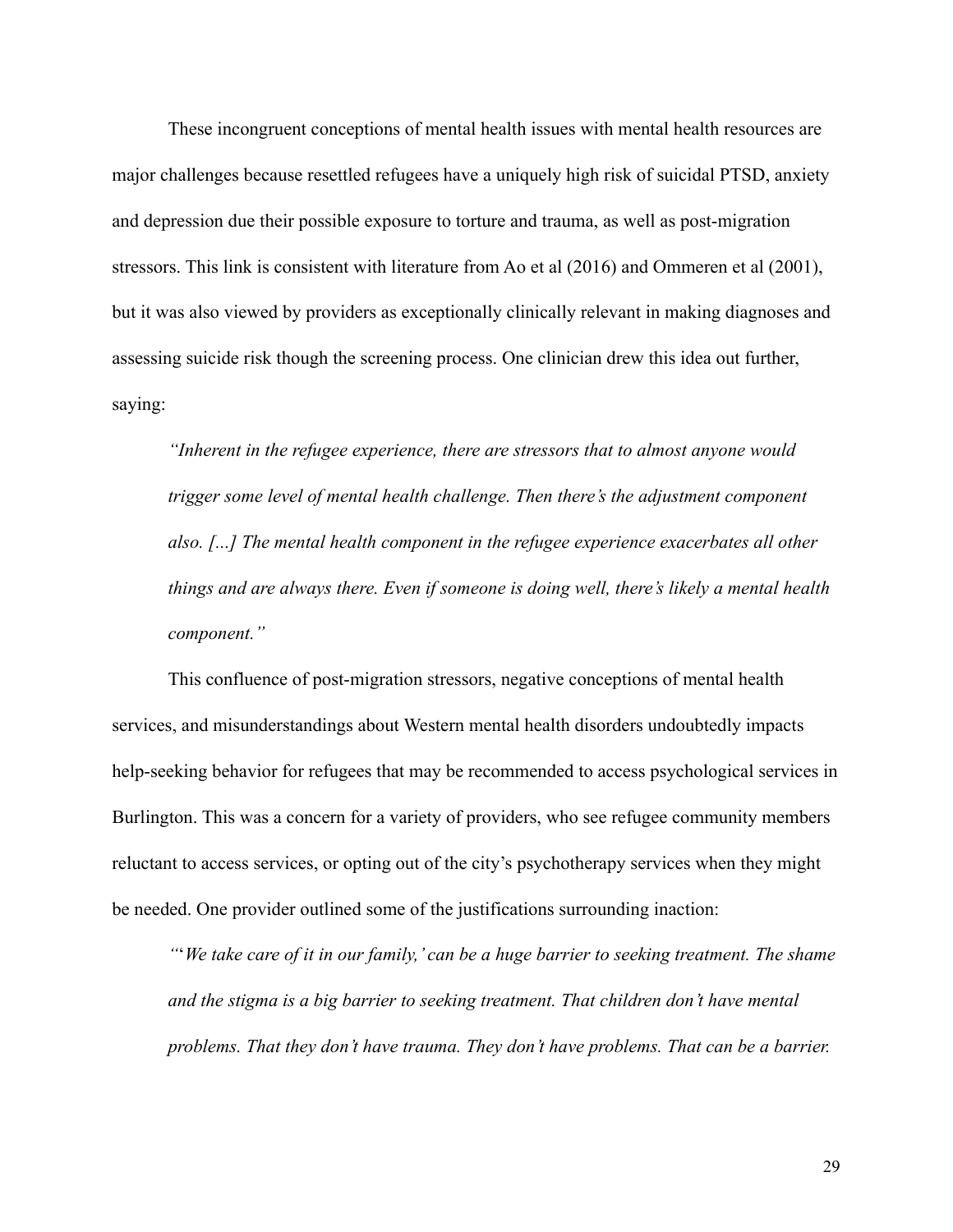*Getting people into treatment can be very difficult as a result of a lot of those things. A lot of cultural pieces around stigma and shame."* 

Working around these cultural barriers is a necessity for providers that are committed to improving mental health outcomes in the community. A common thread among participants was the notion of continuous community outreach, and many cited the importance of being familiar in the community to develop a sense of trust and reciprocity. This idea is consistent between community leaders, counselors and healthcare providers. A community leader mused:

*"I think in the ideal world, counselors put their faces out there and say, 'we are here to learn from you and to listen. And to impart the knowledge that we think can help you.' Or, 'to learn from you in terms of how you manage stress and how to do so, using the information that we know.' It's a collaboration."*

Another added:

*"I think it's important to do continuous outreach. It's not a one time thing. It's a neverending process. If you write a grant, think about the sustainability of that actively. Do not only limit it to the grant time period. How can you continue that so people think it is a support? Otherwise, it's for the grant. The grant ends and they are making us their puppet. They feel like they are being used for the grant."* 

The continuity of mental health outreach is an important distinction and it is necessary in increasing the perceived accessibility of health services to refugees. While there are many challenges involving the cultural nuances of working with the refugee population in Burlington, community outreach and education initiatives are seen as a necessary prerequisite to developing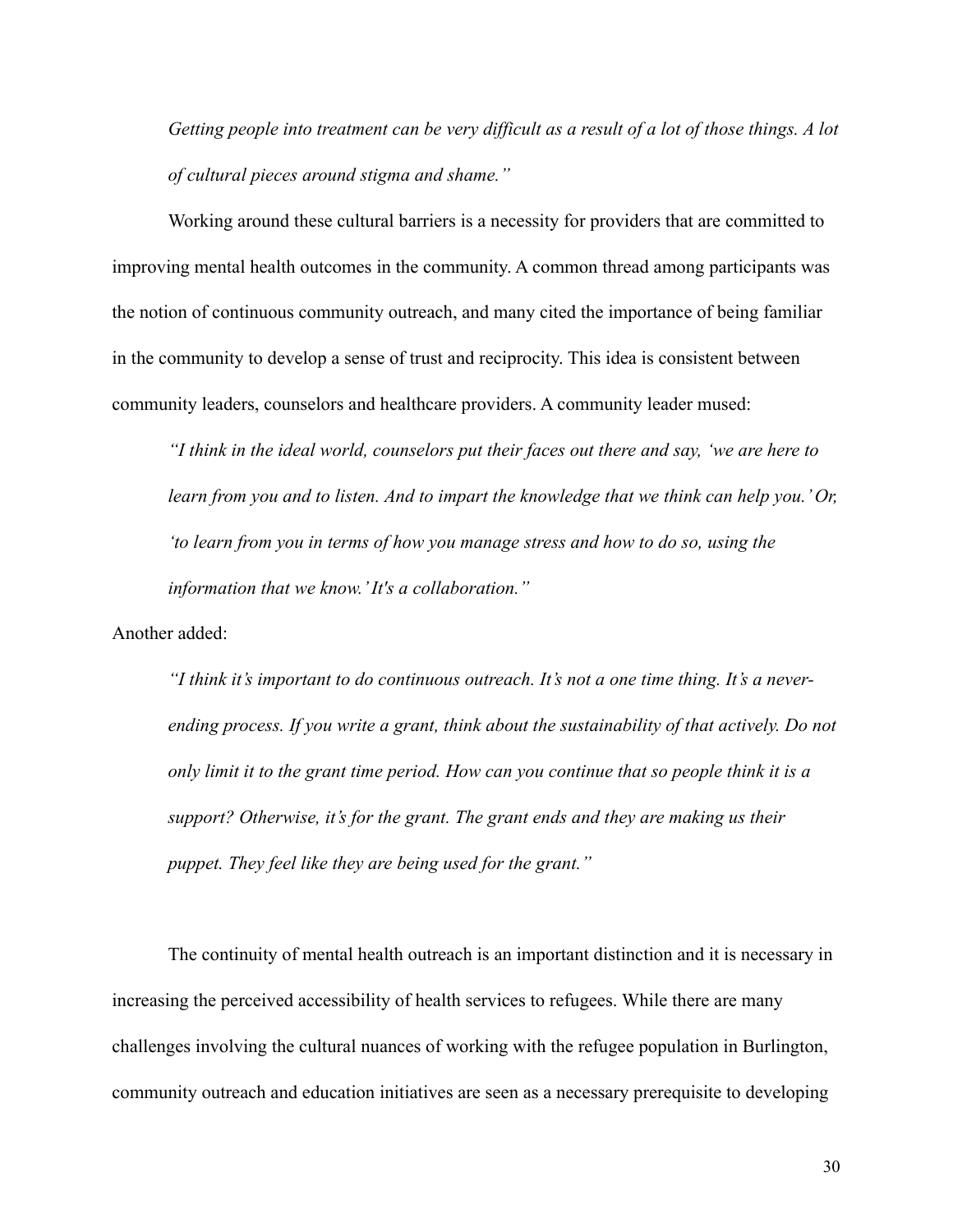trust in the community for providers and organizations. Challenges surrounding skepticism of services will continue to exist in the Vermont refugee population, but organizations can help improve this sentiment over time by demonstrating a continuous and visible flow of outreach and support.

Sites that participated in this study have attempted continuous outreach in various ways that align with their organizational missions. In the healthcare sphere, the UVM Pediatric New American Clinic has implemented a new 'Building Strong Families Clinic' geared toward supporting parental wellness and providing information about parenting in a different country. Additionally, the Association of Africans Living in Vermont has a myriad of services catered to promoting both autonomy and community for refugees. The New Farms for New Americans program is designed to give New Americans access to gardens and plots of farmland to be used at their discretion. The AALV also sponsors "community cafes," where New American women meet to process their experiences and support each other. If more organizations employed programs like these, the level of trust toward mental health services would likely rise.

# *1. Challenges of Community Size*

 Burlington, Vermont is a small city with a small New American community. Due to this small population, there is not an overwhelming demand on psychological and healthcare services to cater to refugee and immigrant patients. Burlington lacks a robust spectrum of mental health resources in general, and finding culturally competent services is an even greater challenge. All participants in this study *do* provide services for refugees, and they repeatedly expressed that Burlington did not have enough providers to meet the mental health needs of New American communities. Furthermore, many were uncomfortable referring out to certain organizations and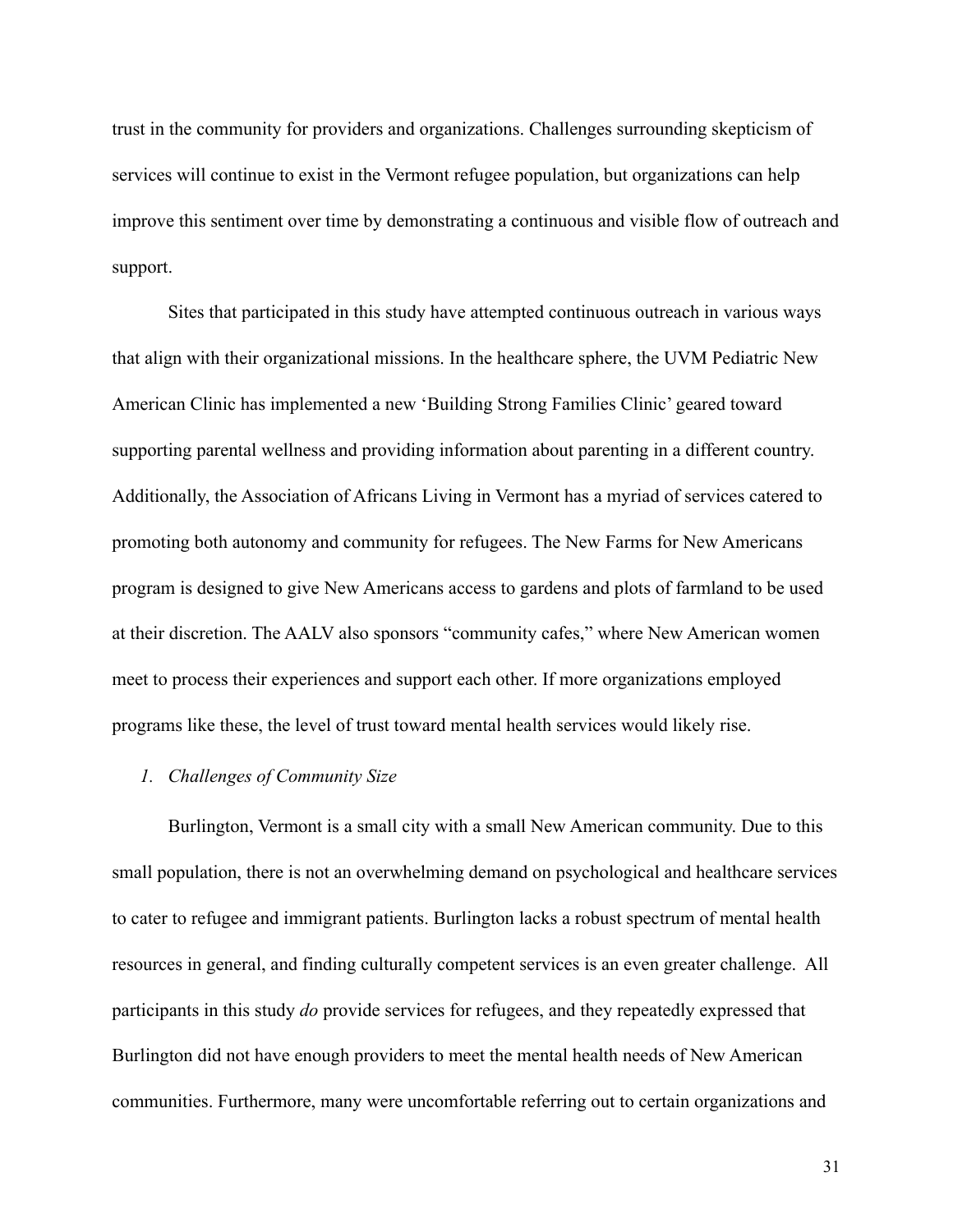clinicians without experience working with refugees. Provider confidentiality was another issue that arose. As refugee community members have now been trained as interpreters or mental health providers themselves, people seeking services may be uneasy about community members having knowledge of their personal psychological diagnoses.

 The small community size in Burlington presents challenges with developing particular services for refugees. One healthcare professional explained:

*"Being small means it's hard to have a lot of specialized resources, so we've got Connecting Cultures, which is amazing to have that in a setting like this. There's not otherwise a lot of services directly focused on the refugee population because it's a small place and it's not that big of a population to carve out a lot of specific things."* 

 With the small number of organizations available to refugees comes a similarly inadequate number of providers to satiate the demand for psychological services. Psychology workers and mental health clinicians themselves recognized the problem of having extensive waitlists for their services due to a small number of providers elsewhere in the community. When asked about his or her organization's weaknesses in providing care, one clinician said:

*"Some of our weaknesses are that we have this waitlist. It's too long*. [...] *I think a general problem in Burlington is there are not enough providers to meet the need. People are always on a waitlist."* 

One healthcare professional commented that the availability of specialty providers is even more limited by seasonal operations that coincide with the University of Vermont.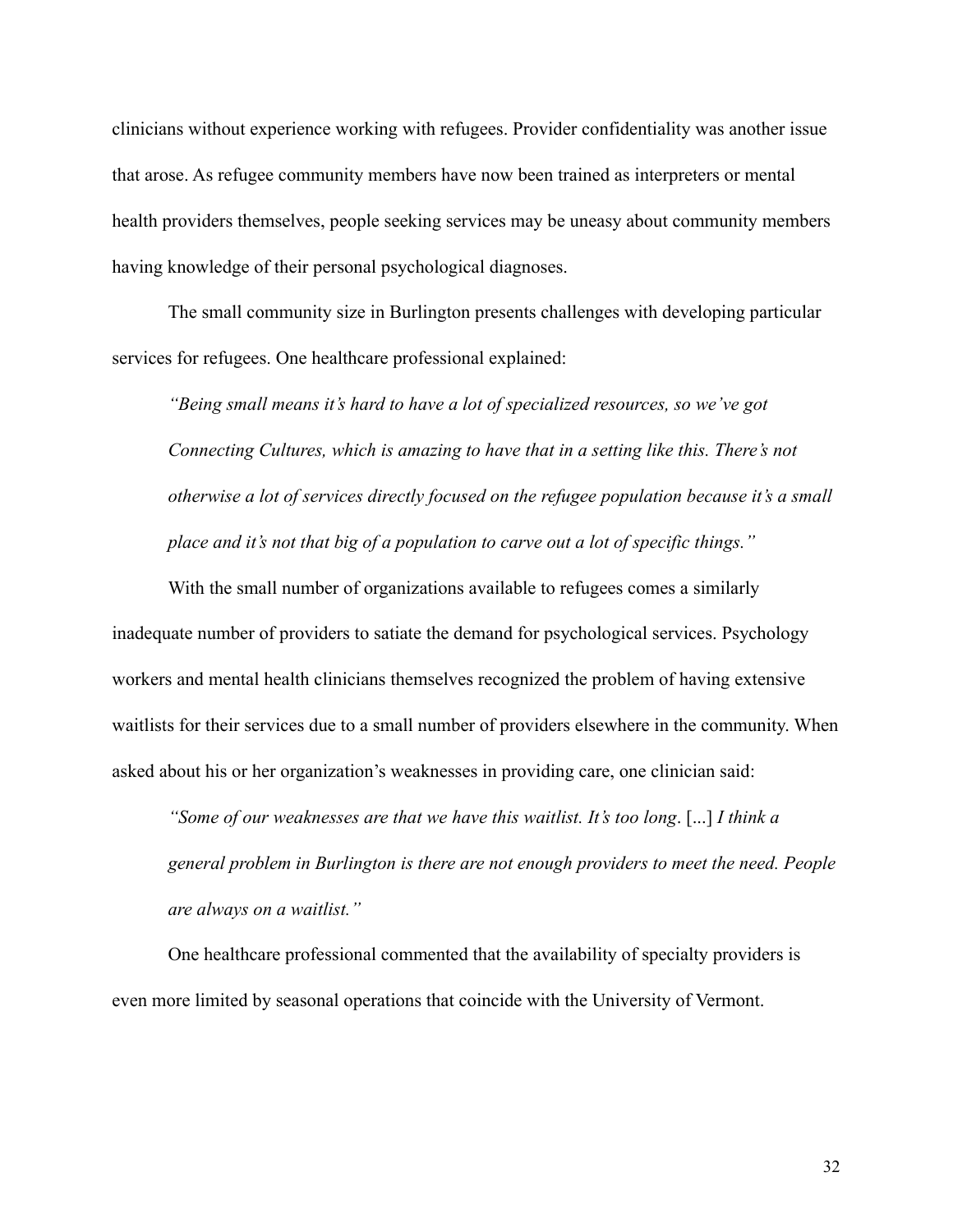"*Providers are full. Connecting Cultures have had some people that have stayed for a while but often they have just September through June. So if you're referring somebody in May, there might not be a clinician that can carry on with them for a while."* 

While there are not enough mental health providers for refugees to meet demand, another problem is that culturally trained providers feel uncomfortable referring out to resources that are inexperienced with New Americans and non-English language speakers. A provider commented:

"*There are a few providers we refer to in the area but that's been a challenge recently that, compared to the number of people on the waiting list, we don't have the capacity to take people as quickly as we want to. We don't always feel like we have enough providers who we know really well that we feel comfortable referring out."* 

Another added:

*"Directing people to culturally sensitive providers can be challenging. Even some of the larger providers of mental health are not necessarily culturally sensitive."* 

 One provider expressed that the lack of culturally sensitivity greatly impacted helpseeking behavior and skepticism in the healthcare system. Providers who are not sensitive make refugee patients and clients feel like their problems are not being taken seriously. This provider said of untrained professionals:

*"It's if they already have implicit bias, in that immigrants do not know anything or do not deserve respect. They think they are superior; body language, the way they speak. I think everybody needs more education and practical training to culturally and linguistically appropriate services."*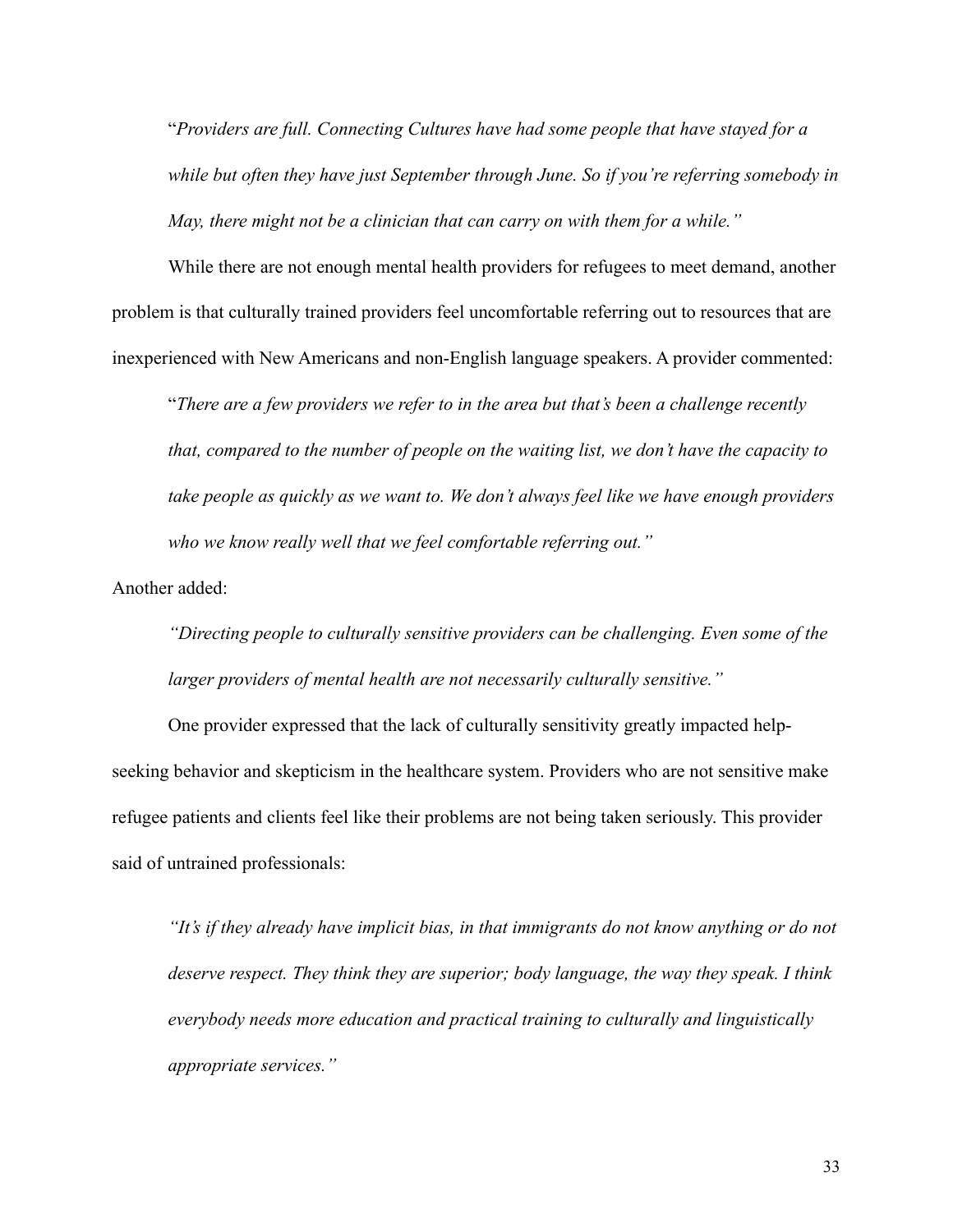While an inadequate number of providers coupled with a lack of training in cultural sensitivity is a major problem for professionals, community size generates issues for help seekers as well. While interpreters and mental health providers from the refugee community have been trained to respect confidentiality, providers expressed that there is an overwhelming uneasiness in clients who need to use providers from their own ethnic community. Even seeing other refugees from their community in waiting rooms can be a major source of anxiety, according to many study participants. One healthcare professional communicated both of these issues:

*"Having places that you go that aren't labeled or where you don't see other refugees you know in the waiting room, that can be a problem in our small community. We have problems with interpreters in a small community, where they don't want to use an interpreter because they see them in other settings and they'll know what happened to them. We have problems with interpreters also being traumatized and hearing about trauma revisits their own trauma. A lot of vicarious trauma and secondary trauma.*"

A community leader expressed:

*"Because interpreters are so embedded in the community, someone may run into another person and assume, 'now you know my problems. Maybe you are talking to the community about my problems.' That can be challenging for interpreters."*

 This anxiety about confidentiality is undoubtedly linked to the cultural nuances of surrounding stigma and shame in refugee communities discussed in Section A of the analysis, as well as the literature review. The stigmatization of mental health resources and skepticism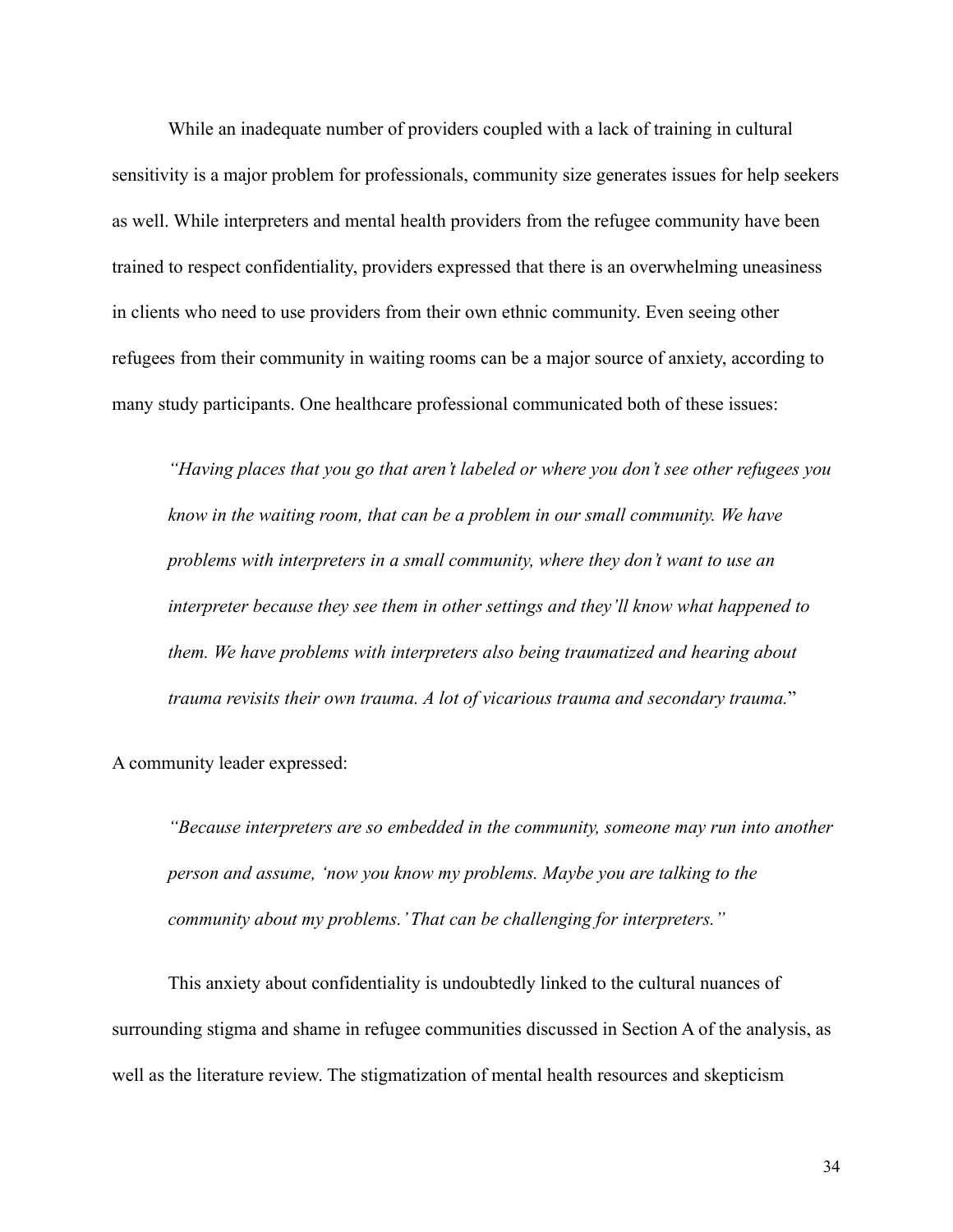around them is also applicable inwardly, to the refugee community itself. The following quote draws out the link between the stigma and anxiety surrounding community providers. When speaking on the Bhutanese refugee community in particular, a mental health clinician explained:

*"That's one community that there seems to be a lot of conversation amongst community members. I've had clients talk about being wary that their community members know that they're coming here for services. Their perception is that if they're coming here, it's because they're crazy. It certainly speaks to a strength in the clients that they're still willing to come. That's a barrier to even getting in the door. Even when someone is engaged in therapy, I hear a lot about other people in the community that say people know what's going on in my life or with my husband, and DCF, with my kids being taken away from home. It's my impression that it gets a little messy with, maybe interpreters, but also community providers. Because now that the Bhutanese population has been here for a while, a lot of those folks are starting to become providers in the community. That gets complicated, being in the provider role and a representative of the community. I think clients sometimes worry about those boundaries for the providers. For that reason, some clients have very strong preferences."* 

In light of all these challenges, a small community size can also be considered a strength due to the relative ease at which resources are coordinated and care is provided across different organizations and disciplines. Over time, different organizations have formed strong relationships with other organizations in Burlington, making their work easier through trusted partnerships. A pediatric healthcare provider explained: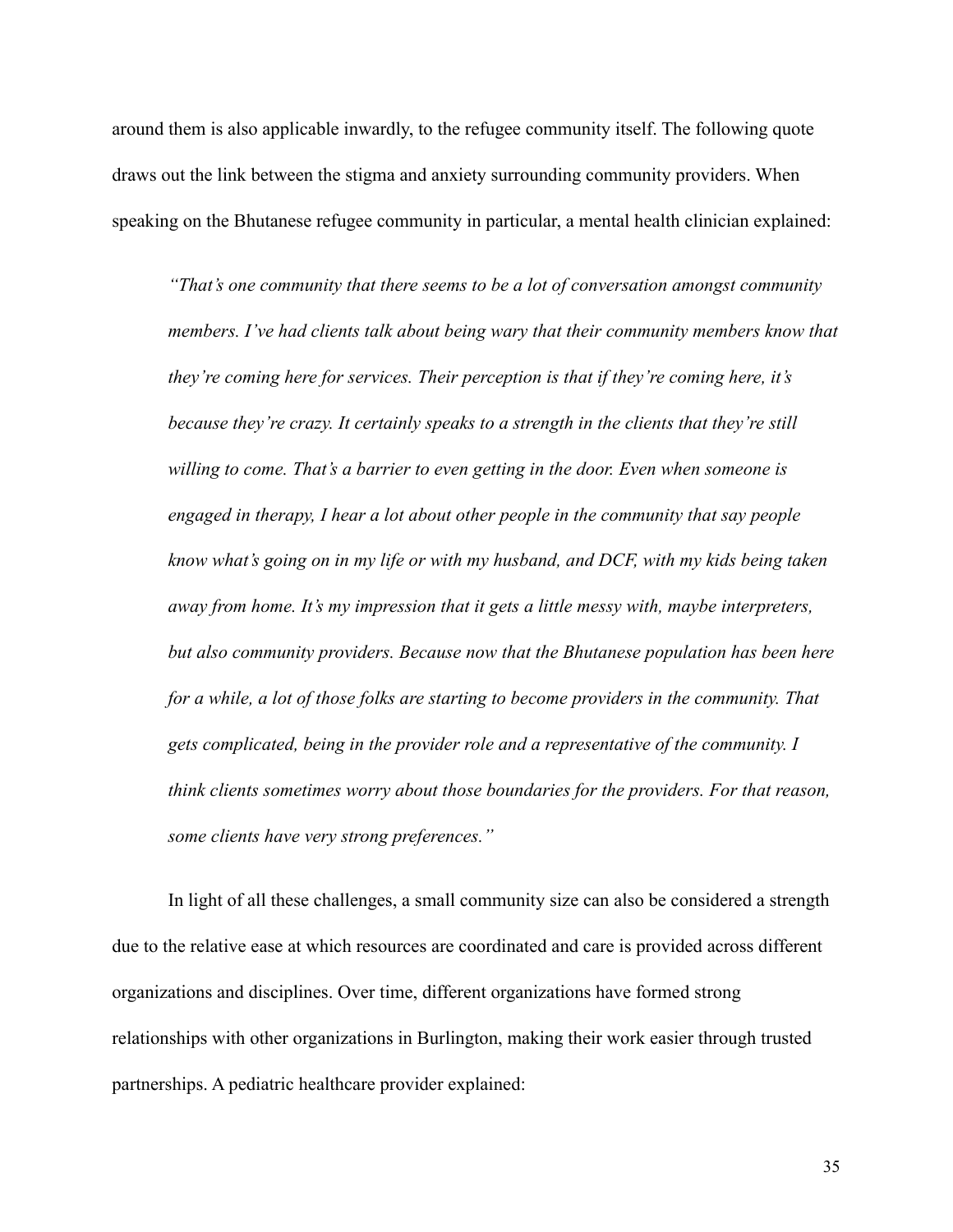*"It's fairly easy to reach out and build relationships with people who are able to help them in the school setting and parents. Communication is relatively easy, which is important because there's a lot of barriers to mental health communication."* 

 Additionally, the landscape of culturally competent providers is changing and more are being trained up by Burlington organizations like AALV and Connecting Cultures. Many participants expressed that refugee-oriented services have become much more comprehensive within the past decade, and that there is goodwill within Burlington providers to learn and develop culturally appropriate techniques. While there is more work to be done, organizations have done well in mitigating some of the major challenges facing a small community like Burlington.

#### *2. Screening Barriers*

 Study participants who employed mental health screeners used a myriad of tools depending on their organization's focus and goals. Pediatric healthcare providers employed the PHQ-9 for depression and the CRAFFT for substance use in the adolescent population. For young children, they employed the Ages and Stages Questionnaire and the M-CHAT; both for developmental screening. For parents, they use the PHQ-2 and a screener regarding social determinants of health. Specifically for refugees and immigrants who are new arrivals, pediatric providers used the SDQ (Strength and Difficulties Questionnaire) during the first arrival visit, one month after, six months after, and one year after. On arrival, parents are screened with the PHQ-2 and the Edinburgh screener for depression. In the healthcare setting for adults, a physician participant employed the PHQ-2, PHQ-9 and GAD-7. Psychological health clinicians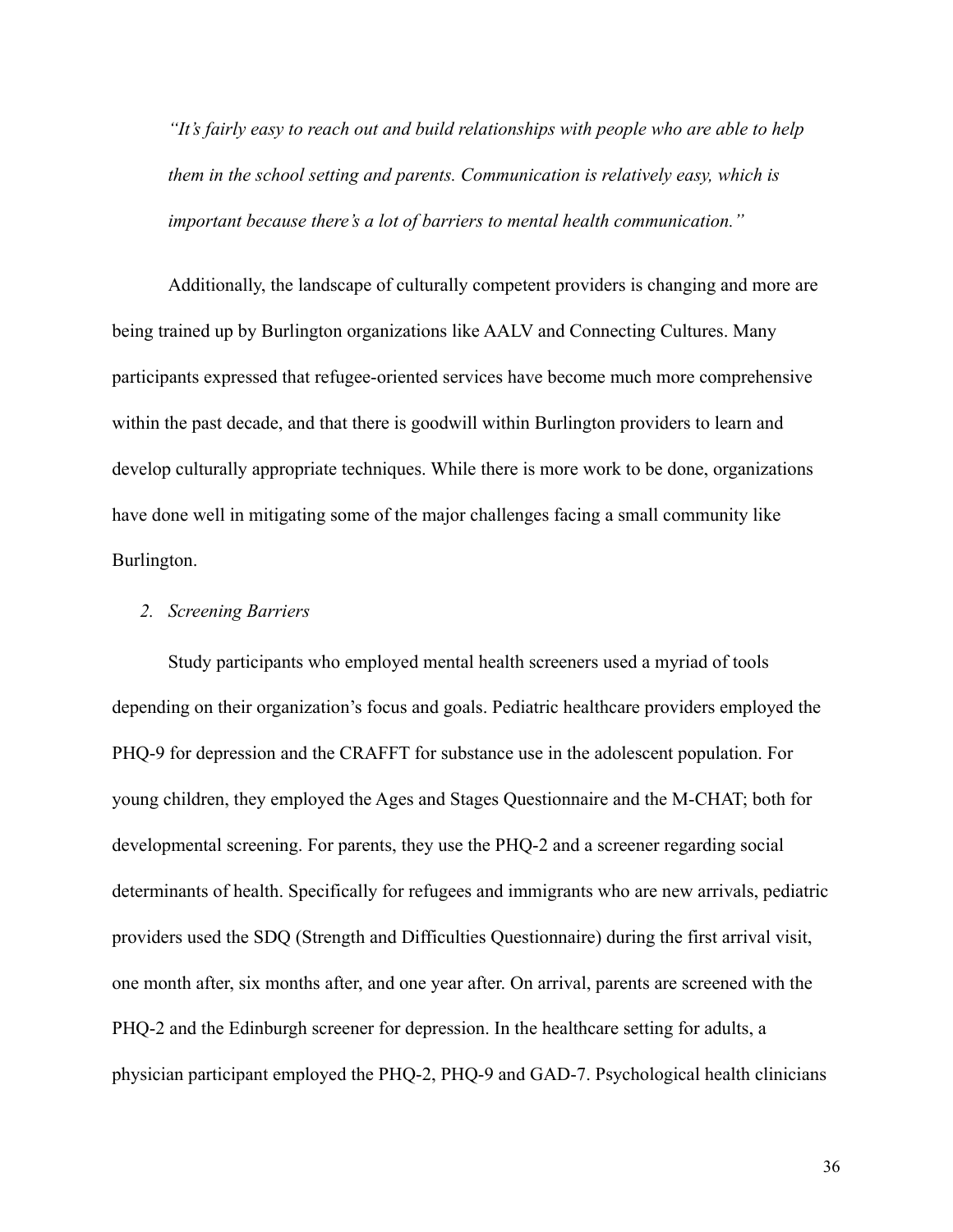used a more thorough screening process rolled into a larger assessment termed 'intake.' Intake involves an open-format, unstructured interview, and then moves to a packet of questionnaires asking about physical complaints, health issues, chronic pain and mental health symptoms. Screeners throughout this process include the Kessler-6 and the Refugee Health Screener.

 While these screening tools and patient intake measures are used because of their relative validity and effectiveness, providers cited a handful of problems and weaknesses of their screening process. These complaints often revolved around the length of the screening, the cultural competence of some screener questions and difficulties of garnering accurate responses, particularly with children.

 Mental health clinicians uniformly expressed that their intake process was too comprehensive and cumbersome for refugee clients. One clinician stated, "All of these intake assessments are taxing for people. We have done a number of them, and have decided that it really needs to get cut down." This was a common sentiment among clinicians, who believed that the length of the screening process impeded on prompt treatment. One interviewee asserted that the intake process could last up to, "at least four sessions, which is a lot for clients to get through especially when they're wanting help right away. It often feels like a tradeoff where we get a very complete picture of the person, and they have to wait an extra month or so to start treatment." A strength of the intake process is that it provides a comprehensive diagnosis and, thus, a strong segue into treatment. Providers expressed that sometimes tangential questions are added to the intake to further research projects. While this contributes to lengthening the intake, it may also develop clinically relevant insights to further tweak existing intake questions.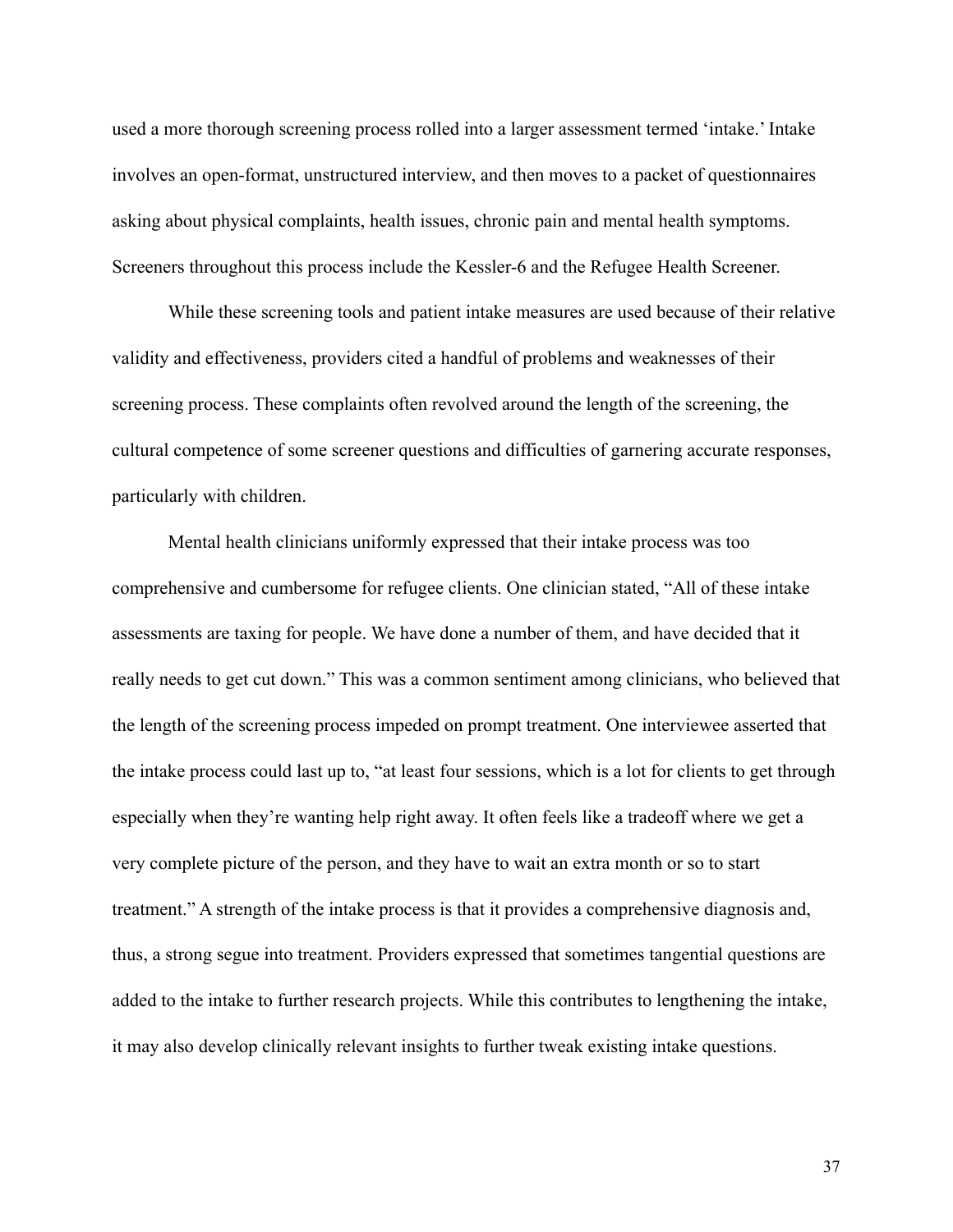When refugee patients encounter services that are less culturally accommodating, comprehensive packets of information for intake become profoundly more difficult. A healthcare professional explained, "from psychiatric care, med management, it's terrible. You have to fill out a packet of information to even get an appointment. It's cumbersome if you speak English, nearly impossible if you don't. It's really onerous." This is a crucial difference between refugeespecialized intake and general medical intake in Burlington. Specialized services' intake is cumbersome because it is trying to get a complete picture while using the current intake to improve future intake. As one clinician described it, "we're getting research to study the population and the presentation of different problems." In comparison, general services' intake processes are cumbersome because they do not provide space for the cultural nuances of helpseeking behavior.

 Furthermore, refugee providers commented on a number of kinks throughout their own screening processes where certain questions contain confusing idioms that are unclear for an English language learner or through interpreter services. A healthcare professional participant explained that some questions used in their organization's screening process are, "totally weird." The interviewee continued that:

*"The classic one is in the Edinburgh when it asks, 'are things getting on top of you?' This means 'do you cope well?' but it's phrased in the really odd way that is very hard to understand and interpret. There are certain questions on the SDQ that people always seem to answer in a different way than intended."* 

Certain screeners in general drew ire from mental health clinicians, as one interviewee disparaged the Cognitive and Affective Mindfulness Scale as, "very confusing for clients. It's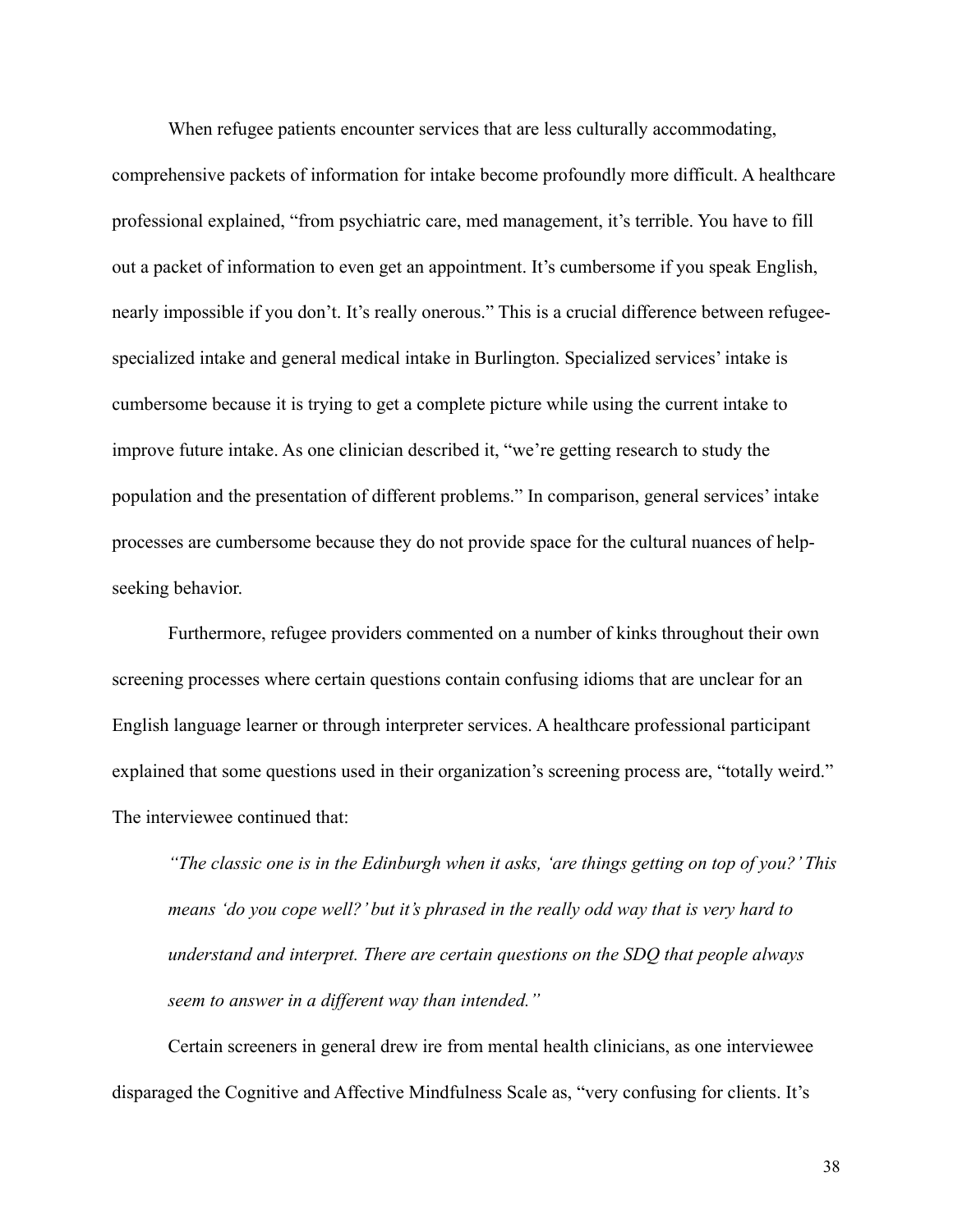very heady, psychologically-minded and abstract. For example it says, 'it's easy to keep track of my thoughts and feelings,' or 'I can usually describe how I feel at the moment in considerable detail.' This is just confusing, even through an interpreter."

 A final challenge within mental health screening for Burlington providers is that responses are often inaccurate, or cultural disconnect prevents answers that are congruent with western prerequisites for a specific diagnosis. A pediatric healthcare professional stated that a common occurrence in working with children is that, "we get a number of false positives. I've also had a lot of kids that answer the screening questions totally normal but then tell me that they're really stressed or depressed or anxious." This, too, is connected with literature from Ostrander et al, regarding the stigmatization of mental health disclosure in refugee communities (2017). One clinician explained that, with a sensitive topic like suicidal ideation, "these are highly stigmatized experiences. When we ask about them, we're not sure we're getting an accurate answer." This idea also pertains to Dalgaard and Montgomery's assertion that, "the process of trauma disclosure is highly culturally embedded," for children and families (2015). Getting clients to open up about their mental health symptoms and experiences requires longterm demonstration of care. One healthcare professional added, "as we build a relationship and see them more, the hope is that, as they feel comfortable, they're able to let us know."

 In other situations, screening questionnaires fail to grasp the cultural context of various psychological experiences. Specifically, Bhutanese refugees were shown by research from the University of Vermont to express suicidal ideation abstractly and passively. One of the architects of this study was interviewed and explained that, "This idea of suicidal thoughts is actually very complicated. Many of these folks don't necessarily have suicidal thoughts but a more abstract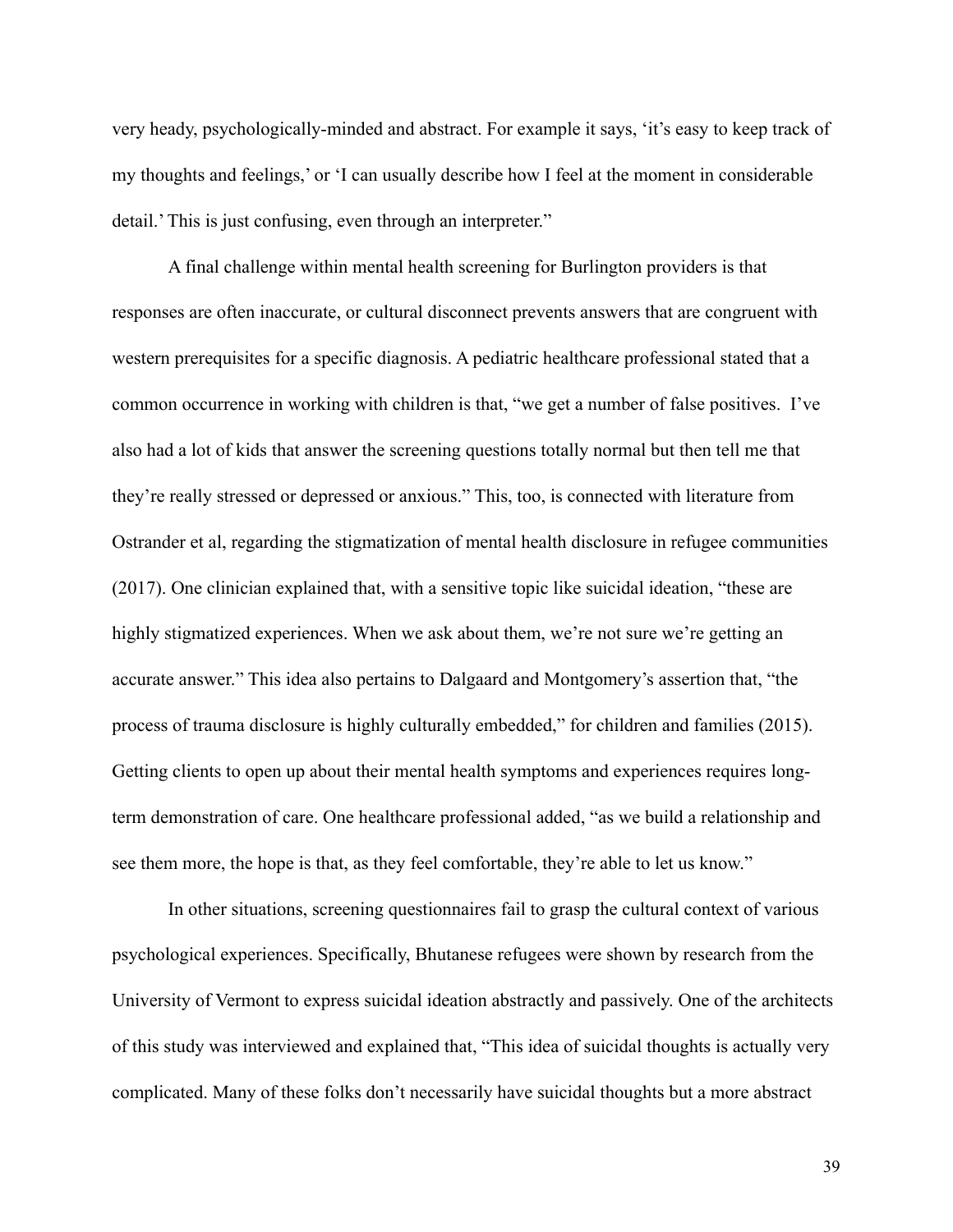desire to go to sleep for a long time, escape, not be here, not stand in death's way, disappear." He maintained that the shortcomings of current screening for suicidal ideation did not grasp this concept. The screening questions for suicidal ideation asked about the topic directly, but did not ask about abstract thoughts such as 'the wish to be dead' or 'the wish to disappear.' This research was able to embed more suicidal ideation warning signs within the screening and intake process.

# *1. Critical Care*

 Throughout the interview process, I asked participants how emergent psychological episodes were handled within their organizations. While many sites had protocols and plans for an acutely suicidal patient or client, there was often a lack of knowledge about the fate of the patient following the introduction of emergency services. When participants did have this understanding, there was concern that the infrastructure for psychological emergencies in Burlington, and Vermont in general, is inadequate.

 Many participants expressed that their organization had a suicide plan for clinicians to follow with their clients. One participant stated that their organization's response, "depends on the level of suicidal risk and intent. It varies from calling First Call to the Howard Center, or taking [the client] to the emergency room." Often, the response for mental health providers included making a safety plan with their client. For one organization, the development of a safety plan is, "most likely what we do, and checking in with the client to schedule more frequent appointments. This might involve a family member doing a welfare check to keep us informed that they're safe."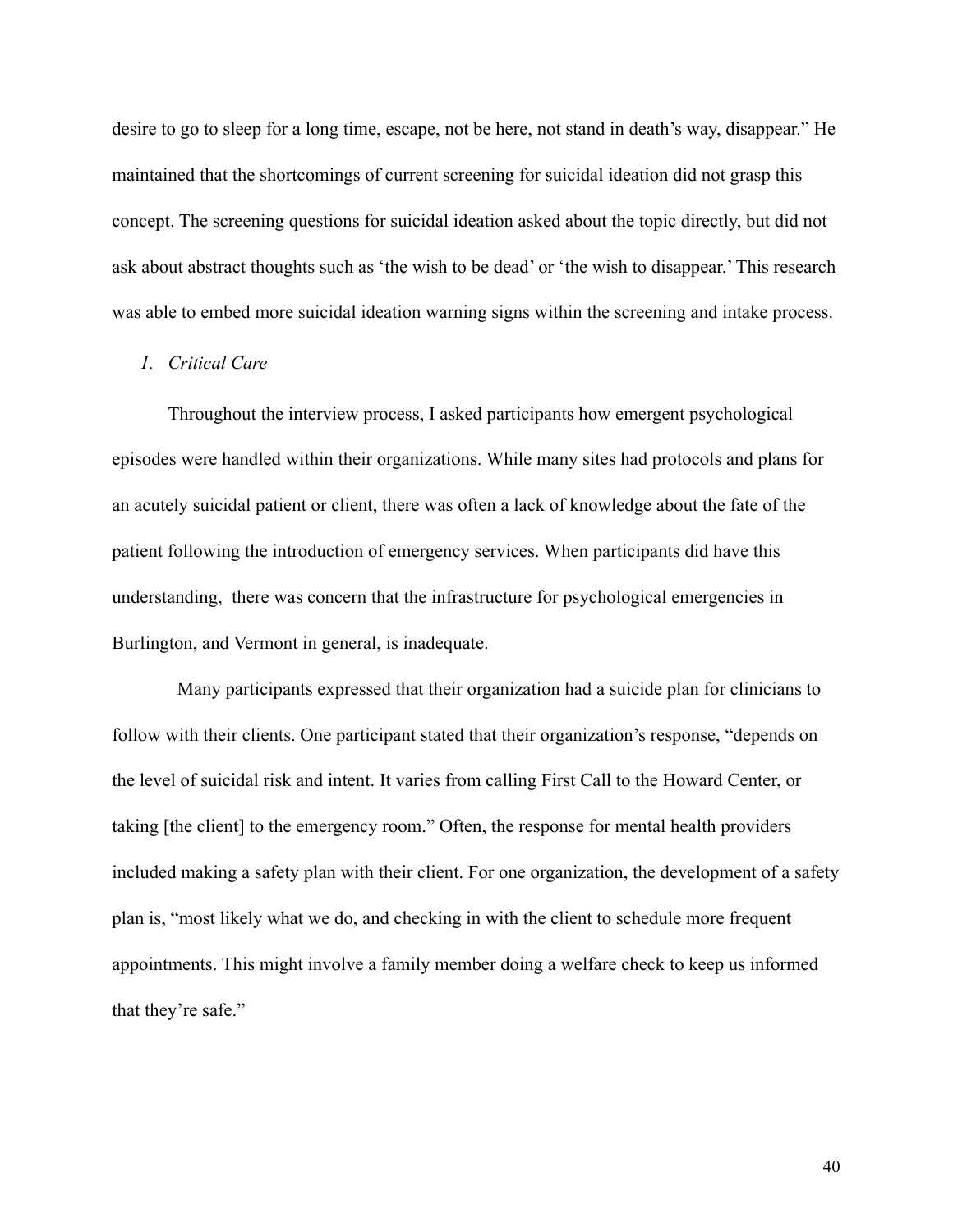However, developing a safety plan is not always a viable option for a person in a crisis situation. Often, a patient needs a higher level of care but the lack of providers in Burlington makes care provision a challenge. One provider lamented:

*"I have colleagues who have been meeting with someone once a week and that person has an increased risk of suicide, or are talking about it more to the point that meeting with a therapist once a week isn't enough. For some reason, that person wasn't fitting nicely into one of the categories in the Howard Center, so they weren't able to take them either. This sometimes results in us holding onto cases which are pretty high risk without feeling like there's a good alternative."* 

A healthcare provider expressed circumstantial differences to their response as well, and stated, "usually, if someone is actively suicidal, we send them to the ER. Then they wait for a bed." Participants expressed that when hospitalization is needed, there is an unfortunate lack of beds and resources to meet the need for Burlington's patients with psychiatric problems. There is only one psychiatric floor of the University of Vermont Medical Center with limited beds. Often, this lack of resources results in early discharges from the Emergency Room. A mental health clinician asserted that after admittance to the ER, "the community just doesn't have what people need. They're in the hospital for a couple days and are discharged to [my organization] and we're in the same place that we started."

Even when patients can get access to psychiatric beds, they often are taken to Brattleboro; a two-hour drive away from Burlington. One healthcare provider expressed profound frustrations with the psychiatric hospital in Southern Vermont; the Brattleboro Retreat. In addition to the logistical challenges of being admitted to a hospital where family is kept at a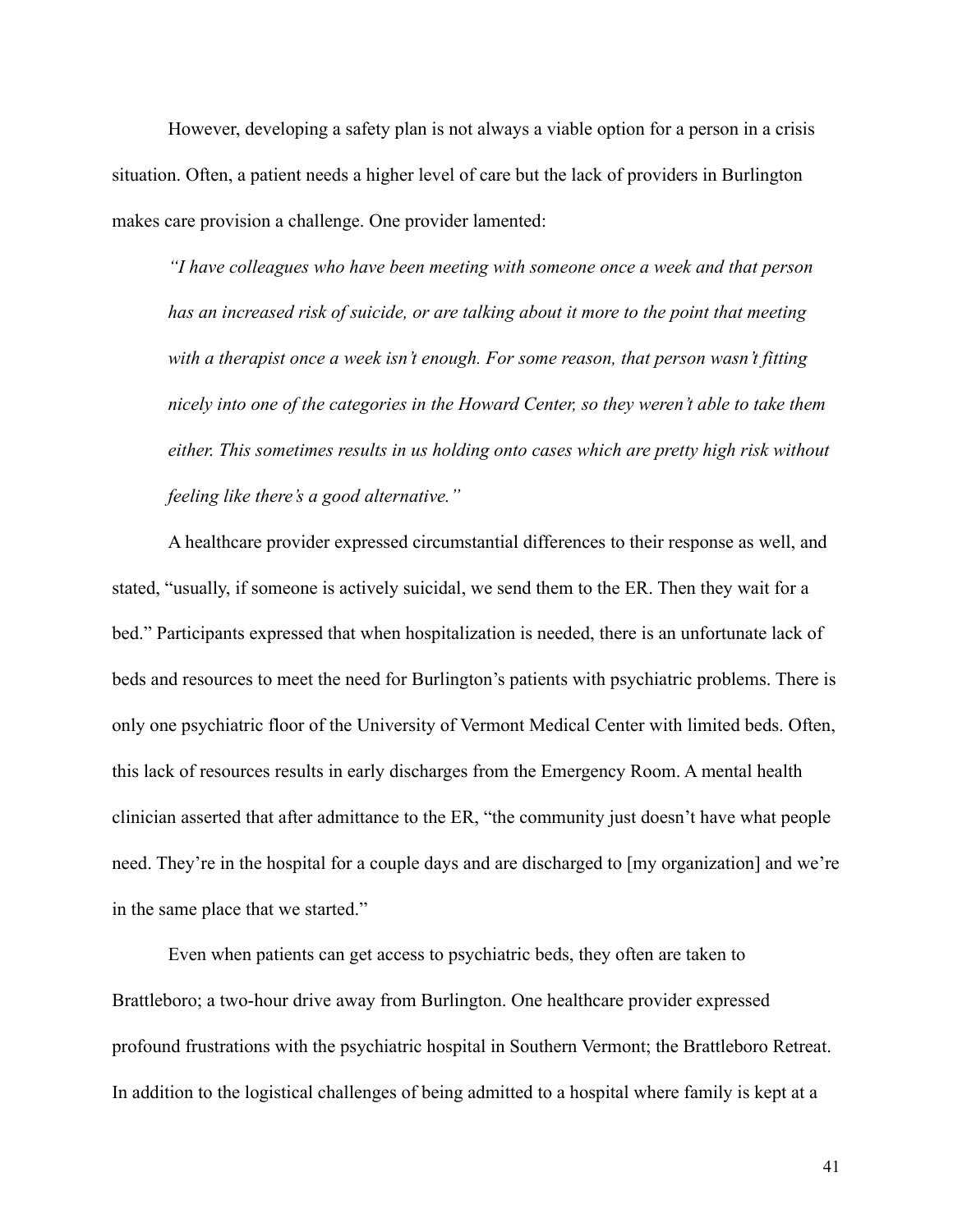two hour distance, this participant continued that, "they don't use interpreters [...] They don't communicate with their family. They don't call the family to let them know what's going on. We've had a lot of challenges. It's been really difficult. And they are not always culturally sensitive." This is not an ideal situation for patients or providers.

During the hospitalization phase of psychological crisis, there is importance in maintaining continual involvement and patient advocacy. One clinician expressed the tension within families regarding a plan for adolescent suicidal ideation:

*"We have had situations that have come up where the parents haven't agreed that [our plan] was needed or the best plan." This patient advocacy boils down to "being part of the process. [...] Getting [an emergency bed] set up and monitoring them while they're there. Being involved in discharge planning. We're always thinking about the level of care that's needed and actively being part of that planning."*

 Having an understanding of the emergency process and advocating for vulnerable patients is tantamount to providing a full spectrum of care.

#### *2. Inter-organizational Communication*

In the section, Challenges of Community Size, clinicians talked about the advantages of having a small community that is able to coordinate care across different organizations and disciplines. This is a feature of care that I term interoperability, and it comes with a distinct set of challenges involving basic communication and coordination. In healthcare, psychological service, and social service settings, providing a full spectrum of care requires that organizations refer to different resources that may ameliorate patients' negative circumstances contributing to health and wellbeing. Inter-organizational connections may take place at a local or national scale.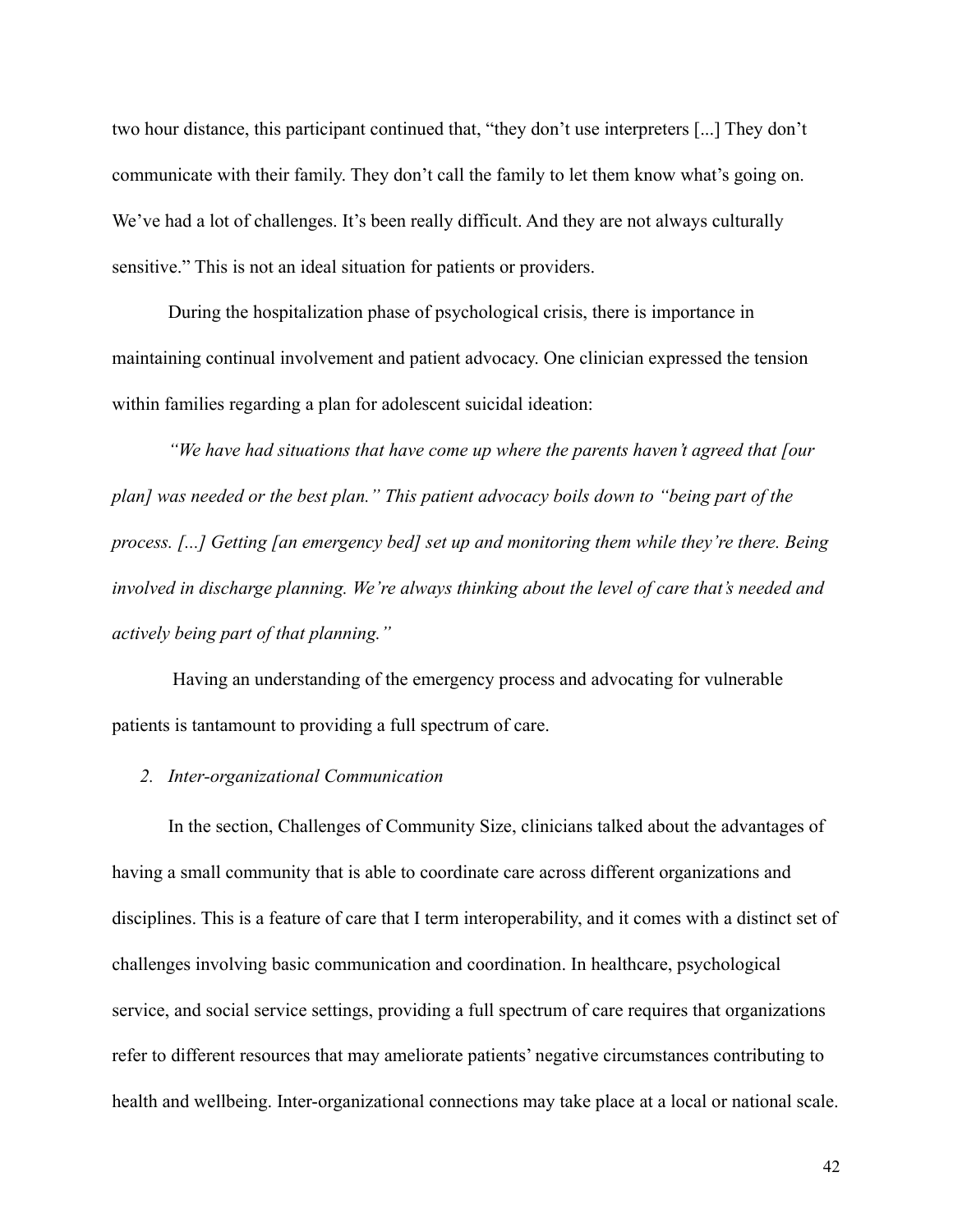Participants expressed that, after years of working with other organizations in Burlington, strong inter-organizational relationships are formed. A pediatric healthcare provider explained, "we see a bulk of refugee kinds and the bulk of their parents are seen at the Community Health Center. And the bulk of kids go to a handful of school districts [...] It's fairly easy to reach out and build relationships with people who are able to help in the school setting and parents." These relationships are helpful in the referral process, when providers know an organization or clinician is culturally sensitive. Often some multidisciplinary resources are embedded in-house. For example, the UVM Pediatric Clinic for New Americans has a psychologist and a social worker in the clinic. Connecting Cultures has its own physical therapy program. The AALV has Connecting Cultures clinicians embedded in its office as well.

 However, there are a handful of challenges that accompany inter-organizational coordination. Often, study participants cited basic communication issues and sought better relations with other organizations. A clinician stated, "I don't know if we coordinate well enough with other agencies and other agencies might not coordinate well enough with us. I think there could be better referral relationships." Another added, "Some of the basic communication issues come up. People not getting back to you. Miscommunication. The language barrier certainly comes into play, where I might feel really comfortable reaching out to a family but other people don't." This sentiment connects with the aforementioned theme that there are not enough culturally sensitive providers in Burlington to meet demand.

 Furthermore, some referral resources are more reliable than others. A mental health clinician explained, "it's hard to get in touch with referral sources." One clinician explained that their organization's referral process was not detailed enough to demonstrate client needs prior to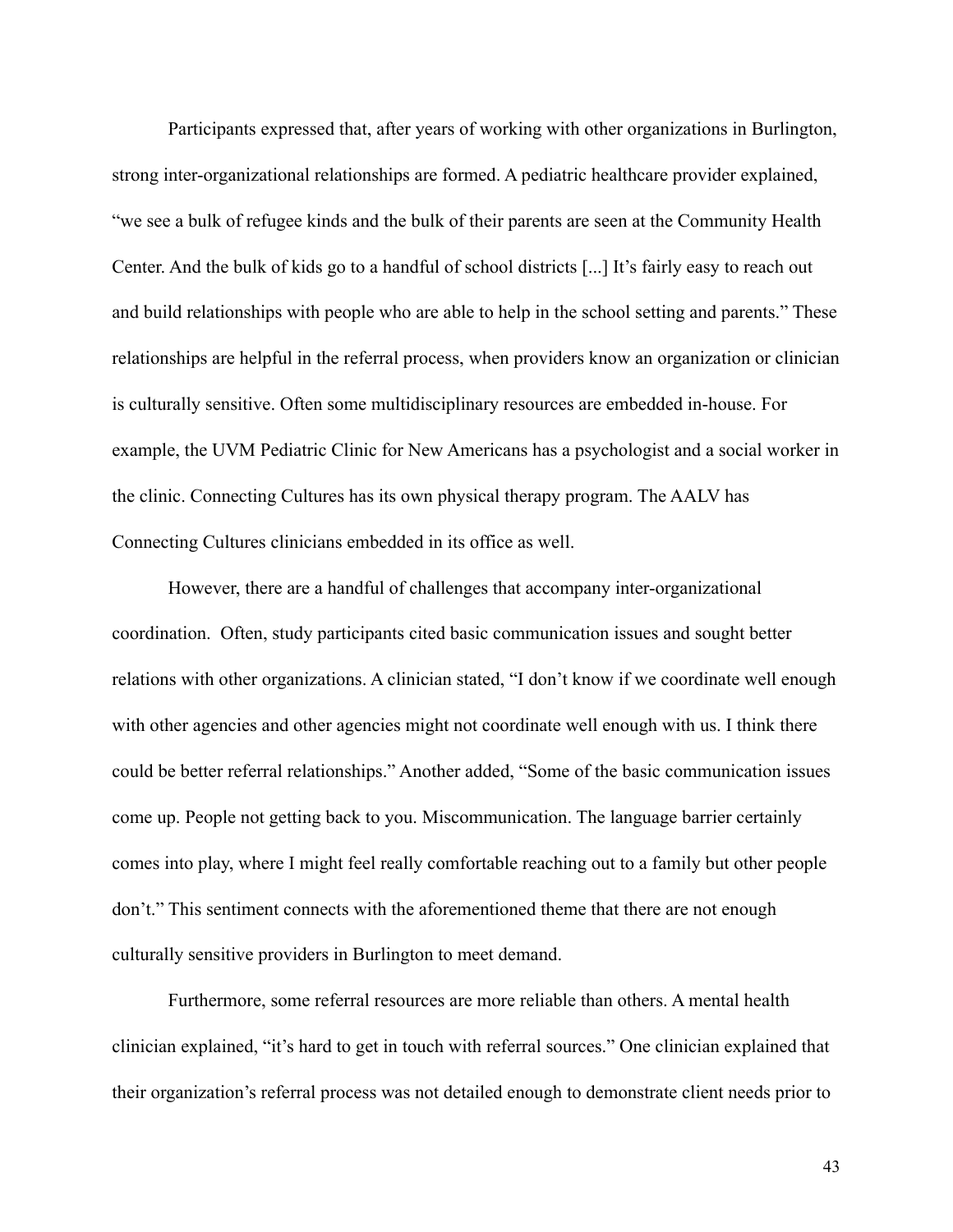the first visit, saying, "An issue with our referral process right now is we often don't get a comprehensive picture of someone and they might have a mental health problem and also they need social work and also could benefit from other things we do." This problem that risks redundancy for the patient within care coordination.

 While communication is important on the local level, it is also necessary nationally so that providers can use the most universally-optimal protocols for their patients. One healthcare professional asserted, "there's a fairly good deal of sharing ideas across communities. We're all doing some of the same stuff. There's a big association of refugee healthcare providers in North America." This is important for the communication of insights across communities, however sometimes state or national guidelines are incongruent with providers' discretion. In an explanation of their organization's screening process, one health provider complained,

*"The SWYC is nice because it does ask about some temperament questions, which in the young kids, we don't really ask mental health questions. But those questions were helpful but I wasn't allowed to use it anymore because it wasn't the standard that the state was using. So we stopped using it, which is too bad."*

Refugee providers in Burlington have developed creative ways to enhance interoperability for clinicians in the area. The most comprehensive of which are Refugee Immigrant Service Provider Network (RISPNet) meetings that allow for refugee providers to share their thoughts and resources across disciplines and organizations. The meetings are, "a rare opportunity to get everyone who's involved in this work in the same room together and get updates on what everyone else is doing." Building trust in the provider community is often contingent upon the willingness to communicate with others, and attending RISPNet meetings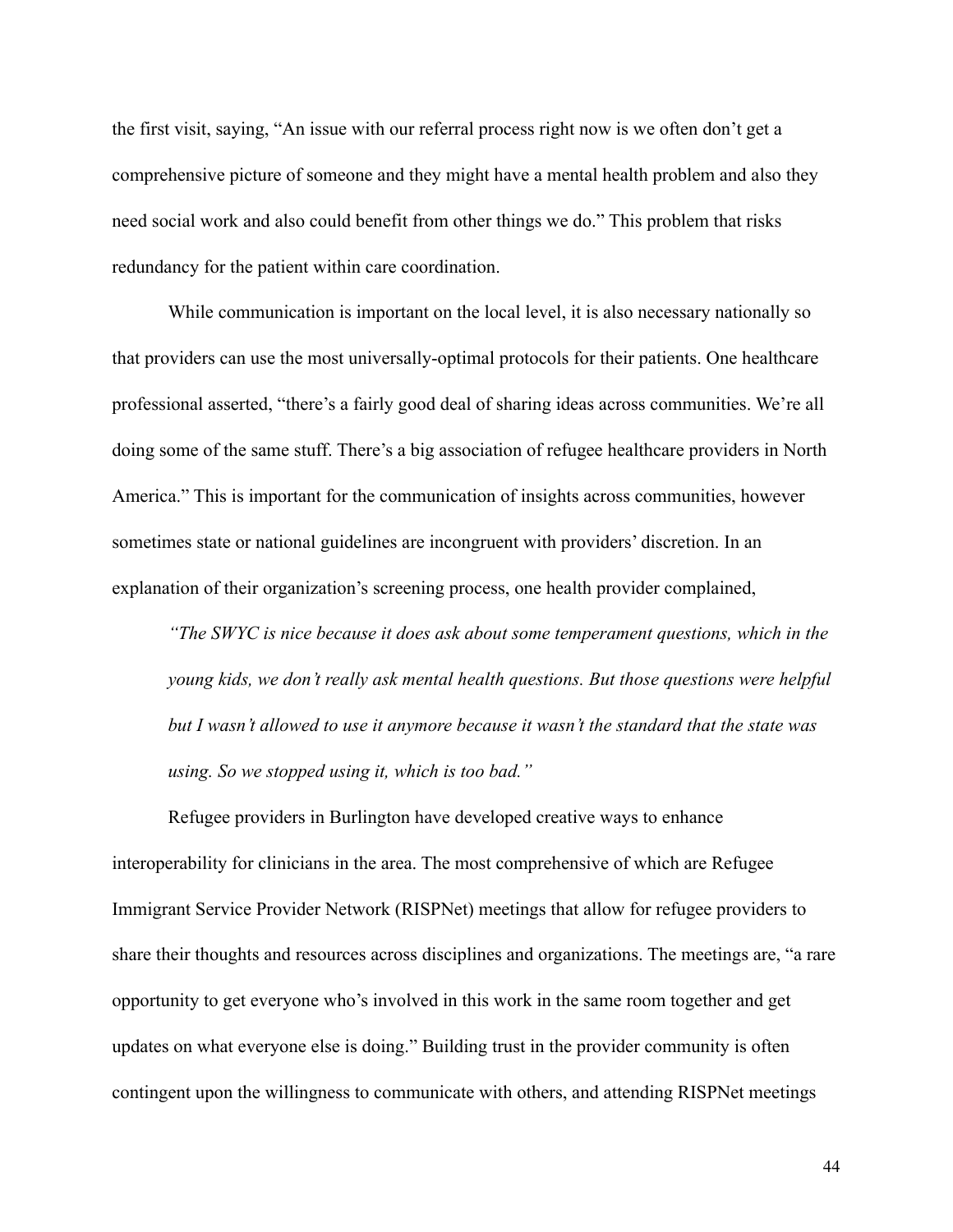seem to be an avenue to build this social capital. One participant expressed that who culturally competent providers trust ,"has to do with who is showing up at these RISPNet meetings, who is putting in the extra work."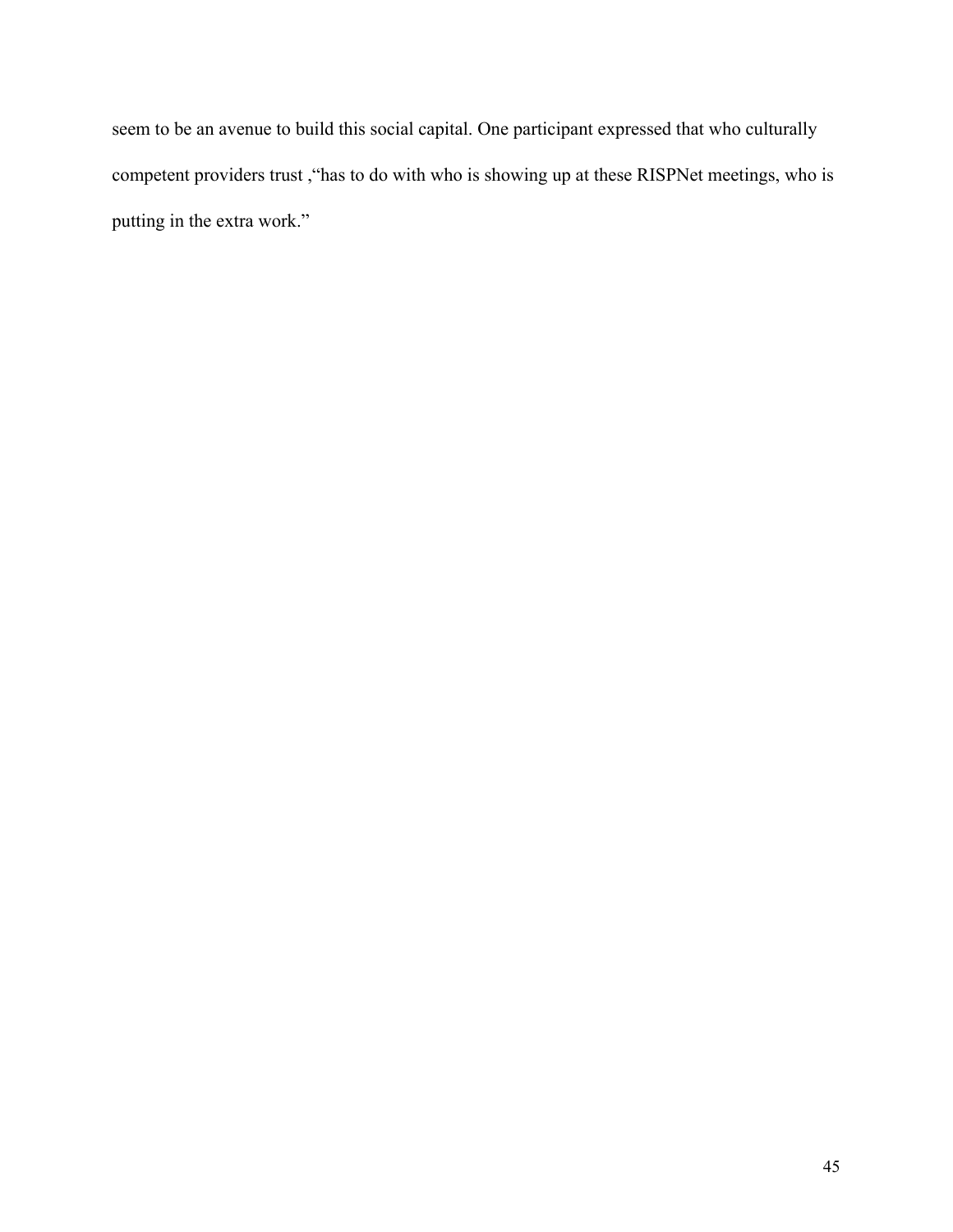#### **Chapter V. Discussion and Conclusion**

#### *i. Equitable Care and Policy Prescriptions*

When asked how care differs between refugees and the general population, one healthcare provider said, "We try to provide the exact same level of care and that often means that we put more resources into [refugee-specific care]." This statement exemplifies the need for an equitable framework to provide a full spectrum of care for refugees and immigrants. To provide care on a baseline level requires more inputs, more provider knowledge, and ultimately, more time and energy than working with Vermont natives. The previous analysis highlights many of the disparities between providing mental health resources for New Americans against the general population. Each of the themes discussed in the previous analysis section is relevant to the improvement of care; not only in Burlington, but with any small city that faces similar challenges around provider availability and confidentiality. In the context of the themes raised by interviewees, the provision of equitable care can be realized by Burlington's providers. However, it is clear that Burlington's resources, in the aggregate, do not always yield a level of care that can be considered equitable.

In the *Cultural Nuances* section of analysis, providers expressed the differences between refugees and the general population in the presentation of mental health issues. Disorders like PTSD, anxiety and depression often were somaticized in physical ailments and experienced abstractly. There was an overwhelming concern among interviewees that many providers in healthcare or traditional mental health services were unaware that disorders could be presented this way. In Burlington, organizations like Connecting Cultures offer training for providers on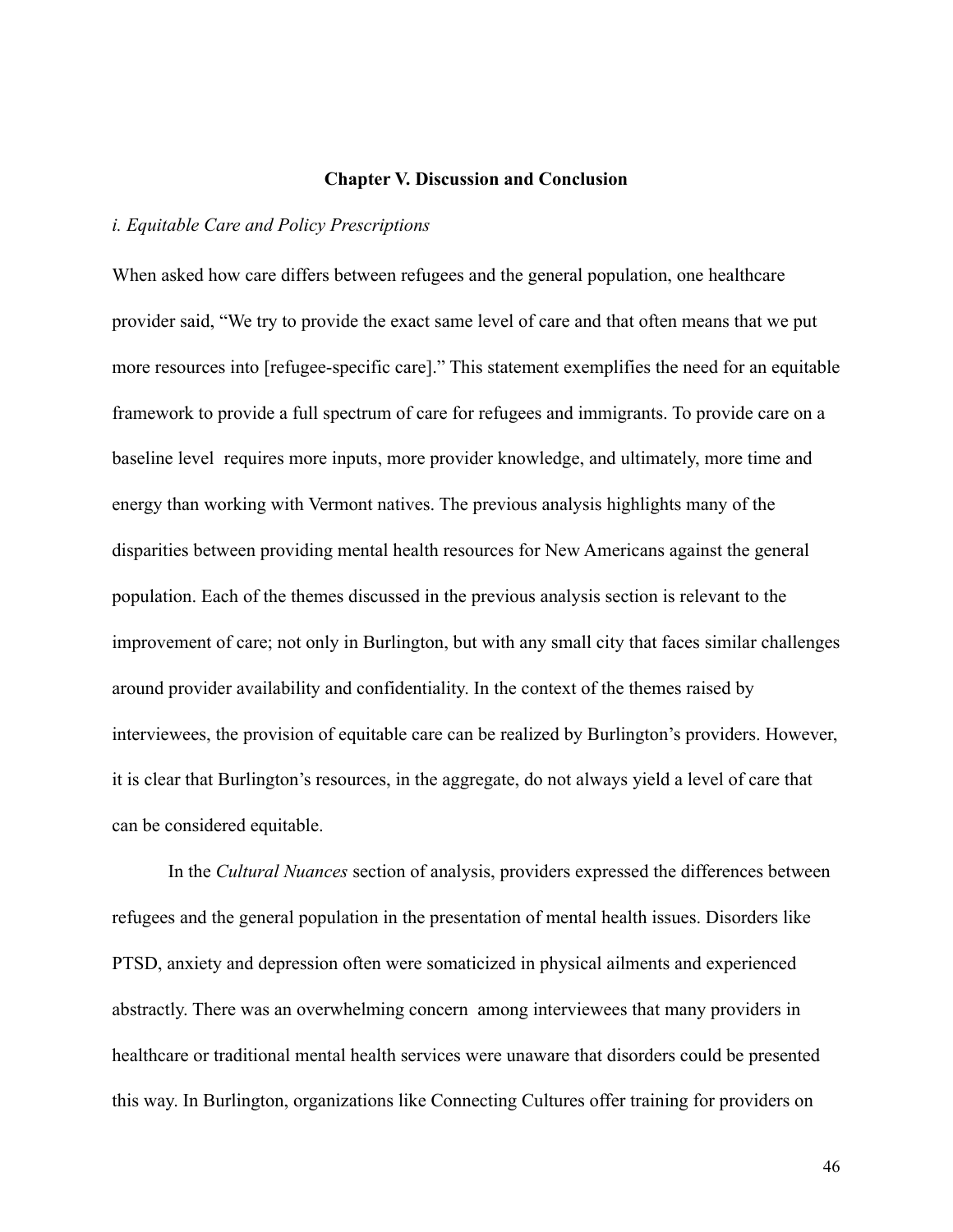cultural competence, however, there is a need to improve understanding and sensitivity, especially among healthcare workers. For effective training, there must be internal drivers within a particular organization to reach a higher level of cultural competency among staff. Staff members should understand why this education is important, as they should understand the clinical ramifications of their training. To address the need for equity in mental healthcare as concrete policy, healthcare organizations and institutions must start by providing cultural competency education and training for all employees. This should include practical training, such as working with interpreters. It should also include training that demonstrates how mental health's cultural nuances lead to unfamiliar presentation of mental illness.

One interviewee postulated that this training should be expanded not only to clinicians, but anyone who makes contact with refugees and immigrants in a care setting, saying, "everybody needs more education and practical training to culturally and linguistically appropriate services. It's important to train people right from the front desk, because they are the ones who receive people, people from diverse communities." Fortunately, training regarding chronic traumatic stress, cultural mental health perspectives, working with interpreters, and trauma-informed systems of care is available in the Burlington community through Connecting Cultures. Larger healthcare institutions within Vermont, and throughout the country, need to make a deliberate effort to learn from the providers that do have experience with New Americans, so they don't unknowingly create a negative experience that further fuels refugee skepticism in mental health resources and healthcare. Receiving cultural training, while time intensive, is a prerequisite to equitable care.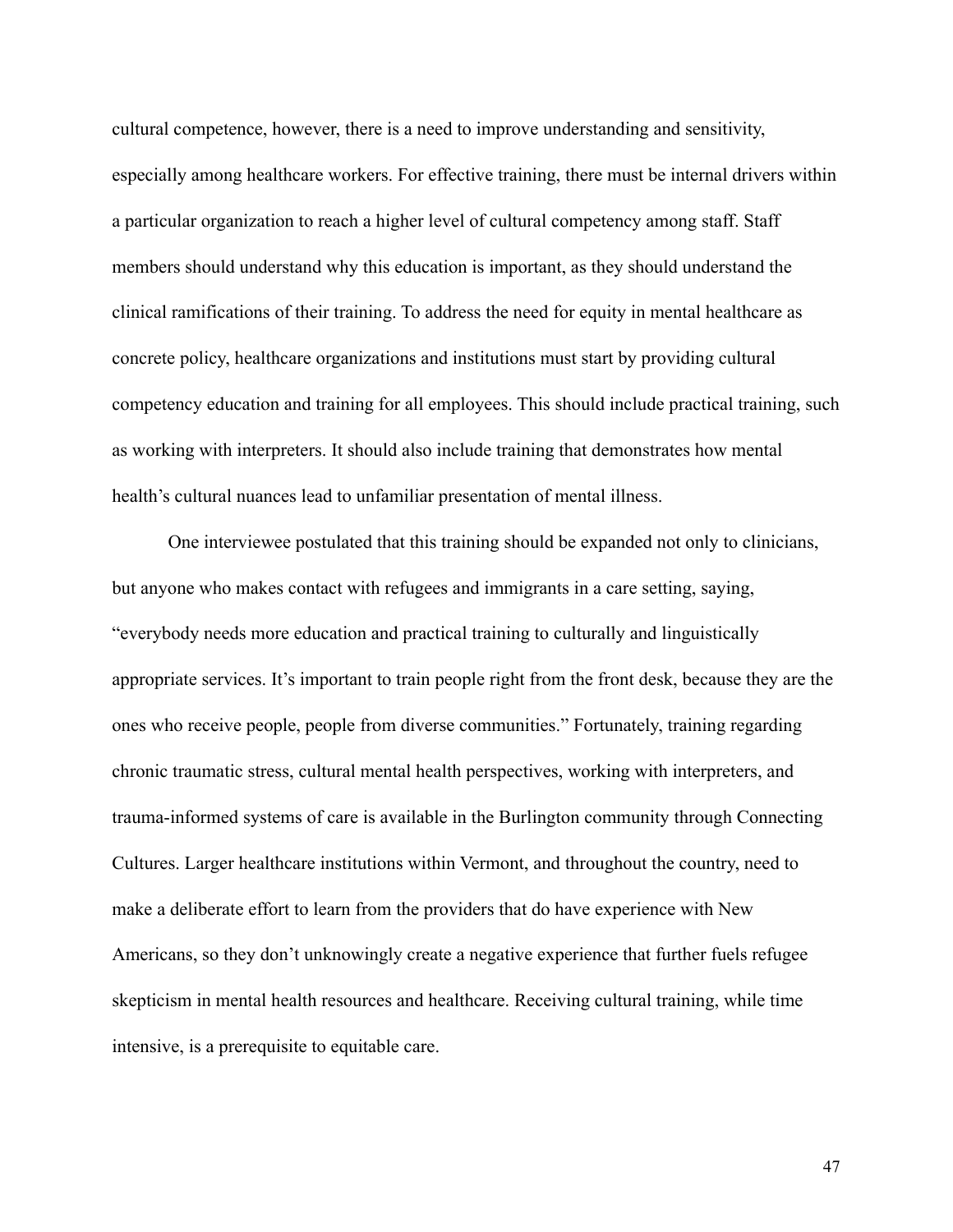Interviewees expressed barriers to access being a major problem for refugee communities. As illustrated by the general skepticism and stigma around mental health resources among refugee communities, these barriers are often social and are strong enough to prevent patients from even walking in the door. To address refugees' concerns about confidentiality in direct mental health services, organizations might consider offering more robust online services for clients. A telemedicine approach could work around many of these concerns and allow clients to be in control of their environment if entering a waiting room in public is an anxiety-inducing concern.

Additionally, equitable care means that resources must be embedded in the community and must be subject to continuous outreach. High visibility for mental health resources is a step towards destigmatization and reducing the associated barriers to care. Organizations could increase visibility by participating in local events, hosting their own events, speakers or seminars on topics of interest, and create partnerships with other community organizations.

Also, clinicians must make efforts to reduce barriers in-house. On the topic of mental health screening, questionnaires are often arduous and confusing. Reducing the length of screening would require prioritizing clarity and concision for clients over research projects or institutional goals. This may be a necessary move in building up client trust in the process, and contributing toward a positive initial experience that may positively impact the provider-patient relationship.

 Interorganizational relationships play a role in providing equitable care because there are a large number of social determinants of both physical and mental health. Resolving mental health issues should invoke a multi-pronged response that incorporates resources from a number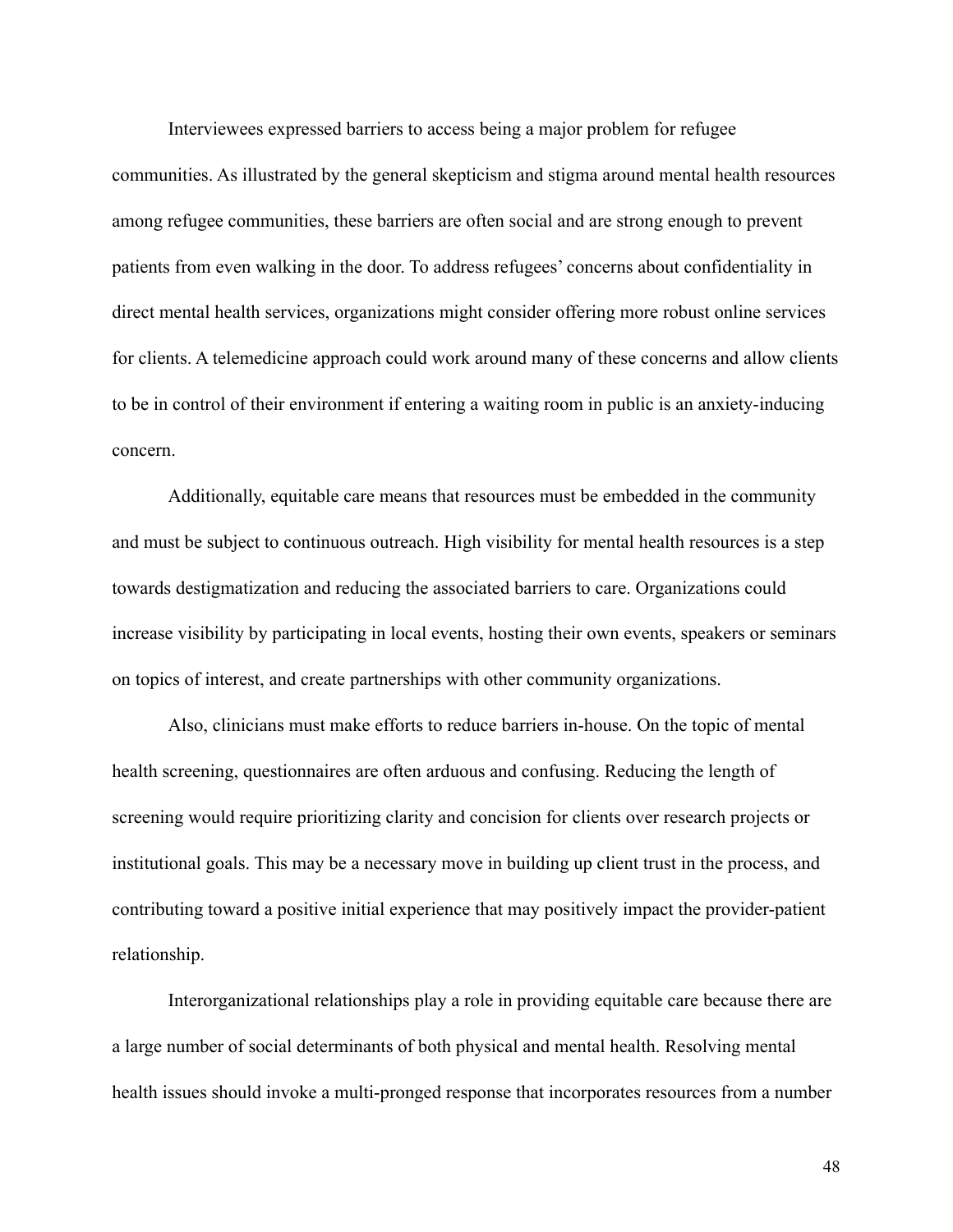of domains. Organizations like AALV offer a wide array of resources in-house, spanning youth development, legal aid, workforce development and health, among others. According to Ao, et al (2016), "not being a provider of the family; low social support; having symptoms of anxiety, depression, and psychological distress; and experiencing increased family conflict after resettlement," are all factors that contribute to a high level of suicidal ideation among refugee populations. This wide range of predictive factors illustrates that limiting mental health care to traditional psychological services does not provide a full spectrum of care. More resources, time, and energy are needed to develop the social support necessary to see New Americans succeed in the context of American culture.

 One of the more striking shortcomings of Burlington's resources lies in the inadequacy of emergency psychological care. While organizations have plans in place to involve the proper resources for getting an acutely suicidal person to a hospital, the discharge procedure and continuation of care is more nebulous. The lack of psychiatric beds at University of Vermont Medical Center and the Brattleboro Retreat, in Brattleboro, VT, leads to hasty discharges from the UVMMC Emergency Department and puts these patients back into the care of organizations that enacted crisis resources initially. This is cyclical and counterproductive. While there are resources at the Howard Center that involve full-day care for people with acute psychological disorders, this level of intensity is sometimes not enough. When psychiatric beds do open at UVMMC, there is not enough to satiate demand. When a bed opens at the Brattleboro Retreat, patients may be moved many miles from their families. This is a problem for all patients with acute psychological disorders. It is even more of a struggle for refugees who face a lack of interpreter resources in Brattleboro; a blatant example of equal treatment, yet inequitable care for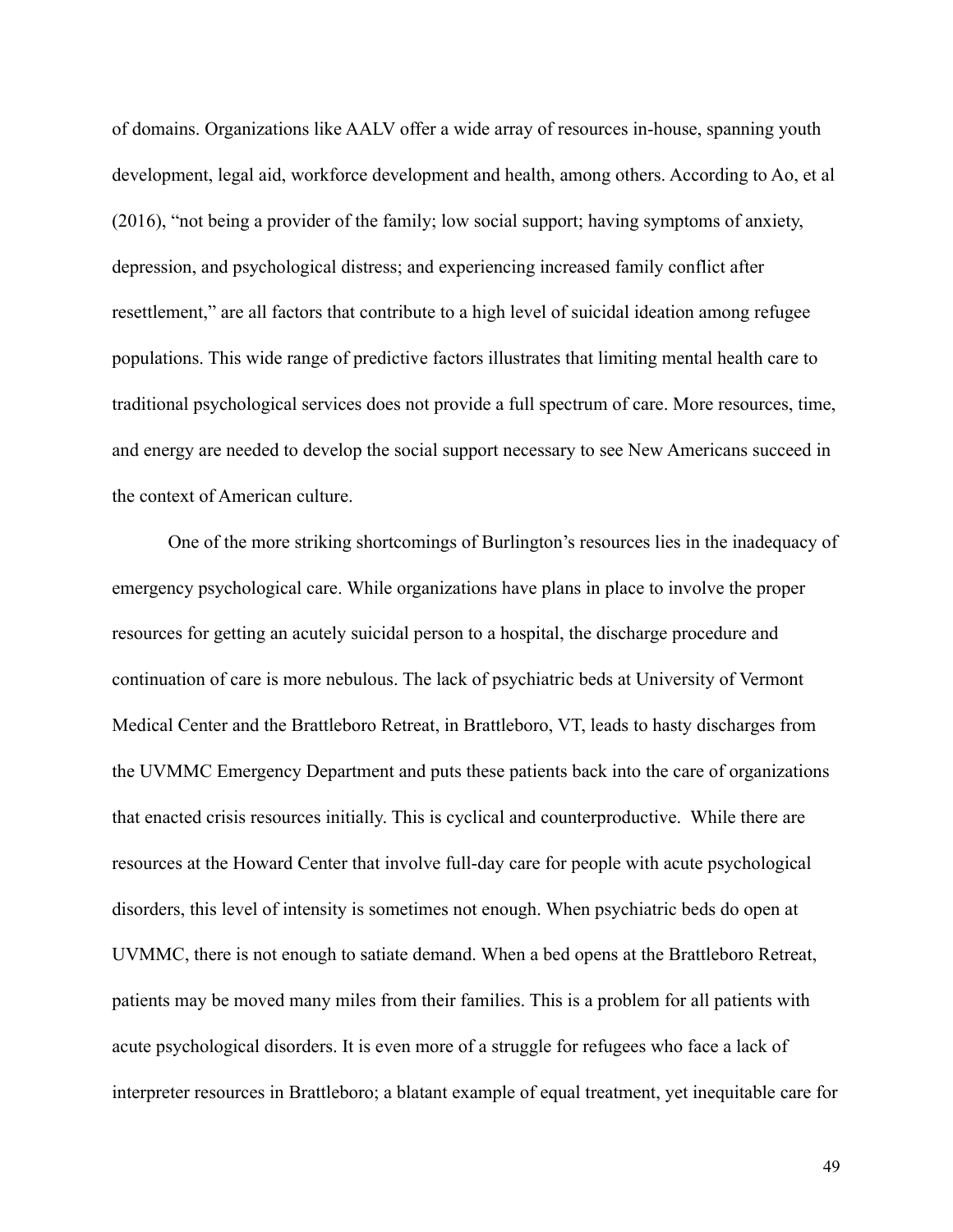refugees. More opportunities for long-term psychiatric care is necessary to better outcomes for refugee patients. The UVM Medical Center should allocate more beds to psychiatric care to increase capacity, if possible. The Brattleboro Retreat should incorporate cultural competence into their organization's mission and framework.

#### *ii. Limitations*

While this project made every effort to involve major refugee care actors in Burlington, the analysis may have benefited from insight to more local organizations: namely, the Howard Center and the Community Health Center of Burlington. The Howard Center is involved heavily with clients in crisis. Their services involve developmental health, mental health and substance use and recovery. They would have been especially valuable to speak about emergency care because of their 'First Call' program which provides intervention for people in crisis with phone support, intervention and assessment, referrals, and connections to follow-up care. The reason they are not represented among interviewees is that the size of the organization made individuals relatively inaccessible. Many attempts at connecting with the organization were left without a response.

 The Community Health Center of Burlington may have been another worthy inclusion. This organization provides primary care for a large number of Burlington's refugee adults. In addition to medical care, they provide psychiatric services, behavioral health services and interpreter services. Many of the Pediatric Clinic for New Americans' patients' parents are seen there and they have a strong referral relationship with Connecting Cultures.

 While assessing the strengths and weaknesses of community resources and mental health screening through the provider lens is a valuable practice, more research focused on the refugee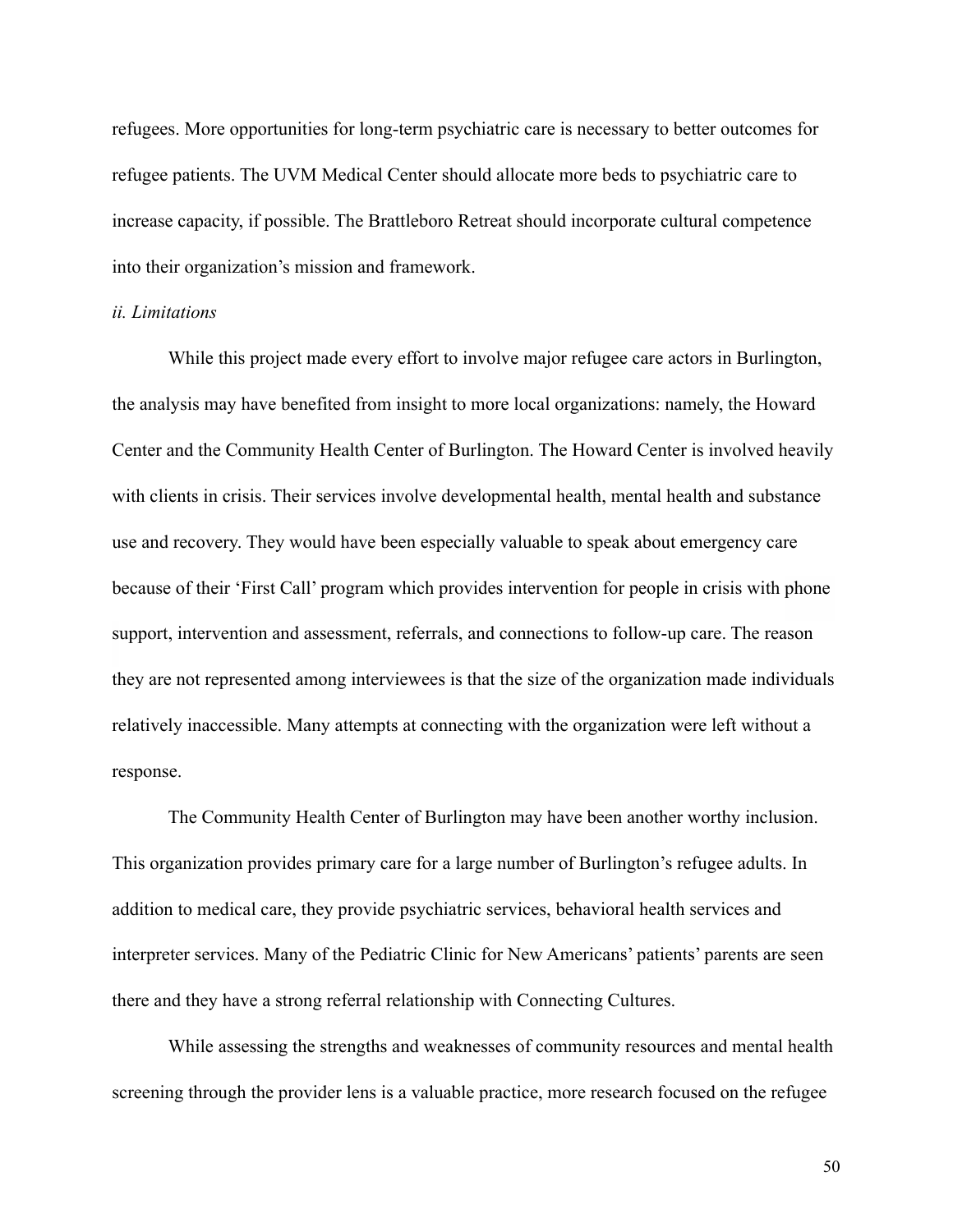community itself would be needed to generate holistic insights and perspectives. Often the questions posed could have been better answered by refugees. During one interview, a participant was asked about specific challenges for the Bhutanese community and explained, "I should say, while I have done some of this research, I am not a community member myself, and the best folks to talk to are people in the community." A fundamental dilemma with provideroriented research on services that target a specific demographic is that the target population is bypassed in the analysis. Obviously, there are clear practical obstacles to incorporating refugees into research participation, as outlined in the methodology chapter. However, further research would effectively combine the provider lens and the refugee community lens to develop a more complete assessment of mental health services for refugees, and give refugees the voice that they are entitled to.

# *iii. Transplantation of the Research*

While this project is a case study that focuses specifically on mental health resources in Burlington, Vermont, it is relevant to other small cities that are undoubtedly facing similar challenges. In healthcare settings throughout the United States, clinicians are working with the same refugee populations with the same cultural specificities of mental health presentation as in Burlington. Of resettled refugees, studies show a link between mental health disorders like PTSD and somatic complaints (Ommeren et al, 2002). This is a nuance that is not specific to Vermont: it holds clinical relevance throughout the western world.

 Burlington's shortage of mental health providers and, specifically, culturally competent mental health providers, is likely similar to other small cities that lack a large number of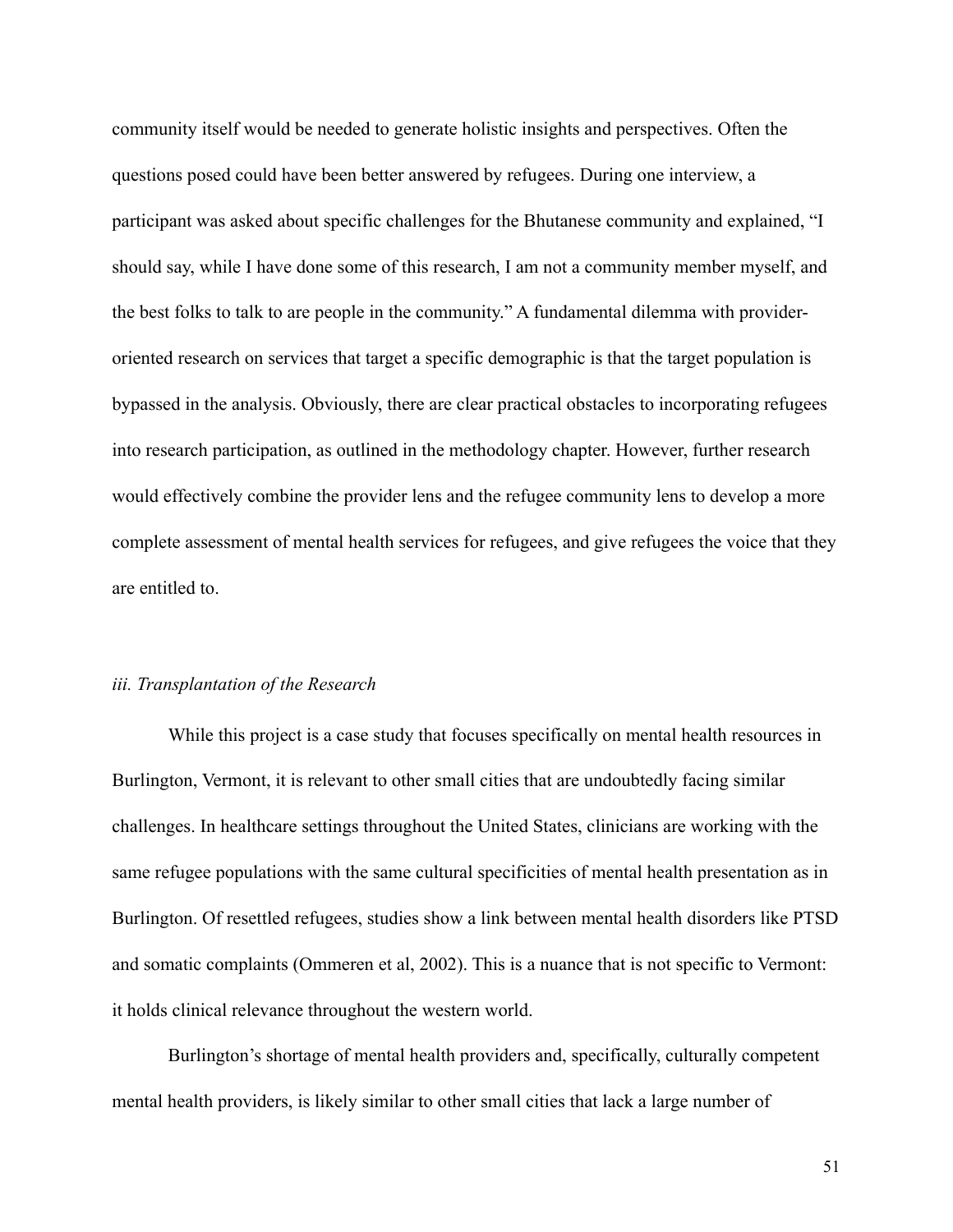specialized resources. A number of interviewees expressed that it was surprising that a city like Burlington even had specialized psychological services like Connecting Cultures. Therefore, the need for training of providers to increase the supply of culturally competent providers may be even more pressing in other cities where refugees are resettled. Additionally, the close-knit refugee communities of small cities will likely pose the same challenges surrounding confidentiality among providers from the community itself. The fear that one's personal problems will be circulated through their social connections is a significant point of apprehension for clients and can result in barriers to access.

The only way to ameliorate these insecurities is through strong patient-provider trust, which is built through the display of cultural education as proof that providers are acting in the best interest of their patient or client. This should be a common goal nationwide. Challenges pertaining to emergency care and inter-organizational communication are all relevant to other locations throughout the country as well. There should be an expectation that patients seeking acute, emergent psychological care should have access to that, without having to wait for a bed or return to the care of organizations that are unequipped to handle such a patient or client. The lessons from these interviews will maintain their relevance both within and outside the sphere of Bulington, Vermont.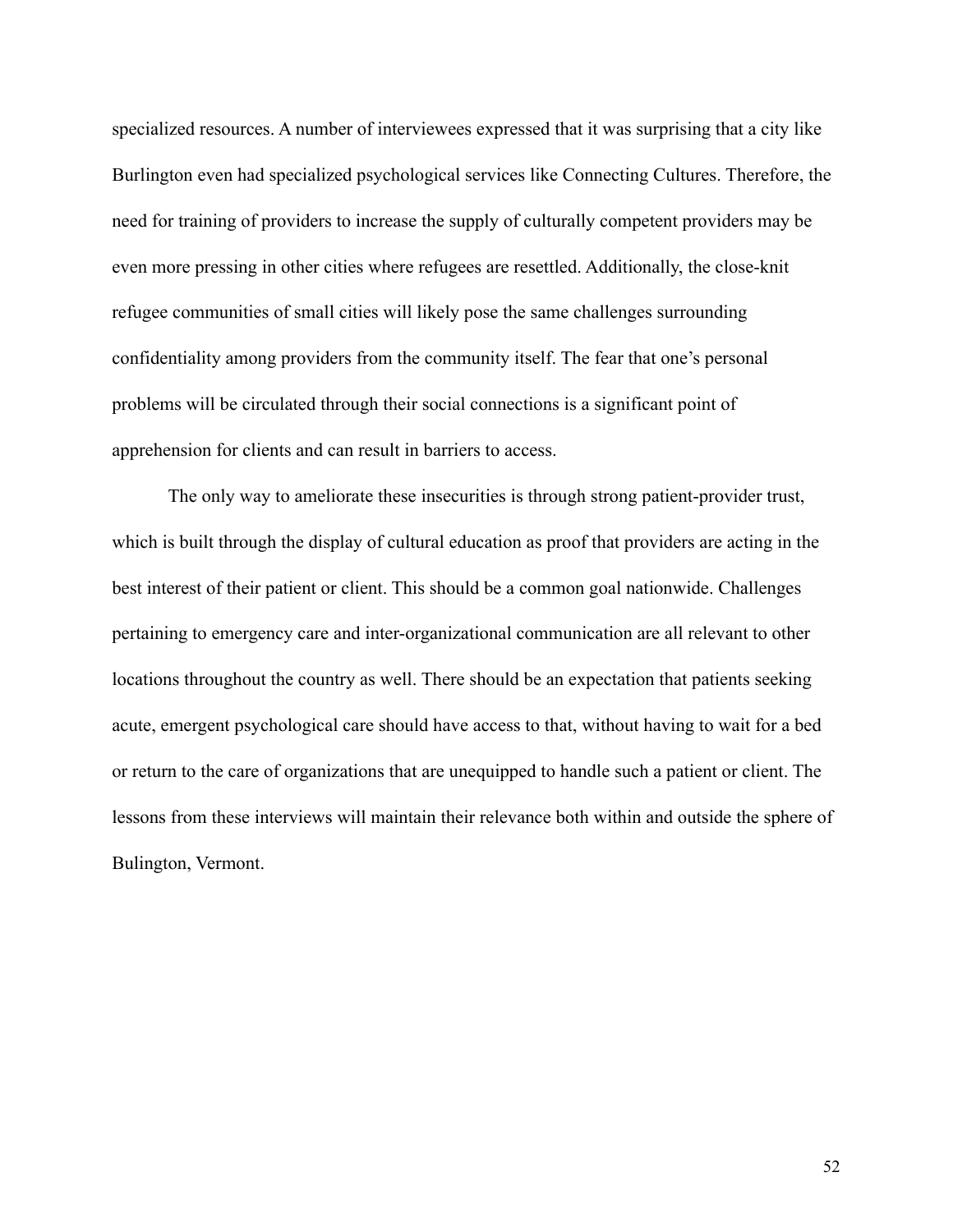#### **Coda: Thesis of a Pandemic**

As of Spring, 2020, COVID-19 has infected over one million Americans and killed over 80,000; numbers that are sure to grow. It's striking to witness a circumstance that illuminates health disparities so nakedly. Older people and people with preexisting conditions like lung disease, asthma, diabetes, chronic kidney disease, heart disease and conditions causing a person to be immunocompromised, are at a high risk of severe illness and death. But stopping at this distinction is, frankly, fraught. Such preexisting conditions are experienced disproportionately by communities of color and low-income communities, which has materialized in recent statistics on COVID-19 deaths, as white people account for only 51.9% of COVID-19 deaths, despite comprising 60.4% of the U.S. population (CDC, 2020; U.S. Census Bureau, 2019). This disproportionate distribution starkly illustrates the social determinants of health at play in the United States, where the aforementioned communities are statistically less inclined to favorable health outcomes.

According to the CDC, the five key determinants are economic stability, education, social and community context, health and health care, and neighborhood and built environment. In the context of this project, these themes are highly relevant. As referenced in the literature review, trying economic circumstances, lack of education like language classes and job training, and barriers pertaining to care-seeking, are unfortunate realities facing refugee communities nationwide. These challenges are being exacerbated by the COVID-19 pandemic, which has worsened economic conditions, living conditions and health conditions. This pandemic has altered lifestyles for many, but it disproportionately harms vulnerable populations who are both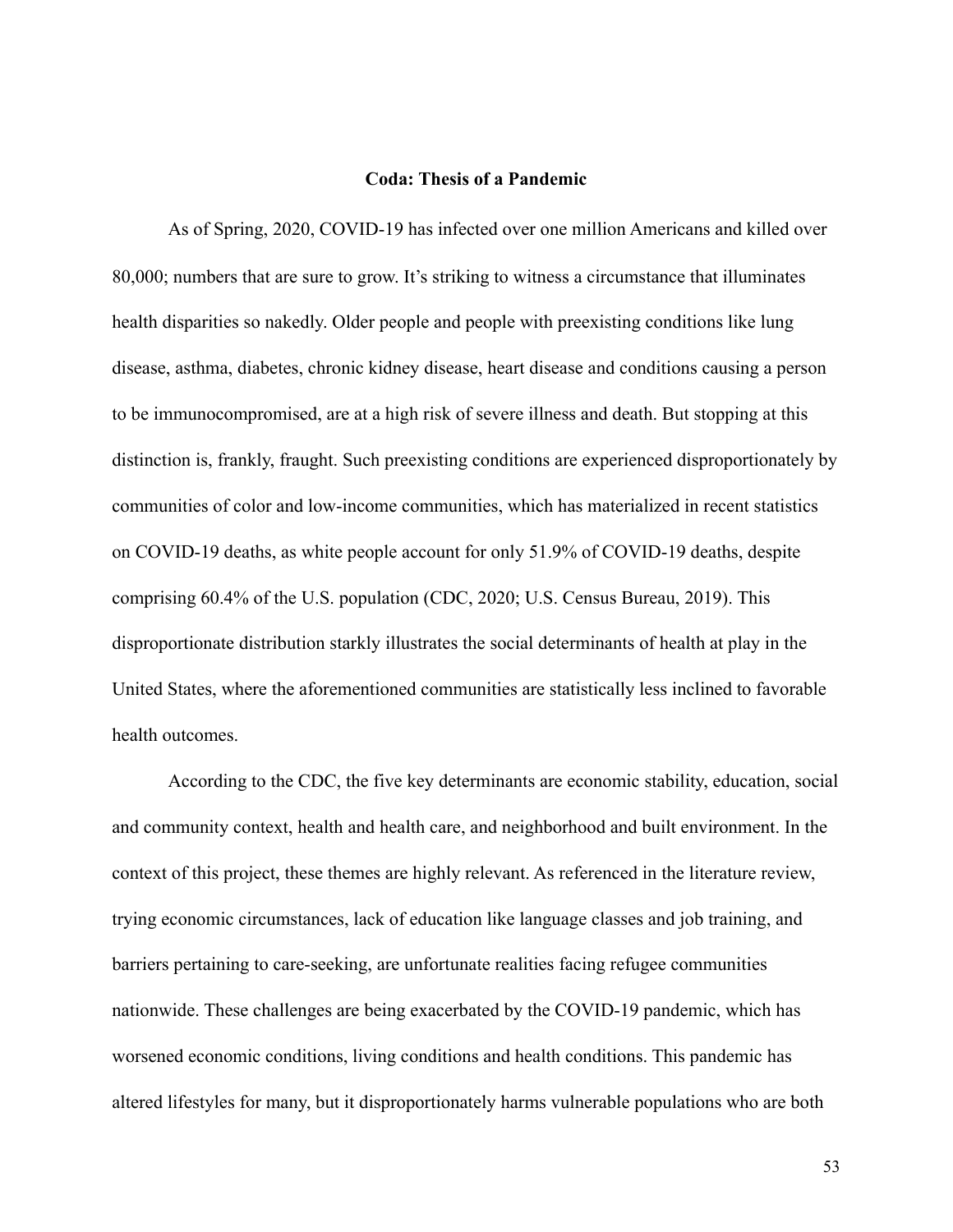more susceptible to the virus, and more adversely impacted in the economic and social spheres. The refugee clientele and clinicians discussed throughout this project will find their lives and livelihoods greatly compromised. Dealing with this pandemic will also place a greater burden on mental health services. As economic prospects wane and social life becomes more limited, demand for such services will undoubtedly increase. Clinicians must develop creative solutions to meet this demand.

While the virus itself has illuminated these disparities, our response to the virus illuminates the need for change. Throughout the last two months, we have seen a grossly inadequate federal response that failed to contain and trace the virus, downplayed its severity, and left us well short of the test kits required to move past home isolation orders. Command of the situation was held by a rotating cast of characters in the Trump administration, until these important decisions were fully decentralized to governors, who have tried their best to ameliorate the federal government's waffling. While this failed response may largely be accredited to the current administration, the need for change lies deeper than an election cycle. As hopefully illustrated in this project, the level of care provided for America's people needs to increase. It must become more comprehensive, more robust, and must carry far fewer barriers to entry. To put it bluntly, we owe each other the decency of a healthcare system that works for all Americans; a healthcare system that is free and fair.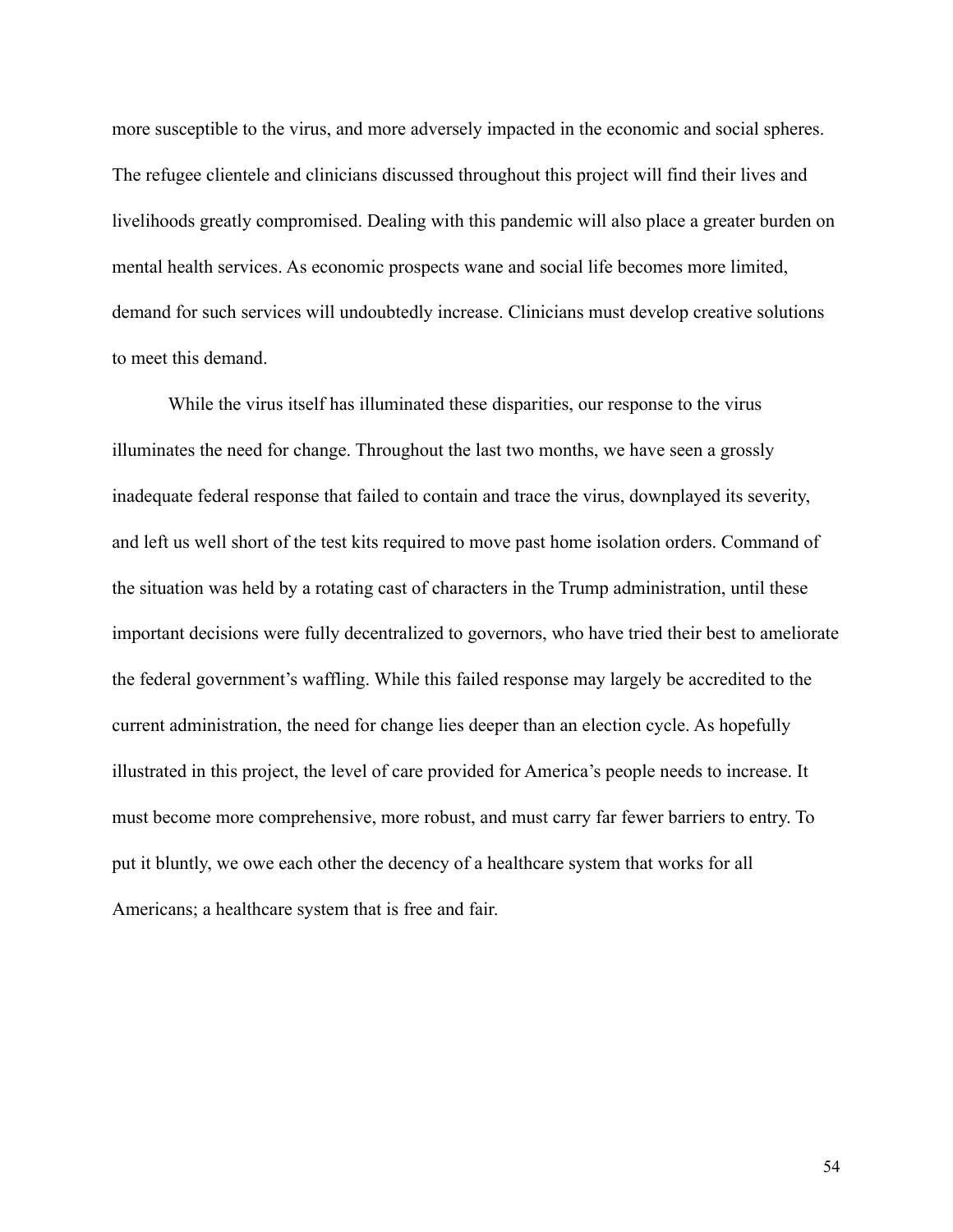# **Bibliography**

Afkhami, A., Gorentz, K. (2019) Addressing the Invisible Affliction: An Assessment of Behavioral Health Services for Newly Resettled Refugees in the United States. *Journal of International Migration and Integration* 20:1, pages 247-259.

Ao, T., Shetty, S., Sivilli, T., Blanton, C., Ellis, H., Geltman, P. L., . . . Cardozo, B. L. (2016). Suicidal Ideation and Mental Health of Bhutanese Refugees in the United States. *Journal of Immigrant and Minority Health,18*(5). doi:10.1007/s10903-016-0343-0

Arscott, William, Costello, Brian, DiPalma, Kathryn, Folkl, Alex, Malgeri, Megan, Miller, Amanda, Purtell, Rebecca, Bourgo, Jon, and Kessler, Rodger. (2010). Identifying Barriers to Care in the Burmese and Bhutanese Refugee Populations of Burlington, Vermont. *ScholarWorks @ UVM.*

Betancourt, T. S., Berent, J. M., Freeman, J., Frounfelker, R. L., Brennan, R. T., Abdi, S., … Beardslee, W. R. (2019). *Family-Based Mental Health Promotion for Somali Bantu and Bhutanese Refugees: Feasibility and Acceptability Trial.* Science Direct. https:// www.sciencedirect.com/science/article/abs/pii/S1054139X19304343

Braun V, Clarke V. (2006). Using thematic analysis in psychology. *Qual. Res. Psych.*; 3: 77– 101.CDC -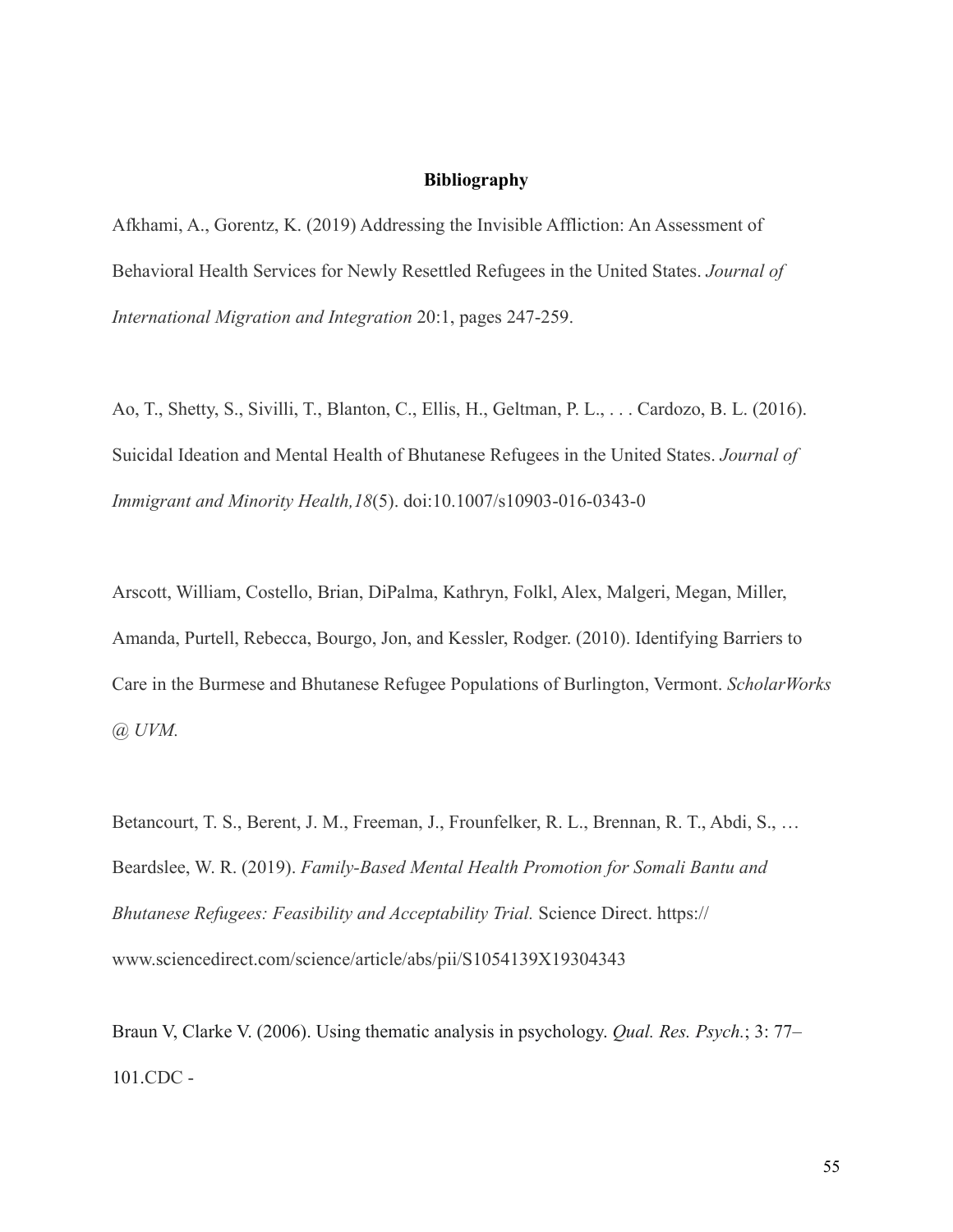Dalgaard, N. T., & Montgomery, E. (2015). *Disclosure and silencing: A systematic review of the literature on patterns of trauma communication in refugee families.* Sage Journals. https:// journals.sagepub.com/doi/full/10.1177/1363461514568442

Darzi, C. (2017). *The Harvard Trauma Questionnaire: Reliability and Validity Generalization Studies of the Symptom Scales* (Doctoral dissertation, University of Ottowa, 2017). Ottowa, ON: UOttowa Theses.

DiCicco-Bloom, B., & Crabtree, B. F. (2006, March 28). *The qualitative research interview.*  https://onlinelibrary.wiley.com/doi/full/10.1111/j.1365-2929.2006.02418.x

CDC. (2012). *Domestic Mental Health Screening Guidelines - Immigrant and Refugee Health.* www.cdc.gov/immigrantrefugeehealth/guidelines/domestic/mental-health-screeningguidelines.html

Ellis, B. H., Lankau, E. W., Ao, T., Benson, M. A., Miller, A. B., Shetty, S., . . . Cochran, J. (2015). Understanding Bhutanese refugee suicide through the interpersonal-psychological theory of suicidal behavior. *American Journal of Orthopsychiatry,85*(1), 43-55. doi:10.1037/ort0000028

Emmanuel, K. (2010, August 1). *How language barriers affect the quality of health care in resettling refugees : a synthesis of studies about refugees' perceptions of health care, especially primary health care in European host countries*. https://munin.uit.no/handle/10037/2876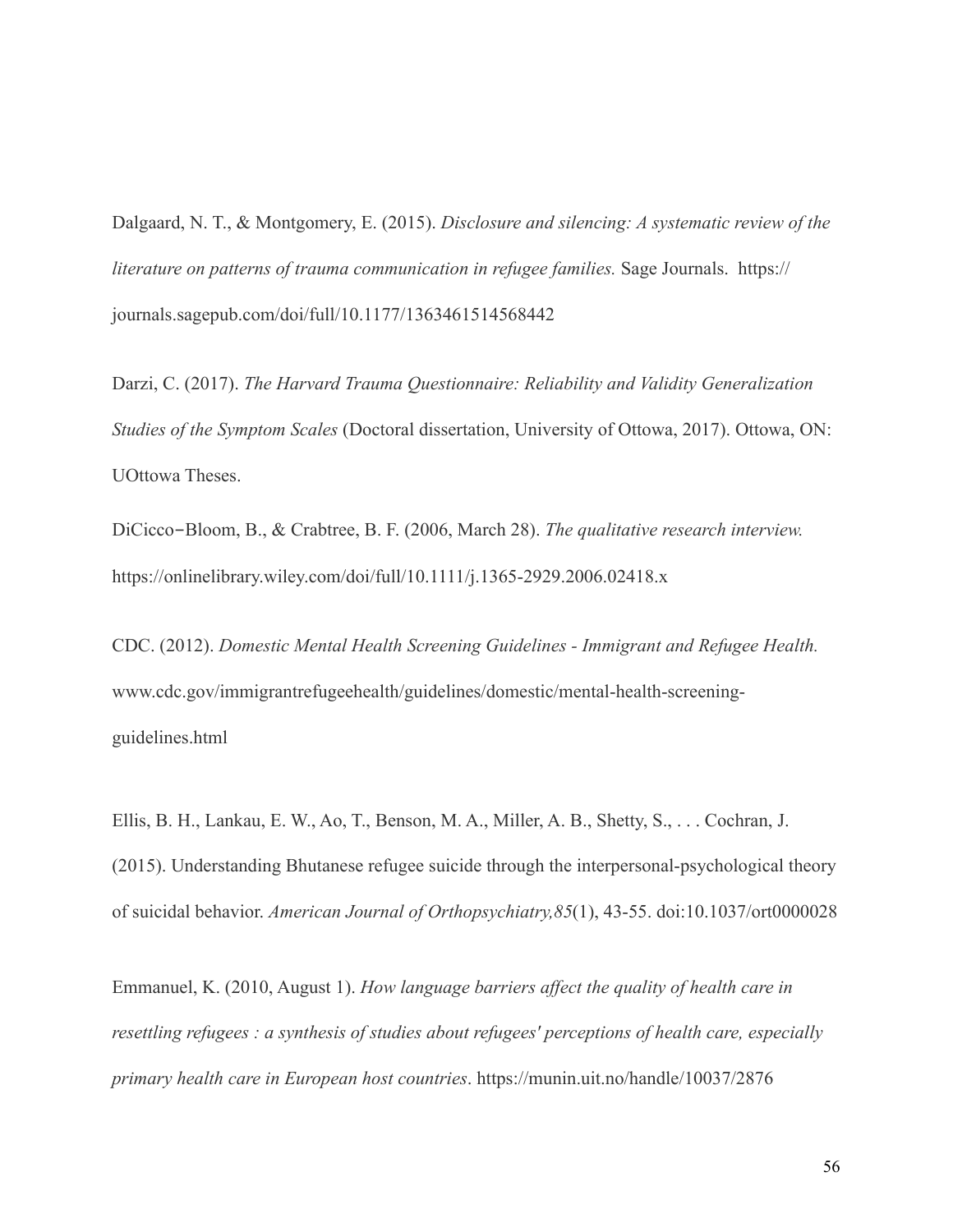Feagin, J. R., Orum, A. M., & Sjoberg, G. (2016). *A Case for the case study*. United States: The University of North Carolina Press.

Foddy, W. (1993) Constructing Questions for Interviews and Questionnaires. Theory and Practice in Social Research. Cambridge, UK: Cambridge University Press

Garrido, R., Garcia-Ramirez, M., & Balcazar, F. E. (2019, October 3). *Moving towards Community Cultural Competence.* https://www.sciencedirect.com/science/article/pii/ S014717671830587X

Goodman, R., Ford, T., Simmons, H., Gatward, R., & Meltzer, H. (2000, December). *Using the Strengths and Difficulties Questionnaire (SDQ) to screen for child psychiatric disorders in a community sample.* https://www.ncbi.nlm.nih.gov/pubmed/11102329

Harvard Trauma Questionnaire (HTQ). (2019, February 18). http://hprt-cambridge.org/screening/ harvard-trauma-questionnaire/

Hewlett, Montana, Lisa Merry, Anit Mishra, Risatul Islam, Raz Mohammad Wali, and Anita Gagnon. (2015). "Alcohol Use among Bhutanese Refugees in Nepal." *International Journal of Migration, Health and Social Care* 11.3 : 158-68. Web.

Hutt, Michael. (2003). Unbecoming Citizens : Culture, Nationhood, and the Flight of Refugees from Bhutan. New Delhi ; New York: Oxford UP.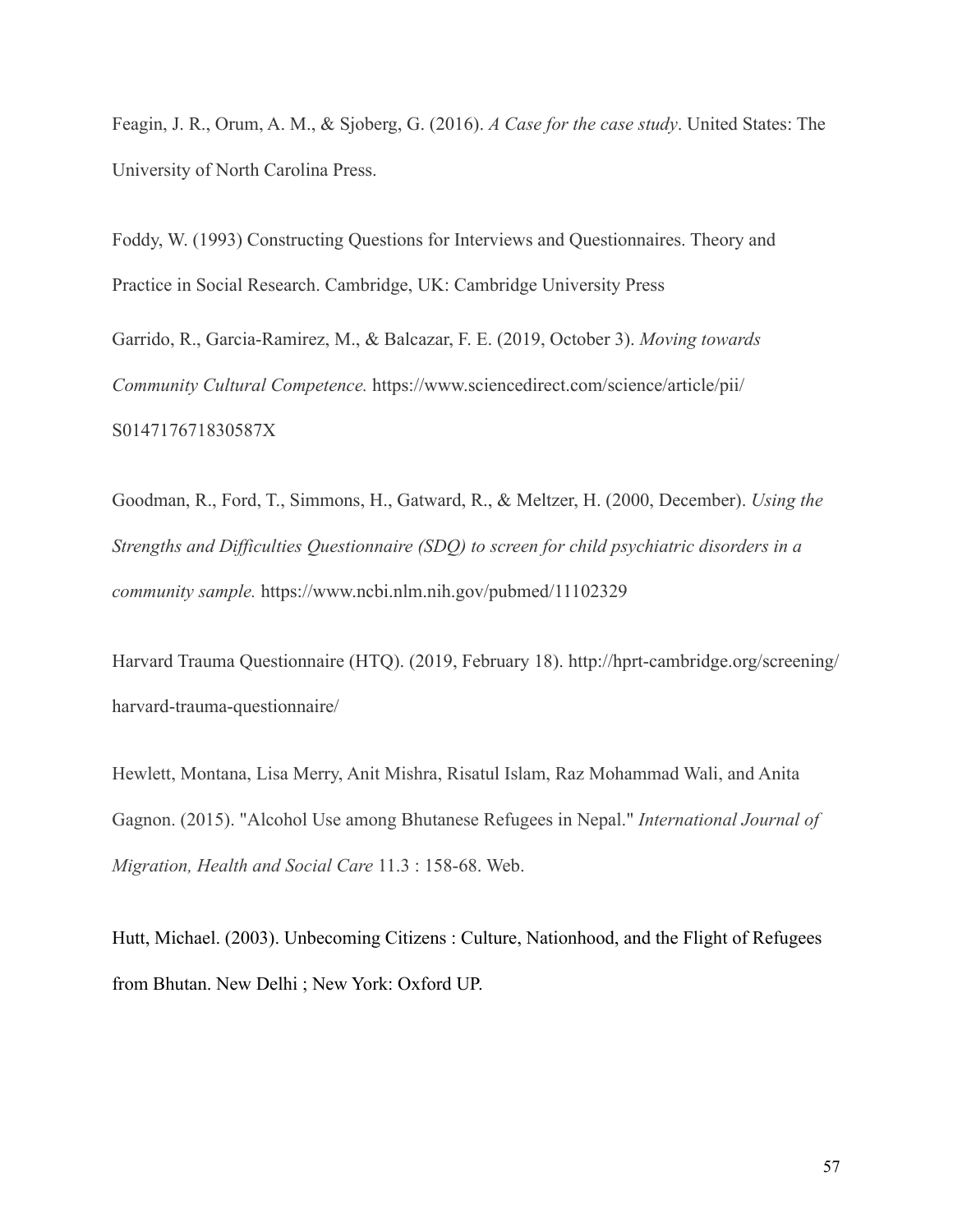Im, H. & Rosenberg, R. (2016). Building Social Capital Through a Peer-Led Community Health Workshop: A Pilot with the Bhutanese Refugee Community, *J Community Health* 41: 509. https://doi.org/10.1007/s10900-015-0124-z

Joiner, T.E., Conwell, Y., Fitzpatrick, K.K., Witte, T.K., Schmidt, N.B., Berlim, M.T., et al. (2005). Four studies on how past and current suicidality relate even when "everything but the kitchen sink" is covaried. *Journal of Abnormal Psychology*, 114, 291-303.

Joiner, T., Pettit, J. W., Walker, R. L., Voelz, Z. R., Cruz, J., Rudd, M. D., et al. (2002). Perceived burdensomeness and suicidality: Two studies on the suicide notes of those attempting and those completing suicide. *Journal of Social & Clinical Psychology*, 21, 531-545.

Khatoon, Salina, Budhathoki, Shyam Sundar, Bam, Kiran, Thapa, Rajshree, Bhatt, Lokesh P., Basnet, Bidhya, and Jha, Nilambar. (2018). "Socio-demographic Characteristics and the Utilization of HIV Testing and Counselling Services among the Key Populations at the Bhutanese Refugees Camps in Eastern Nepal." *BMC Research Notes* 11.1

Kroenke, K., Spitzer, R. L., & Williams, J. B. W. (2001, December 20). *The PHQ*-*9.* https:// onlinelibrary.wiley.com/doi/full/10.1046/j.1525-1497.2001.016009606.x

Kue, J., Hanegan, H., & Tan, A. (2017, December). *Perceptions of Cervical Cancer Screening, Screening Behavior, and Post-Migration Living Difficulties Among Bhutanese-Nepali Refugee*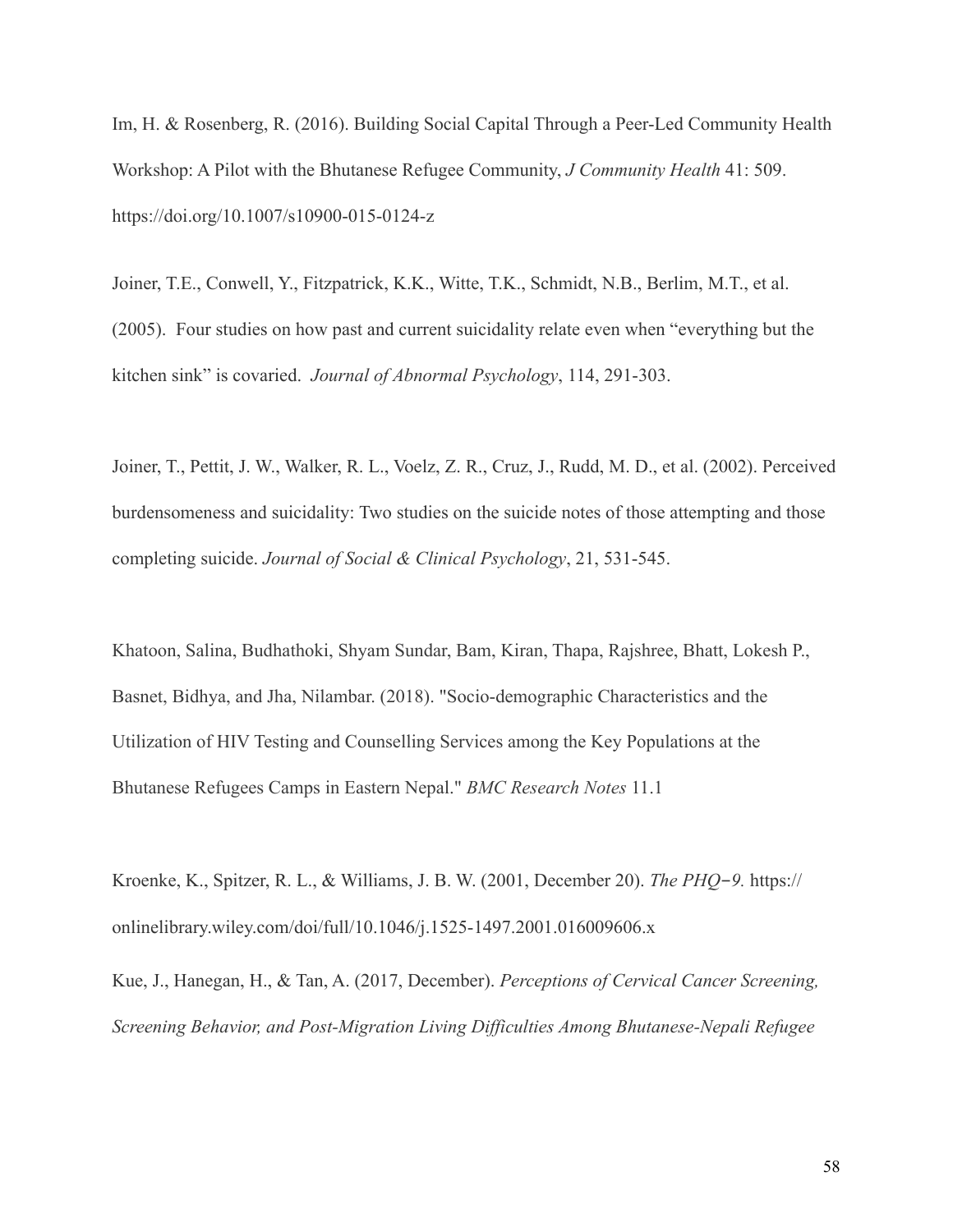*Women in the United States.* Retrieved from https://www.ncbi.nlm.nih.gov/pubmed/? term=PHQ-9+refugee+bhutan

National Institute of Mental Health. (n.d.). *Major Depression.* https://www.nimh.nih.gov/health/ statistics/major-depression.shtml

Meyerhoff, Jonah, "Risk Factors for Suicidal Behavior among Bhutanese Refugees Resettled in the United States" (2019). *Graduate College Dissertations and Theses*. 983.

Minorities at Risk Project. (2004). *Chronology for Lhotshampas in Bhutan*. http:// www.unhcr.org/refworld/docid/469f386a1e.html

Omidian, P. A. (n.d.). Qualitative Measures and Refugee Research. *The Psychosocial Wellness of Refugees* (pp. 41-63). Berghahn Books.

Ommeren, M. V. (2001, May 1). *Psychiatric Disorders Among Tortured Bhutanese Refugees in Nepal.* https://jamanetwork.com/journals/jamapsychiatry/article-abstract/481768

Ostrander, J., Melville, A., & Berthold, S. M. (2017). Working With Refugees in the U.S.: Trauma-Informed and Structurally Competent Social Work Approaches. *Advances in Social Work, 18*(1), 66. doi:10.18060/21282

CDC. (n.d.) *Immigrant and Refugee Health.* https://www.cdc.gov/immigrantrefugeehealth/ profiles/bhutanese/population-movements/index.html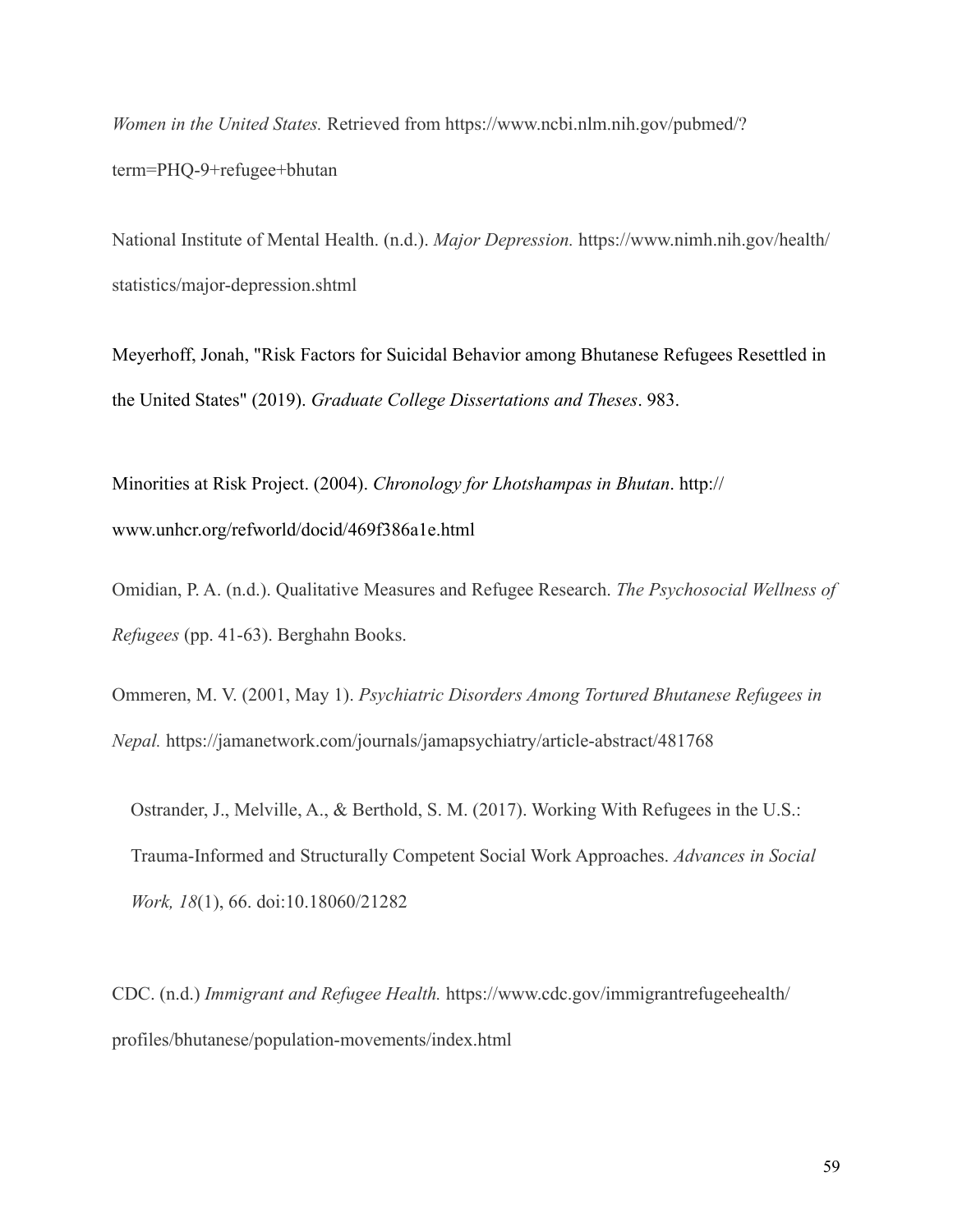Poudel-Tandukar, K., Jacelon, C. S., Chandler, G. E., Gautam, B., & Palmer, P. H. (2019). *Sociocultural Perceptions and Enablers to Seeking Mental Health Support Among Bhutanese Refugees in Western Massachusetts.* Sage Journals. https://journals.sagepub.com/doi/abs/ 10.1177/0272684X18819962

Harvard University (n.d.) *Refugee and Immigrant Core Stressors Toolkit.* https:// redcap.tch.harvard.edu/redcap\_edc/surveys/index.php?s=HRPDCPPA3H

Refugee Reporting Center. (n.d.). *Interactive Reporting.* http://ireports.wrapsnet.org/Interactive-Reporting/EnumType/Report?ItemPath=/rpt\_WebArrivalsReports/MX

Rhema, S.H., Gray, A., Verbillis-Kolp, S., Farmer, B., Hollifield, M. (2013). Screening for Mental Health in Refugees, in Refugee Health Care: An Essential Medical Guide. *Springer, New York.*

Shannon, P., Vinson, G.A., Horn, T.L., Lennon, E. (2018) Defining effective care coordination for mental health referrals of refugee populations in the United States. *Ethnicity & Health* 0:0.

Shrestha, N. M. (1998, August 5). *Impact of Torture on Refugees Displaced Within the Developing World.* https://jamanetwork.com/journals/jama/article-abstract/187816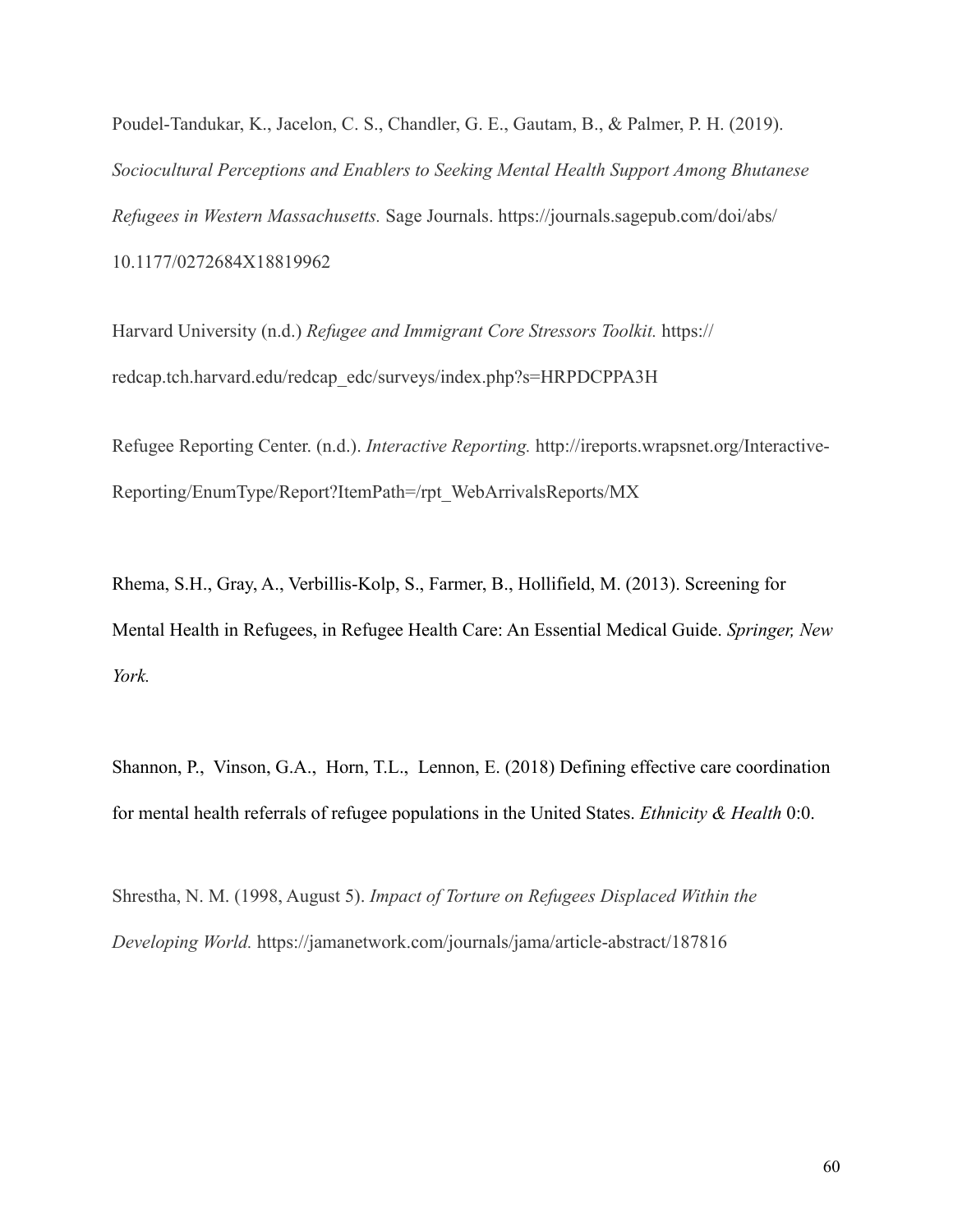Shrestha, N. M., Sharma, B., Ommeren, M. V., Regmi, S., Makaju, R., Komproe, I., … Joop T. V. M. De Jong. (1998). Impact of Torture on Refugees Displaced Within the Developing World. *Jama*, *280*(5), 443. doi: 10.1001/jama.280.5.443

Spradley, J. P. (2016). *The ethnographic interview*. Long Grove, IL: Waveland Press.

Thapa, Ommeren, Sharma, B., Jong, Hauff, E., Schell, … Gn. (1970, January 1). *Mental health first aid training for the Bhutanese refugee community in the United States.* https:// link.springer.com/article/10.1186/s13033-015-0012-z

U.S. Census Bureau. (n.d.) *QuickFacts: Chittenden County, Vermont.* https://www.census.gov/ quickfacts/chittendencountyvermont

U.S. Department of State. (n.d.). *U.S. Refugee Admissions Program.* https://www.state.gov/j/prm/ ra/admissions/

Vaismoradi, M., Turunen, H., & Bondas, T. (2013, March 11). *Content analysis and thematic analysis: Implications for conducting a qualitative descriptive study.* https:// onlinelibrary.wiley.com/doi/10.1111/nhs.12048

Van Ommeren, M., Sharma, B., Sharma, G. K., Komproe, I., Cardeña, E., & de Jong, J. T. V. M. (2002, October). *The relationship between somatic and PTSD symptoms among Bhutanese*